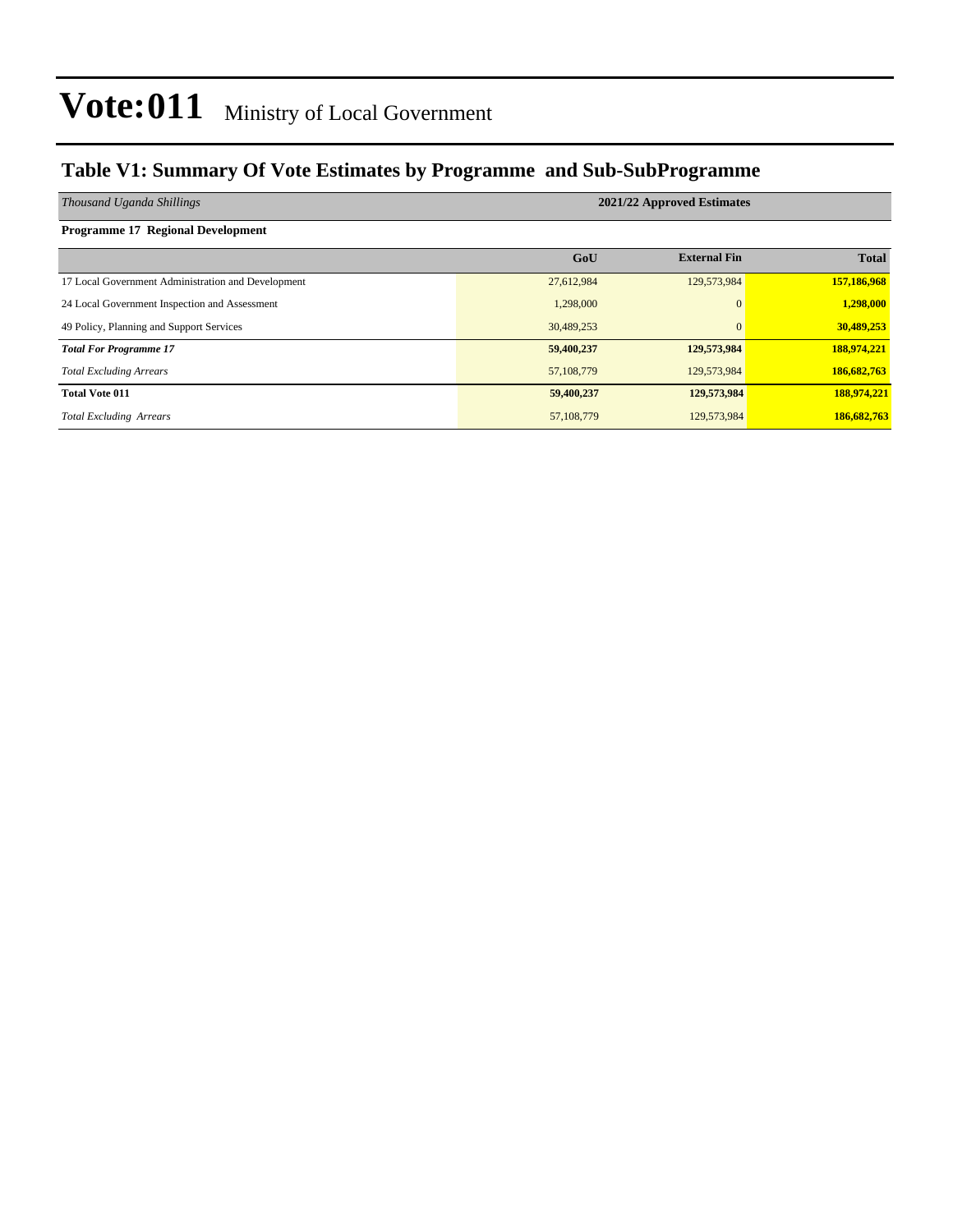### **Table V2: Summary Of Vote Estimates by Sub-SubProgramme,Department and Project**

| Thousand Uganda Shillings                                                 |                  | 2020/21 Approved Budget |                  |              |              | 2021/22 Approved Estimates    |              |  |  |  |
|---------------------------------------------------------------------------|------------------|-------------------------|------------------|--------------|--------------|-------------------------------|--------------|--|--|--|
| Sub-SubProgramme 17 Local Government Administration and Development       |                  |                         |                  |              |              |                               |              |  |  |  |
| <b>Recurrent Budget Estimates</b>                                         | <b>Wage</b>      | <b>Non-Wage</b>         | <b>AIA</b>       | <b>Total</b> | Wage         | <b>Non-Wage</b>               | <b>Total</b> |  |  |  |
| 01 Local Government Administration                                        | $\mathbf{0}$     | 150,000                 | $\boldsymbol{0}$ | 150,000      | $\mathbf{0}$ | $\overline{0}$                | $\mathbf{0}$ |  |  |  |
| 02 Local Government Administration                                        | $\mathbf{0}$     | $\boldsymbol{0}$        | $\boldsymbol{0}$ | $\bf{0}$     | 30,000       | 163,730                       | 193,730      |  |  |  |
| 03 Local Councils Development Department                                  | $\mathbf{0}$     | 400,000                 | $\boldsymbol{0}$ | 400,000      | 283,000      | 228,780                       | 511,780      |  |  |  |
| 08 District Administration Department                                     | $\mathbf{0}$     | 869,000                 | $\mathbf{0}$     | 869,000      | 20,539,752   | 517,650                       | 21,057,402   |  |  |  |
| 09 Urban Administration Department                                        | $\mathbf{0}$     | 642,000                 | $\mathbf{0}$     | 642,000      | 1,111,000    | 454,270                       | 1,565,270    |  |  |  |
| 12 Local Economic Development Department                                  | $\boldsymbol{0}$ | 600,000                 | $\boldsymbol{0}$ | 600,000      | 120,000      | 333,570                       | 453,570      |  |  |  |
| <b>Total Recurrent Budget Estimates for Sub-</b><br><b>SubProgramme</b>   | $\bf{0}$         | 2,661,000               | $\bf{0}$         | 2,661,000    | 22,083,752   | 1,698,000                     | 23,781,752   |  |  |  |
| <b>Development Budget Estimates</b>                                       | <b>GoU Dev't</b> | <b>External Fin</b>     | <b>AIA</b>       | <b>Total</b> |              | GoU Dev't External Fin        | <b>Total</b> |  |  |  |
| 1360 Markets and Agricultural Trade Improvements<br>Programme (MATIP 2)   | 3,746,122        | 76,761,000              | $\boldsymbol{0}$ | 80,507,122   | 1,821,232    | 71,160,000                    | 72,981,232   |  |  |  |
| 1381 Restoration of Livelihoods in Northern Region<br>(PRELNOR)           | 1,000,000        | 109,756,070             | $\boldsymbol{0}$ | 110,756,070  | 1,000,000    | 25,020,000                    | 26,020,000   |  |  |  |
| 1509 Local Economic Growth (LEGS) Support Project                         | 1,000,000        | 59,501,935              | $\boldsymbol{0}$ | 60,501,935   | 1,000,000    | 33,393,984                    | 34,393,984   |  |  |  |
| 1763 Rural Development and Food Security in Northern<br>Uganda            | $\boldsymbol{0}$ | $\boldsymbol{0}$        | $\mathbf{0}$     | $\bf{0}$     | 10,000       | $\overline{0}$                | 10,000       |  |  |  |
| <b>Total Development Budget Estimates for Sub-</b><br><b>SubProgramme</b> | 5,746,122        | 246,019,005             | $\bf{0}$         | 251,765,127  | 3,831,232    | 129,573,984                   | 133,405,216  |  |  |  |
|                                                                           |                  | GoU External Fin        | <b>AIA</b>       | <b>Total</b> | GoU          | <b>External Fin</b>           | <b>Total</b> |  |  |  |
| <b>Total For Sub-SubProgramme 17</b>                                      | 8,407,122        | 246,019,005             | $\bf{0}$         | 254,426,127  | 27,612,984   | 129,573,984                   | 157,186,968  |  |  |  |
| <b>Total Excluding Arrears</b>                                            | 5,661,000        | 246,019,005             | $\boldsymbol{0}$ | 251,680,005  | 26,791,752   | 129,573,984                   | 156,365,736  |  |  |  |
| Sub-SubProgramme 24 Local Government Inspection and Assessment            |                  |                         |                  |              |              |                               |              |  |  |  |
| <b>Recurrent Budget Estimates</b>                                         | <b>Wage</b>      | Non-Wage                | <b>AIA</b>       | <b>Total</b> | Wage         | <b>Non-Wage</b>               | <b>Total</b> |  |  |  |
| 06 LGs Inspection and Coordination                                        | $\mathbf{0}$     | 161,000                 | $\boldsymbol{0}$ | 161,000      | 47,000       | 92,940                        | 139,940      |  |  |  |
| 10 District Inspection Department                                         | $\mathbf{0}$     | 564,000                 | $\boldsymbol{0}$ | 564,000      | 337,000      | 346,300                       | 683,300      |  |  |  |
| 11 Urban Inspection Department                                            | $\mathbf{0}$     | 550,000                 | $\boldsymbol{0}$ | 550,000      | 225,000      | 249,760                       | 474,760      |  |  |  |
| <b>Total Recurrent Budget Estimates for Sub-</b><br><b>SubProgramme</b>   | $\bf{0}$         | 1,275,000               | $\bf{0}$         | 1,275,000    | 609,000      | 689,000                       | 1,298,000    |  |  |  |
|                                                                           | GoU              | <b>External Fin</b>     | <b>AIA</b>       | Total        | GoU          | <b>External Fin</b>           | <b>Total</b> |  |  |  |
| <b>Total For Sub-SubProgramme 24</b>                                      | 1,275,000        | $\bf{0}$                | $\bf{0}$         | 1,275,000    | 1,298,000    | $\bf{0}$                      | 1,298,000    |  |  |  |
| <b>Total Excluding Arrears</b>                                            | 1,275,000        | $\boldsymbol{0}$        | $\boldsymbol{0}$ | 1,275,000    | 1,298,000    | $\mathbf{0}$                  | 1,298,000    |  |  |  |
| Sub-SubProgramme 49 Policy, Planning and Support Services                 |                  |                         |                  |              |              |                               |              |  |  |  |
| <b>Recurrent Budget Estimates</b>                                         | <b>Wage</b>      | <b>Non-Wage</b>         | <b>AIA</b>       | <b>Total</b> | <b>Wage</b>  | <b>Non-Wage</b>               | <b>Total</b> |  |  |  |
| 01 Finance and Administration                                             | $\boldsymbol{0}$ | 4,324,688               | $\boldsymbol{0}$ | 4,324,688    | 661,000      | 4,232,241                     | 4,893,241    |  |  |  |
| 04 Policy & Planning Department                                           | $\mathbf{0}$     | 640,000                 | $\boldsymbol{0}$ | 640,000      | 156,000      | 1,348,095                     | 1,504,095    |  |  |  |
| 05 Internal Audit unit                                                    | $\boldsymbol{0}$ | 214,000                 | $\boldsymbol{0}$ | 214,000      | 45,000       | 121,540                       | 166,540      |  |  |  |
| 13 Human Resource Department                                              | 9,614,635        | 4,256,171               | $\boldsymbol{0}$ | 13,870,806   | 173,635      | 5,147,815                     | 5,321,450    |  |  |  |
| <b>Total Recurrent Budget Estimates for Sub-</b><br><b>SubProgramme</b>   | 9,614,635        | 9,434,860               | $\bf{0}$         | 19,049,494   | 1,035,635    | 10,849,691                    | 11,885,326   |  |  |  |
| <b>Development Budget Estimates</b>                                       | <b>GoU Dev't</b> | <b>External Fin</b>     | <b>AIA</b>       | <b>Total</b> |              | <b>GoU Dev't External Fin</b> | <b>Total</b> |  |  |  |
| 1652 Retooling of Ministry of Local Government                            | 99,463,462       | $\boldsymbol{0}$        | $\boldsymbol{0}$ | 99,463,462   | 18,603,927   | $\mathbf{0}$                  | 18,603,927   |  |  |  |
| <b>Total Development Budget Estimates for Sub-</b><br><b>SubProgramme</b> | 99,463,462       | $\pmb{0}$               | $\bf{0}$         | 99,463,462   | 18,603,927   | $\bf{0}$                      | 18,603,927   |  |  |  |
|                                                                           |                  | GoU External Fin        | <b>AIA</b>       | <b>Total</b> | GoU          | <b>External Fin</b>           | <b>Total</b> |  |  |  |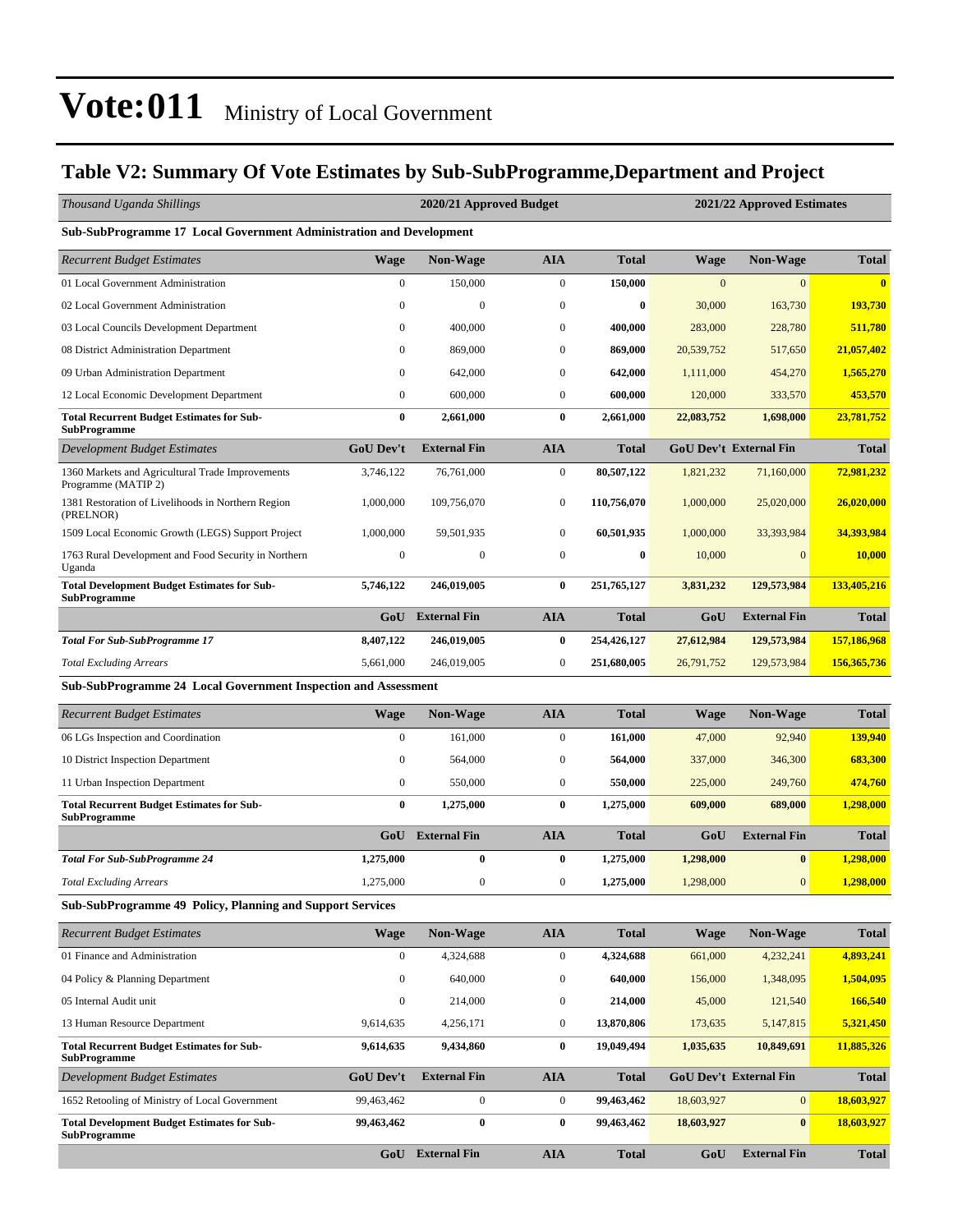| <b>Total For Sub-SubProgramme 49</b> | 118,512,956 | 0           | 118.512.956 | 30,489,253   |             | 30,489,253  |
|--------------------------------------|-------------|-------------|-------------|--------------|-------------|-------------|
| <b>Total Excluding Arrears</b>       | 118,441,626 |             | 118,441,626 | 29,019,027   |             | 29,019,027  |
| <b>Total Vote 011</b>                | 128,195,078 | 246,019,005 | 374.214.083 | 59,400,237   | 129,573,984 | 188,974,221 |
| <b>Total Excluding Arrears</b>       | 125,377,626 | 246,019,005 | 371,396,631 | 57, 108, 779 | 129,573,984 | 186,682,763 |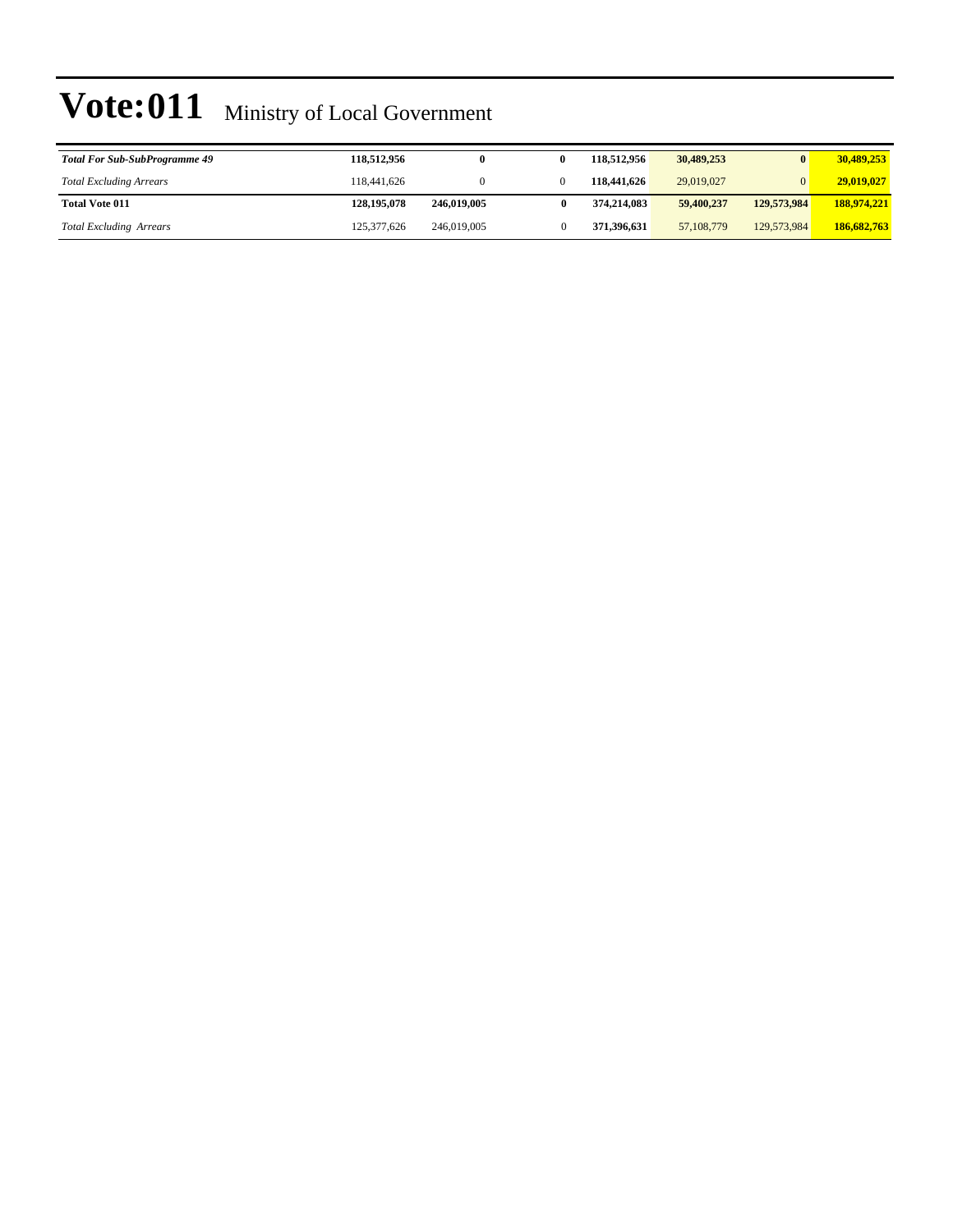### **Table V3: Summary Vote Estimates by Item**

| Thousand Uganda Shillings                                   |            | 2020/21 Approved Budget |          |              | 2021/22 Approved Estimates |                     |               |
|-------------------------------------------------------------|------------|-------------------------|----------|--------------|----------------------------|---------------------|---------------|
|                                                             | GoU        | External Fin            | AIA      | <b>Total</b> | GoU                        | <b>External Fin</b> | <b>Total</b>  |
| <b>Employees, Goods and Services (Outputs Provided)</b>     | 28,719,353 | 22,823,735              | $\bf{0}$ | 51,543,088   | 43,885,941                 | 26,572,867          | 70,458,808    |
| 211101 General Staff Salaries                               | 9,614,635  | $\bf{0}$                | $\bf{0}$ | 9,614,635    | 23,728,387                 | $\bf{0}$            | 23,728,387    |
| 211102 Contract Staff Salaries                              | 360,000    | 6,232,120               | $\bf{0}$ | 6,592,120    | 254,000                    | 5,734,540           | 5,988,540     |
| 211103 Allowances (Inc. Casuals, Temporary)                 | 1,424,810  | 150,000                 | $\bf{0}$ | 1,574,810    | 1,442,490                  | 1,085,400           | 2,527,890     |
| 212101 Social Security Contributions                        | 189,000    | 294,500                 | $\bf{0}$ | 483,500      | 179,400                    | 77,700              | 257,100       |
| 212102 Pension for General Civil Service                    | 3,223,760  | 0                       | $\bf{0}$ | 3,223,760    | 3,115,089                  | $\bf{0}$            | 3,115,089     |
| 213001 Medical expenses (To employees)                      | 61,486     | 300,000                 | $\bf{0}$ | 361,486      | 68,000                     | 100,000             | 168,000       |
| 213002 Incapacity, death benefits and funeral expenses      | 70,000     | $\bf{0}$                | $\bf{0}$ | 70,000       | 21,000                     | $\boldsymbol{0}$    | 21,000        |
| 213004 Gratuity Expenses                                    | 426,431    | 400,000                 | $\bf{0}$ | 826,431      | 1,399,229                  | 349,650             | 1,748,879     |
| 221001 Advertising and Public Relations                     | 250,000    | 120,000                 | $\bf{0}$ | 370,000      | 415,000                    | 160,000             | 575,000       |
| 221002 Workshops and Seminars                               | 1,314,296  | 669,013                 | $\bf{0}$ | 1,983,309    | 1,020,514                  | 796,761             | 1,817,275     |
| 221003 Staff Training                                       | 674,000    | 712,079                 | $\bf{0}$ | 1,386,079    | 310,500                    | 100,000             | 410,500       |
| 221005 Hire of Venue (chairs, projector, etc)               | 3,840      | $\bf{0}$                | $\bf{0}$ | 3,840        | $\boldsymbol{0}$           | $\bf{0}$            | $\bf{0}$      |
| 221007 Books, Periodicals & Newspapers                      | 78,308     | 9,505                   | $\bf{0}$ | 87,813       | 76,900                     | 3,000               | 79,900        |
| 221008 Computer supplies and Information Technology<br>(TT) | 67,000     | 25,000                  | $\bf{0}$ | 92,000       | 57,000                     | 20,000              | 77,000        |
| 221009 Welfare and Entertainment                            | 284,000    | 300,000                 | $\bf{0}$ | 584,000      | 222,395                    | 40,000              | 262,395       |
| 221011 Printing, Stationery, Photocopying and Binding       | 1,036,490  | 762,000                 | $\bf{0}$ | 1,798,490    | 1,501,280                  | 501,490             | 2,002,770     |
| 221012 Small Office Equipment                               | 145,564    | 5,000                   | $\bf{0}$ | 150,564      | 138,100                    | 35,600              | 173,700       |
| 221014 Bank Charges and other Bank related costs            | 0          | 6,500                   | $\bf{0}$ | 6,500        | $\bf{0}$                   | 3,000               | 3,000         |
| 221016 IFMS Recurrent costs                                 | 102,000    | 0                       | $\bf{0}$ | 102,000      | 19,000                     | $\bf{0}$            | <b>19,000</b> |
| 221017 Subscriptions                                        | 4,000      | 0                       | $\bf{0}$ | 4,000        | 29,000                     | 15,000              | 44,000        |
| 221020 IPPS Recurrent Costs                                 | 25,000     | 0                       | $\bf{0}$ | 25,000       | 25,000                     | $\bf{0}$            | 25,000        |
| 222001 Telecommunications                                   | 41,000     | 5,000                   | $\bf{0}$ | 46,000       | 9,000                      | 8,000               | 17,000        |
| 222002 Postage and Courier                                  | 38,000     | 50,000                  | $\bf{0}$ | 88,000       | 33,000                     | 5,000               | 38,000        |
| 222003 Information and communications technology<br>(ICT)   | $\bf{0}$   | 0                       | $\bf{0}$ | 0            | $\bf{0}$                   | 4,000               | 4,000         |
| 223003 Rent – (Produced Assets) to private entities         | 2,000,000  | 0                       | $\bf{0}$ | 2,000,000    | 2,180,000                  | $\bf{0}$            | 2,180,000     |
| 223004 Guard and Security services                          | 132,000    | 0                       | $\bf{0}$ | 132,000      | 130,000                    | $\bf{0}$            | 130,000       |
| 223005 Electricity                                          | 276,000    | 0                       | $\bf{0}$ | 276,000      | 310,000                    | $\bf{0}$            | 310,000       |
| 224001 Medical Supplies                                     | 0          | 0                       | $\bf{0}$ | 0            | 20,000                     | $\bf{0}$            | 20,000        |
| 224004 Cleaning and Sanitation                              | 85,000     | 0                       | 0        | 85,000       | 120,000                    | $\bf{0}$            | 120,000       |
| 224005 Uniforms, Beddings and Protective Gear               | 0          | 0                       | $\bf{0}$ | 0            | 50,000                     | $\bf{0}$            | 50,000        |
| 224006 Agricultural Supplies                                | 0          | 0                       | $\bf{0}$ | 0            | $\bf{0}$                   | 7,040,000           | 7,040,000     |
| 225001 Consultancy Services- Short term                     | 383,689    | 4,552,000               | $\bf{0}$ | 4,935,689    | 1,700,000                  | 1,300,000           | 3,000,000     |
| 225002 Consultancy Services-Long-term                       | 0          | 3,894,500               | $\bf{0}$ | 3,894,500    | $\bf{0}$                   | 6,400,000           | 6,400,000     |
| 227001 Travel inland                                        | 3,557,280  | 1,753,536               | $\bf{0}$ | 5,310,816    | 2,578,881                  | 440,000             | 3,018,881     |
| 227002 Travel abroad                                        | 576,250    | 313,982                 | $\bf{0}$ | 890,232      | 20,000                     | $\bf{0}$            | 20,000        |
| 227004 Fuel, Lubricants and Oils                            | 1,267,196  | 1,115,000               | $\bf{0}$ | 2,382,196    | 1,616,675                  | 548,000             | 2,164,675     |
| 228002 Maintenance - Vehicles                               | 879,654    | 774,000                 | $\bf{0}$ | 1,653,654    | 871,300                    | 927,000             | 1,798,300     |
| 228003 Maintenance – Machinery, Equipment &<br>Furniture    | 86,172     | 0                       | $\bf{0}$ | 86,172       | 49,870                     | $\bf{0}$            | 49,870        |
| 228004 Maintenance – Other                                  | 18,493     | 0                       | $\bf{0}$ | 18,493       | 40,000                     | 28,000              | 68,000        |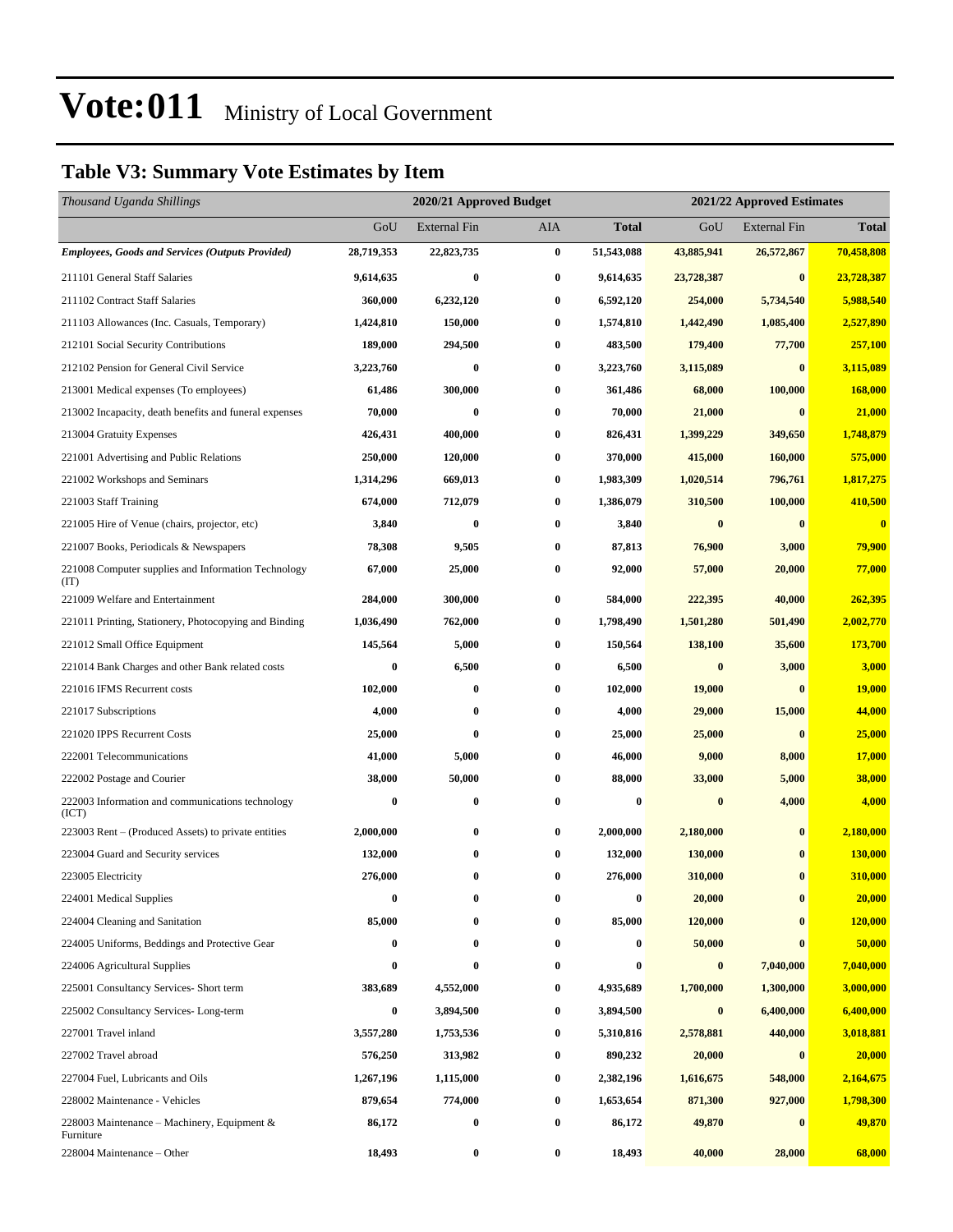| 273101 Medical expenses (To general Public)                   | $\bf{0}$    | $\mathbf{0}$ | 0              | $\bf{0}$    | 14,930     | $\mathbf{0}$ | 14,930      |
|---------------------------------------------------------------|-------------|--------------|----------------|-------------|------------|--------------|-------------|
| 273102 Incapacity, death benefits and funeral expenses        | 4,000       | $\bf{0}$     | 0              | 4,000       | $\bf{0}$   | 0            | $\bf{0}$    |
| 281504 Monitoring, Supervision & Appraisal of Capital<br>work | 20,000      | 380,000      | 0              | 400.000     | 120,000    | 850,726      | 970,726     |
| <b>Grants, Transfers and Subsides (Outputs Funded)</b>        | 500,000     | $\bf{0}$     | $\mathbf{0}$   | 500,000     | 353,600    | $\mathbf{0}$ | 353,600     |
| 291001 Transfers to Government Institutions                   | 500,000     | $\bf{0}$     | $\bf{0}$       | 500,000     | 353,600    | $\mathbf{0}$ | 353,600     |
| <b>Investment</b> (Capital Purchases)                         | 96,158,273  | 223,195,270  | $\bf{0}$       | 319,353,543 | 12,869,238 | 103,001,117  | 115,870,355 |
| 281504 Monitoring, Supervision & Appraisal of Capital<br>work | 1,090,000   | 36,600       | $\bf{0}$       | 1,126,600   | 720,000    | $\mathbf{0}$ | 720,000     |
| 312101 Non-Residential Buildings                              | 4,863,500   | 71,112,180   | $\bf{0}$       | 75,975,680  | 2,622,238  | 59,863,076   | 62,485,314  |
| 312103 Roads and Bridges.                                     | 1,550,000   | 118,881,855  | $\bf{0}$       | 120,431,855 | 800,000    | 25,150,291   | 25,950,291  |
| 312104 Other Structures                                       | 46,264,773  | 12,673,935   | 0              | 58,938,707  | 5,650,000  | 0            | 5,650,000   |
| 312201 Transport Equipment                                    | 41,990,000  | 1,929,200    | $\bf{0}$       | 43,919,200  | 2,075,000  | 5,460,000    | 7,535,000   |
| 312202 Machinery and Equipment                                | $\bf{0}$    | 18,000,000   | 0              | 18,000,000  | 100.000    | 12,297,750   | 12,397,750  |
| 312203 Furniture & Fixtures                                   | 100,000     | 5,000        | $\bf{0}$       | 105,000     | 402,000    | 10,000       | 412,000     |
| 312213 ICT Equipment                                          | 300,000     | 556,500      | $\bf{0}$       | 856,500     | 500,000    | 220,000      | 720,000     |
| <b>Arrears</b>                                                | 2,817,452   | $\bf{0}$     | $\bf{0}$       | 2,817,452   | 2,291,458  | $\bf{0}$     | 2,291,458   |
| 321605 Domestic arrears (Budgeting)                           | 2,817,452   | $\bf{0}$     | $\bf{0}$       | 2,817,452   | 2,205,773  | $\bf{0}$     | 2,205,773   |
| 321617 Salary Arrears (Budgeting)                             | $\bf{0}$    | $\bf{0}$     | $\bf{0}$       | 0           | 85,685     | $\mathbf{0}$ | 85,685      |
| <b>Grand Total Vote 011</b>                                   | 128,195,078 | 246,019,005  | $\bf{0}$       | 374,214,083 | 59,400,237 | 129,573,984  | 188,974,221 |
| <b>Total Excluding Arrears</b>                                | 125,377,626 | 246,019,005  | $\overline{0}$ | 371,396,631 | 57,108,779 | 129,573,984  | 186,682,763 |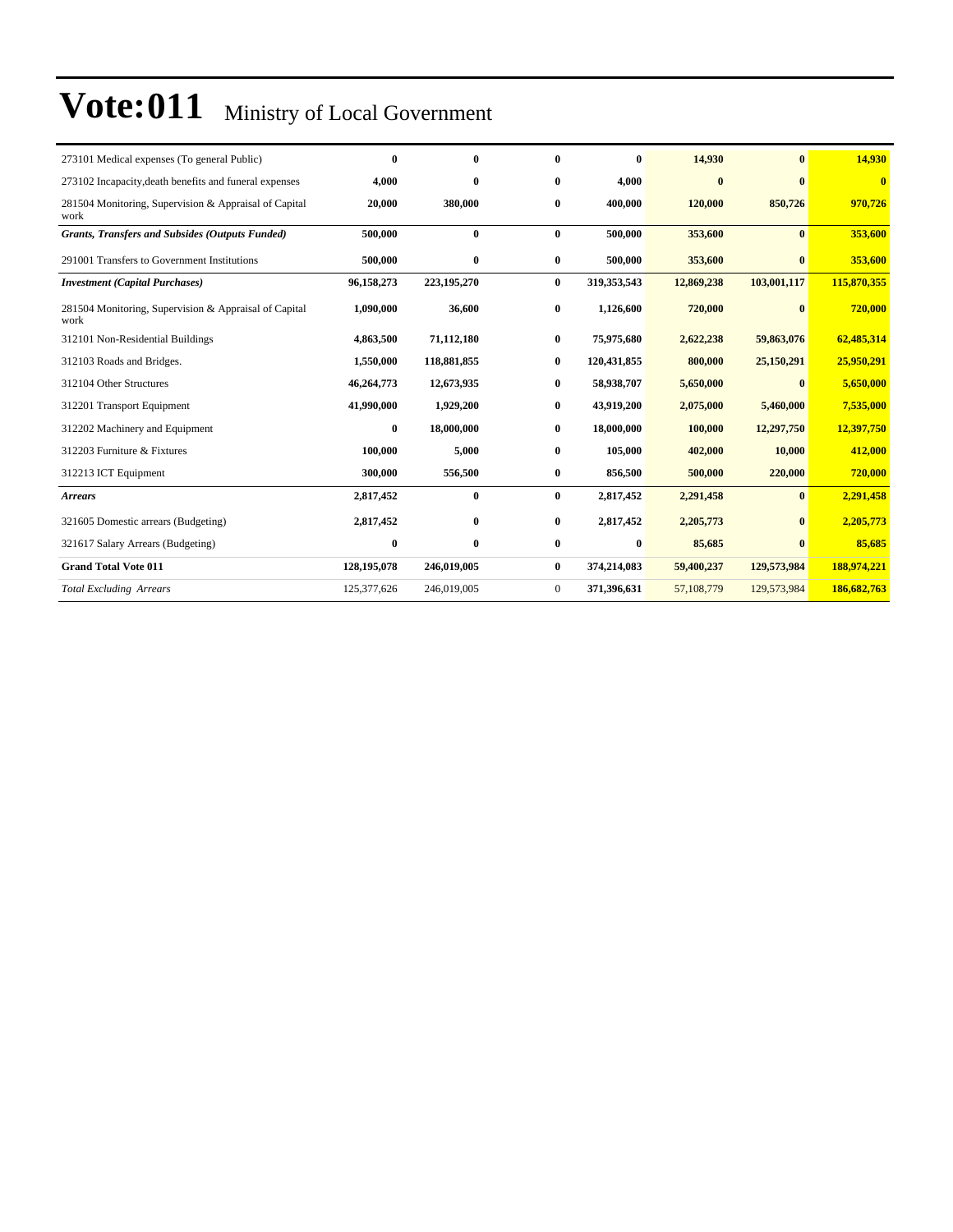### **Table V4: Detailed Estimates by Sub-SubProgramme, Department,Project and Budget Output and Item**

#### *Sub-SubProgrammme 17 Local Government Administration and Development*

*Recurrent Budget Estimates*

#### **Department 01 Local Government Administration**

| Thousand Uganda Shillings                                                                |              | 2020/21 Approved Budget |                |              | 2021/22 Approved Estimates |                       |                         |
|------------------------------------------------------------------------------------------|--------------|-------------------------|----------------|--------------|----------------------------|-----------------------|-------------------------|
| <b>Outputs Provided</b>                                                                  | Wage         | Non Wage                | <b>AIA</b>     | <b>Total</b> | Wage                       | Non Wage              | <b>Total</b>            |
| Budget Output 201701 Service delivery supported and coordinated in all Local Governments |              |                         |                |              |                            |                       |                         |
| 211103 Allowances (Inc. Casuals, Temporary)                                              | $\mathbf{0}$ | 10,000                  | $\overline{0}$ | 10,000       | $\overline{0}$             | $\overline{0}$        | $\overline{\mathbf{0}}$ |
| 221009 Welfare and Entertainment                                                         | $\mathbf{0}$ | 13,000                  | $\Omega$       | 13,000       | $\overline{0}$             | $\overline{0}$        | $\mathbf{0}$            |
| 221011 Printing, Stationery, Photocopying and Binding                                    | $\mathbf{0}$ | 30,000                  | $\overline{0}$ | 30,000       | $\mathbf{0}$               | $\overline{0}$        | $\mathbf{0}$            |
| 221012 Small Office Equipment                                                            | $\mathbf{0}$ | 12,000                  | $\overline{0}$ | 12,000       | $\mathbf{0}$               | $\overline{0}$        | $\bf{0}$                |
| 227001 Travel inland                                                                     | $\mathbf{0}$ | 40,000                  | $\mathbf{0}$   | 40.000       | $\mathbf{0}$               | $\overline{0}$        | $\overline{0}$          |
| 227004 Fuel, Lubricants and Oils                                                         | $\mathbf{0}$ | 20,000                  | $\overline{0}$ | 20,000       | $\mathbf{0}$               | $\overline{0}$        | $\bf{0}$                |
| 228002 Maintenance - Vehicles                                                            | $\mathbf{0}$ | 20,000                  | $\overline{0}$ | 20,000       | $\mathbf{0}$               | $\overline{0}$        | $\bf{0}$                |
| 228004 Maintenance – Other                                                               | $\mathbf{0}$ | 5,000                   | $\overline{0}$ | 5,000        | $\mathbf{0}$               | $\overline{0}$        | $\mathbf{0}$            |
| <b>Total Cost of Budget Output 01</b>                                                    | 0            | 150,000                 | 0              | 150,000      | $\boldsymbol{\theta}$      | $\boldsymbol{\theta}$ | $\boldsymbol{\theta}$   |
| <b>Total Cost Of Outputs Provided</b>                                                    | $\bf{0}$     | 150,000                 | $\bf{0}$       | 150,000      | $\bf{0}$                   | $\bf{0}$              | $\overline{\mathbf{0}}$ |
| <b>Total Cost for Department 01</b>                                                      | $\mathbf{0}$ | 150,000                 | $\mathbf{0}$   | 150,000      | $\bf{0}$                   | $\mathbf{0}$          | $\mathbf{0}$            |
| <b>Total Excluding Arrears</b>                                                           | $\mathbf{0}$ | 150,000                 | $\overline{0}$ | 150,000      | $\mathbf{0}$               | $\mathbf{0}$          | $\bf{0}$                |

#### **Department 02 Local Government Administration**

| Thousand Uganda Shillings                                                                |              | 2020/21 Approved Budget |              |              | 2021/22 Approved Estimates |              |              |
|------------------------------------------------------------------------------------------|--------------|-------------------------|--------------|--------------|----------------------------|--------------|--------------|
| <b>Outputs Provided</b>                                                                  | Wage         | Non Wage                | <b>AIA</b>   | <b>Total</b> | Wage                       | Non Wage     | <b>Total</b> |
| Budget Output 201701 Service delivery supported and coordinated in all Local Governments |              |                         |              |              |                            |              |              |
| 211101 General Staff Salaries                                                            | $\mathbf{0}$ | $\mathbf{0}$            | $\mathbf{0}$ | $\mathbf{0}$ | 30,000                     | $\mathbf{0}$ | 30,000       |
| 211103 Allowances (Inc. Casuals, Temporary)                                              | $\mathbf{0}$ | $\mathbf{0}$            | $\mathbf{0}$ | $\mathbf{0}$ | $\mathbf{0}$               | 12,000       | 12,000       |
| 221009 Welfare and Entertainment                                                         | $\mathbf{0}$ | $\mathbf{0}$            | $\mathbf{0}$ | $\mathbf{0}$ | $\mathbf{0}$               | 10,000       | 10,000       |
| 221011 Printing, Stationery, Photocopying and Binding                                    | $\mathbf{0}$ | $\overline{0}$          | $\mathbf{0}$ | $\bf{0}$     | $\mathbf{0}$               | 20,000       | 20,000       |
| 221012 Small Office Equipment                                                            | $\Omega$     | $\mathbf{0}$            | $\Omega$     | $\mathbf{0}$ | $\mathbf{0}$               | 8,000        | 8,000        |
| 227001 Travel inland                                                                     | $\Omega$     | $\mathbf{0}$            | $\Omega$     | $\mathbf{0}$ | $\mathbf{0}$               | 50,000       | 50,000       |
| 227004 Fuel, Lubricants and Oils                                                         | $\mathbf{0}$ | $\mathbf{0}$            | $\Omega$     | $\mathbf{0}$ | $\mathbf{0}$               | 60,000       | 60,000       |
| 273101 Medical expenses (To general Public)                                              | $\mathbf{0}$ | $\mathbf{0}$            | $\mathbf{0}$ | $\mathbf{0}$ | $\mathbf{0}$               | 3,730        | 3,730        |
| <b>Total Cost of Budget Output 01</b>                                                    | 0            | 0                       | 0            | 0            | 30,000                     | 163,730      | 193,730      |
| <b>Total Cost Of Outputs Provided</b>                                                    | $\bf{0}$     | $\bf{0}$                | $\bf{0}$     | $\bf{0}$     | 30,000                     | 163,730      | 193,730      |
| <b>Total Cost for Department 02</b>                                                      | $\mathbf{0}$ | $\bf{0}$                | $\mathbf{0}$ | $\mathbf{0}$ | 30,000                     | 163,730      | 193,730      |
| <b>Total Excluding Arrears</b>                                                           | $\Omega$     | $\mathbf{0}$            | $\mathbf{0}$ | $\bf{0}$     | 30,000                     | 163,730      | 193,730      |
| $\sim$ $\sim$ $\sim$ $\sim$ $\sim$<br>. .<br>$\cdots$                                    |              |                         |              |              |                            |              |              |

#### **Department 03 Local Councils Development Department**

| Thousand Uganda Shillings                                                                                            |            | 2020/21 Approved Budget |     | 2021/22 Approved Estimates |         |          |              |
|----------------------------------------------------------------------------------------------------------------------|------------|-------------------------|-----|----------------------------|---------|----------|--------------|
| <b>Outputs Provided</b>                                                                                              | Wage       | Non Wage                | AIA | <b>Total</b>               | Wage    | Non Wage | <b>Total</b> |
| Budget Output 201702 Legislative and policy development processes supported and coordinated in all Local Governments |            |                         |     |                            |         |          |              |
| 211101 General Staff Salaries                                                                                        | $^{\circ}$ |                         |     |                            | 283,000 | 0        | 283,000      |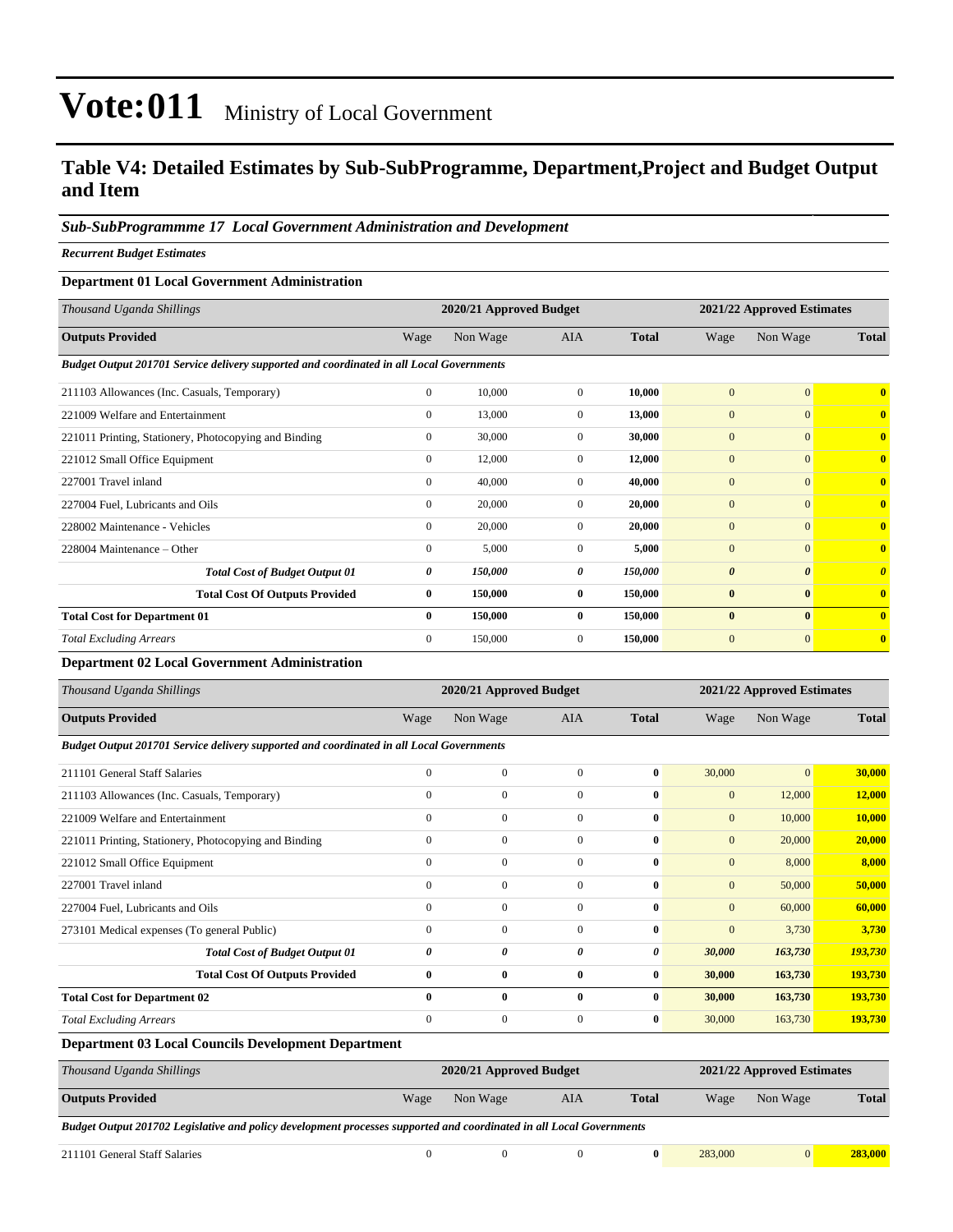| 211103 Allowances (Inc. Casuals, Temporary)                                              | $\mathbf{0}$     | $\boldsymbol{0}$        | $\boldsymbol{0}$ | $\bf{0}$     | $\mathbf{0}$          | 82,400                     | 82,400        |
|------------------------------------------------------------------------------------------|------------------|-------------------------|------------------|--------------|-----------------------|----------------------------|---------------|
| 221007 Books, Periodicals & Newspapers                                                   | $\mathbf{0}$     | $\boldsymbol{0}$        | $\boldsymbol{0}$ | $\bf{0}$     | $\mathbf{0}$          | 16,600                     | 16,600        |
| 221009 Welfare and Entertainment                                                         | $\boldsymbol{0}$ | 10,000                  | $\boldsymbol{0}$ | 10,000       | $\mathbf{0}$          | $\mathbf{0}$               | $\bf{0}$      |
| 221011 Printing, Stationery, Photocopying and Binding                                    | $\boldsymbol{0}$ | 10,000                  | $\mathbf{0}$     | 10,000       | $\mathbf{0}$          | $\mathbf{0}$               | $\bf{0}$      |
| 221012 Small Office Equipment                                                            | $\mathbf{0}$     | 5,000                   | $\mathbf{0}$     | 5,000        | $\mathbf{0}$          | $\mathbf{0}$               | $\bf{0}$      |
| 227001 Travel inland                                                                     | $\mathbf{0}$     | 40,000                  | $\mathbf{0}$     | 40,000       | $\mathbf{0}$          | 32,000                     | 32,000        |
| 227004 Fuel, Lubricants and Oils                                                         | $\mathbf{0}$     | 20,000                  | $\mathbf{0}$     | 20,000       | $\mathbf{0}$          | $\mathbf{0}$               | $\bf{0}$      |
| 228002 Maintenance - Vehicles                                                            | $\boldsymbol{0}$ | 10,000                  | $\mathbf{0}$     | 10,000       | $\mathbf{0}$          | $\mathbf{0}$               | $\bf{0}$      |
| 228003 Maintenance - Machinery, Equipment & Furniture                                    | $\boldsymbol{0}$ | 5,000                   | $\mathbf{0}$     | 5,000        | $\mathbf{0}$          | $\mathbf{0}$               | $\mathbf{0}$  |
| <b>Total Cost of Budget Output 02</b>                                                    | 0                | 100,000                 | 0                | 100,000      | 283,000               | 131,000                    | 414,000       |
| <b>Budget Output 201703 Capacity for Local Government officials built</b>                |                  |                         |                  |              |                       |                            |               |
| 211103 Allowances (Inc. Casuals, Temporary)                                              | $\boldsymbol{0}$ | 94,000                  | $\mathbf{0}$     | 94,000       | $\mathbf{0}$          | $\mathbf{0}$               | $\bf{0}$      |
| 213001 Medical expenses (To employees)                                                   | $\boldsymbol{0}$ | 2,000                   | $\mathbf{0}$     | 2,000        | $\mathbf{0}$          | $\mathbf{0}$               | $\bf{0}$      |
| 221009 Welfare and Entertainment                                                         | $\boldsymbol{0}$ | $\boldsymbol{0}$        | $\boldsymbol{0}$ | $\bf{0}$     | $\mathbf{0}$          | 10,000                     | 10,000        |
| 221011 Printing, Stationery, Photocopying and Binding                                    | $\boldsymbol{0}$ | 5,000                   | $\mathbf{0}$     | 5,000        | $\mathbf{0}$          | 14,000                     | 14,000        |
| 221012 Small Office Equipment                                                            | $\mathbf{0}$     | $\mathbf{0}$            | $\mathbf{0}$     | $\bf{0}$     | $\mathbf{0}$          | 8,000                      | 8,000         |
| 227001 Travel inland                                                                     | $\mathbf{0}$     | 97,000                  | $\mathbf{0}$     | 97,000       | $\mathbf{0}$          | 1,780                      | 1,780         |
| 227004 Fuel, Lubricants and Oils                                                         | $\mathbf{0}$     | $\boldsymbol{0}$        | $\boldsymbol{0}$ | $\bf{0}$     | $\mathbf{0}$          | 32,200                     | <b>32,200</b> |
| 228002 Maintenance - Vehicles                                                            | $\boldsymbol{0}$ | $\boldsymbol{0}$        | $\boldsymbol{0}$ | $\bf{0}$     | $\mathbf{0}$          | 4,800                      | 4,800         |
| 228003 Maintenance - Machinery, Equipment & Furniture                                    | $\boldsymbol{0}$ | 2,000                   | $\mathbf{0}$     | 2,000        | $\mathbf{0}$          | 2,000                      | 2,000         |
| <b>Total Cost of Budget Output 03</b>                                                    | 0                | 200,000                 | 0                | 200,000      | $\boldsymbol{\theta}$ | 72,780                     | 72,780        |
| <b>Budget Output 201704 Conflicts resolved</b>                                           |                  |                         |                  |              |                       |                            |               |
| 221007 Books, Periodicals & Newspapers                                                   | $\boldsymbol{0}$ | 5,000                   | $\mathbf{0}$     | 5,000        | $\mathbf{0}$          | $\mathbf{0}$               | $\bf{0}$      |
| 221009 Welfare and Entertainment                                                         | $\mathbf{0}$     | 7,000                   | $\mathbf{0}$     | 7,000        | $\mathbf{0}$          | $\mathbf{0}$               | $\bf{0}$      |
| 221011 Printing, Stationery, Photocopying and Binding                                    | $\boldsymbol{0}$ | 7,000                   | $\mathbf{0}$     | 7,000        | $\mathbf{0}$          | $\mathbf{0}$               | $\bf{0}$      |
| 227001 Travel inland                                                                     | $\boldsymbol{0}$ | 50,000                  | $\mathbf{0}$     | 50,000       | $\mathbf{0}$          | 20,000                     | 20,000        |
| 227004 Fuel, Lubricants and Oils                                                         | $\boldsymbol{0}$ | 25,000                  | $\mathbf{0}$     | 25,000       | $\mathbf{0}$          | $\mathbf{0}$               | $\mathbf{0}$  |
| 228002 Maintenance - Vehicles                                                            | $\mathbf{0}$     | 6,000                   | $\mathbf{0}$     | 6,000        | $\mathbf{0}$          | $\mathbf{0}$               | $\bf{0}$      |
| 273101 Medical expenses (To general Public)                                              | $\boldsymbol{0}$ | $\boldsymbol{0}$        | $\boldsymbol{0}$ | $\bf{0}$     | $\mathbf{0}$          | 5,000                      | 5,000         |
| <b>Total Cost of Budget Output 04</b>                                                    | 0                | 100,000                 | 0                | 100,000      | $\boldsymbol{\theta}$ | 25,000                     | <b>25,000</b> |
| <b>Total Cost Of Outputs Provided</b>                                                    | $\bf{0}$         | 400,000                 | $\bf{0}$         | 400,000      | 283,000               | 228,780                    | 511,780       |
| <b>Total Cost for Department 03</b>                                                      | $\bf{0}$         | 400,000                 | $\bf{0}$         | 400,000      | 283,000               | 228,780                    | 511,780       |
| <b>Total Excluding Arrears</b>                                                           | $\boldsymbol{0}$ | 400,000                 | $\boldsymbol{0}$ | 400,000      | 283,000               | 228,780                    | 511,780       |
| <b>Department 08 District Administration Department</b>                                  |                  |                         |                  |              |                       |                            |               |
| Thousand Uganda Shillings                                                                |                  | 2020/21 Approved Budget |                  |              |                       | 2021/22 Approved Estimates |               |
| <b>Outputs Provided</b>                                                                  | Wage             | Non Wage                | AIA              | <b>Total</b> | Wage                  | Non Wage                   | <b>Total</b>  |
| Budget Output 201701 Service delivery supported and coordinated in all Local Governments |                  |                         |                  |              |                       |                            |               |
| 211101 General Staff Salaries                                                            | $\boldsymbol{0}$ | $\boldsymbol{0}$        | $\boldsymbol{0}$ | $\bf{0}$     | 20,539,752            | $\boldsymbol{0}$           | 20,539,752    |
| <b>Total Cost of Budget Output 01</b>                                                    | 0                | $\pmb{\theta}$          | 0                | 0            | 20,539,752            | $\boldsymbol{\theta}$      | 20,539,752    |
| <b>Budget Output 201705 Local Government structures operationalized</b>                  |                  |                         |                  |              |                       |                            |               |
| 211103 Allowances (Inc. Casuals, Temporary)                                              | $\boldsymbol{0}$ | 49,300                  | $\boldsymbol{0}$ | 49,300       | $\boldsymbol{0}$      | 45,300                     | 45,300        |
| 213001 Medical expenses (To employees)                                                   | $\boldsymbol{0}$ | 2,400                   | $\boldsymbol{0}$ | 2,400        | $\boldsymbol{0}$      | $\boldsymbol{0}$           | $\bf{0}$      |
|                                                                                          |                  |                         |                  |              |                       |                            |               |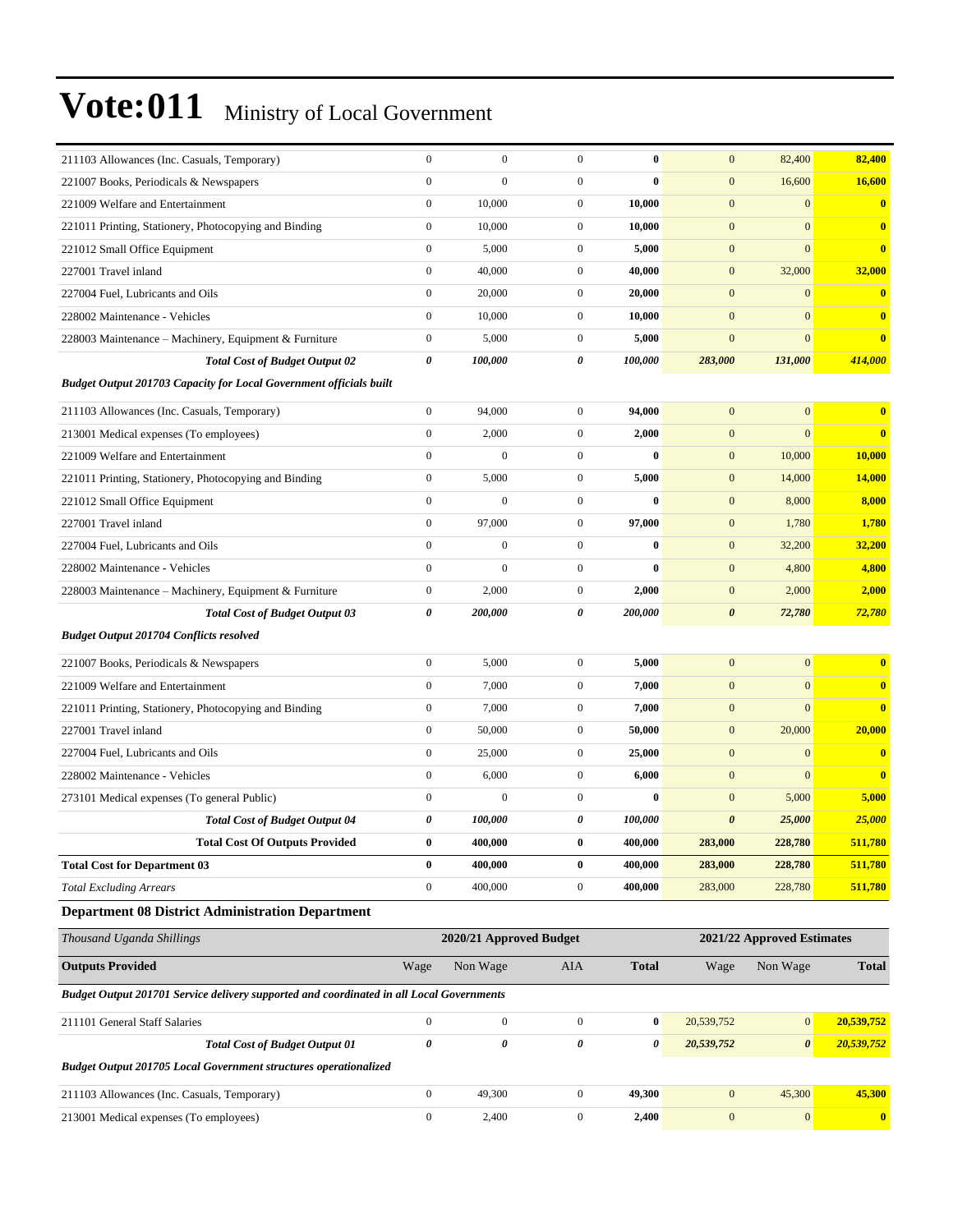| 221002 Workshops and Seminars                                                        | $\boldsymbol{0}$                     | $\boldsymbol{0}$        | $\mathbf{0}$                         | $\bf{0}$         | $\mathbf{0}$          | 20,000                     | 20,000                  |
|--------------------------------------------------------------------------------------|--------------------------------------|-------------------------|--------------------------------------|------------------|-----------------------|----------------------------|-------------------------|
| 221003 Staff Training                                                                | $\boldsymbol{0}$                     | 8,000                   | $\mathbf{0}$                         | 8,000            | $\mathbf{0}$          | 5,500                      | 5,500                   |
| 221009 Welfare and Entertainment                                                     | $\boldsymbol{0}$                     | 5,000                   | $\mathbf{0}$                         | 5,000            | $\mathbf{0}$          | 4,000                      | 4,000                   |
| 221011 Printing, Stationery, Photocopying and Binding                                | $\boldsymbol{0}$                     | 20,000                  | $\mathbf{0}$                         | 20,000           | $\boldsymbol{0}$      | 16,000                     | 16,000                  |
| 227001 Travel inland                                                                 | $\boldsymbol{0}$                     | 100,000                 | $\mathbf{0}$                         | 100,000          | $\mathbf{0}$          | 26,825                     | 26,825                  |
| 227002 Travel abroad                                                                 | $\boldsymbol{0}$                     | 8,700                   | $\mathbf{0}$                         | 8,700            | $\mathbf{0}$          | $\mathbf{0}$               | $\overline{\mathbf{0}}$ |
| 227004 Fuel, Lubricants and Oils                                                     | $\boldsymbol{0}$                     | 31,800                  | $\mathbf{0}$                         | 31,800           | $\boldsymbol{0}$      | 36,000                     | 36,000                  |
| <b>Total Cost of Budget Output 05</b>                                                | 0                                    | 225,200                 | 0                                    | 225,200          | $\boldsymbol{\theta}$ | 153,625                    | 153,625                 |
| Budget Output 201706 Sustainable service delivery in all Local Governments supported |                                      |                         |                                      |                  |                       |                            |                         |
| 211103 Allowances (Inc. Casuals, Temporary)                                          | $\mathbf{0}$                         | 59,000                  | $\mathbf{0}$                         | 59,000           | $\mathbf{0}$          | $\boldsymbol{0}$           | $\bf{0}$                |
| 221002 Workshops and Seminars                                                        | $\boldsymbol{0}$                     | 120,000                 | $\mathbf{0}$                         | 120,000          | $\mathbf{0}$          | 42,825                     | 42,825                  |
| 221003 Staff Training                                                                | $\boldsymbol{0}$                     | 8,000                   | $\mathbf{0}$                         | 8,000            | $\mathbf{0}$          | $\mathbf{0}$               | $\bf{0}$                |
| 221007 Books, Periodicals & Newspapers                                               | $\mathbf{0}$                         | 1,000                   | $\mathbf{0}$                         | 1,000            | $\mathbf{0}$          | $\overline{0}$             | $\bf{0}$                |
| 221011 Printing, Stationery, Photocopying and Binding                                | $\boldsymbol{0}$                     | 20,000                  | $\mathbf{0}$                         | 20,000           | $\mathbf{0}$          | 14,000                     | 14,000                  |
| 221012 Small Office Equipment                                                        | $\boldsymbol{0}$                     | 10.000                  | $\mathbf{0}$                         | 10,000           | $\boldsymbol{0}$      | 4,000                      | 4,000                   |
| 227001 Travel inland                                                                 | $\boldsymbol{0}$                     | 70,000                  | $\mathbf{0}$                         | 70,000           | $\mathbf{0}$          | 24,000                     | 24,000                  |
| 227004 Fuel. Lubricants and Oils                                                     | $\boldsymbol{0}$                     | 35,800                  | $\mathbf{0}$                         | 35,800           | $\mathbf{0}$          | 20,000                     | 20,000                  |
| 228002 Maintenance - Vehicles                                                        | $\mathbf{0}$                         | 20,000                  | $\mathbf{0}$                         | 20,000           | $\mathbf{0}$          | 36,000                     | 36,000                  |
| 228003 Maintenance - Machinery, Equipment & Furniture                                | $\boldsymbol{0}$                     | $\mathbf{0}$            | $\mathbf{0}$                         | $\bf{0}$         | $\mathbf{0}$          | 9,600                      | 9,600                   |
| <b>Total Cost of Budget Output 06</b>                                                | 0                                    | 343,800                 | 0                                    | 343,800          | $\boldsymbol{\theta}$ | 150,425                    | 150,425                 |
| <b>Total Cost Of Outputs Provided</b>                                                | $\bf{0}$                             | 569,000                 | $\bf{0}$                             | 569,000          | 20,539,752            | 304,050                    | 20,843,802              |
| <b>Outputs Funded</b>                                                                | Wage                                 | Non Wage                | AIA                                  | <b>Total</b>     | Wage                  | Non Wage                   | <b>Total</b>            |
| <b>Budget Output 201751 Transfer to Autonomous Institutions</b>                      |                                      |                         |                                      |                  |                       |                            |                         |
| 291001 Transfers to Government Institutions                                          | $\boldsymbol{0}$                     | 300,000                 | $\mathbf{0}$                         | 300,000          | $\mathbf{0}$          | 213,600                    | 213,600                 |
| o/w Transfer to ULGA                                                                 | $\boldsymbol{\theta}$                | 300,000                 | 0                                    | 300,000          | $\boldsymbol{0}$      | $\boldsymbol{\theta}$      | $\overline{\mathbf{0}}$ |
| o/w Subvention to ULGA                                                               | $\boldsymbol{\theta}$                | 0                       | 0                                    | $\bf{0}$         | $\boldsymbol{\theta}$ | 213,600                    | 213,600                 |
| <b>Total Cost of Budget Output 51</b>                                                | 0                                    | 300,000                 | 0                                    | 300,000          | $\boldsymbol{\theta}$ | 213,600                    | 213,600                 |
| <b>Total Cost Of Outputs Funded</b>                                                  | $\bf{0}$                             | 300,000                 | $\bf{0}$                             | 300,000          | $\bf{0}$              | 213,600                    | 213,600                 |
| <b>Total Cost for Department 08</b>                                                  | $\bf{0}$                             | 869,000                 | $\bf{0}$                             | 869,000          | 20,539,752            | 517,650                    | 21,057,402              |
| <b>Total Excluding Arrears</b>                                                       | $\boldsymbol{0}$                     | 869,000                 | $\mathbf{0}$                         | 869,000          | 20,539,752            | 517,650                    | 21,057,402              |
| <b>Department 09 Urban Administration Department</b>                                 |                                      |                         |                                      |                  |                       |                            |                         |
| Thousand Uganda Shillings                                                            |                                      |                         |                                      |                  |                       | 2021/22 Approved Estimates |                         |
|                                                                                      |                                      |                         |                                      |                  |                       |                            |                         |
|                                                                                      |                                      | 2020/21 Approved Budget |                                      |                  |                       |                            |                         |
| <b>Outputs Provided</b>                                                              | Wage                                 | Non Wage                | AIA                                  | <b>Total</b>     | Wage                  | Non Wage                   | <b>Total</b>            |
| Budget Output 201707 Sustainable service delivery in all Urban councils supported    |                                      |                         |                                      |                  |                       |                            |                         |
| 211101 General Staff Salaries                                                        | $\boldsymbol{0}$                     | $\boldsymbol{0}$        | $\boldsymbol{0}$                     | $\bf{0}$         | 1,111,000             | $\mathbf{0}$               | 1,111,000               |
| 211103 Allowances (Inc. Casuals, Temporary)                                          | $\boldsymbol{0}$                     | 48,000                  | $\boldsymbol{0}$                     | 48,000           | $\boldsymbol{0}$      | 100,000                    | 100,000                 |
| 221009 Welfare and Entertainment                                                     | $\boldsymbol{0}$                     | 4,000                   | $\boldsymbol{0}$                     | 4,000            | $\boldsymbol{0}$      | 10,000                     | 10,000                  |
| 221011 Printing, Stationery, Photocopying and Binding                                | $\boldsymbol{0}$                     | 28,000                  | $\boldsymbol{0}$                     | 28,000           | $\boldsymbol{0}$      | 22,000                     | 22,000                  |
| 221012 Small Office Equipment                                                        | $\boldsymbol{0}$                     | 2,000                   | $\boldsymbol{0}$                     | 2,000            | $\boldsymbol{0}$      | 5,000                      | 5,000                   |
| 227001 Travel inland                                                                 | $\boldsymbol{0}$                     | 156,000                 | $\boldsymbol{0}$                     | 156,000          | $\boldsymbol{0}$      | 50,000                     | 50,000                  |
| 227002 Travel abroad                                                                 | $\boldsymbol{0}$                     | 52,000                  | $\boldsymbol{0}$                     | 52,000           | $\boldsymbol{0}$      | $\boldsymbol{0}$           | $\bf{0}$                |
| 227004 Fuel, Lubricants and Oils                                                     | $\boldsymbol{0}$<br>$\boldsymbol{0}$ | 80,000                  | $\boldsymbol{0}$<br>$\boldsymbol{0}$ | 80,000<br>20,000 | $\boldsymbol{0}$      | 100,000                    | 100,000                 |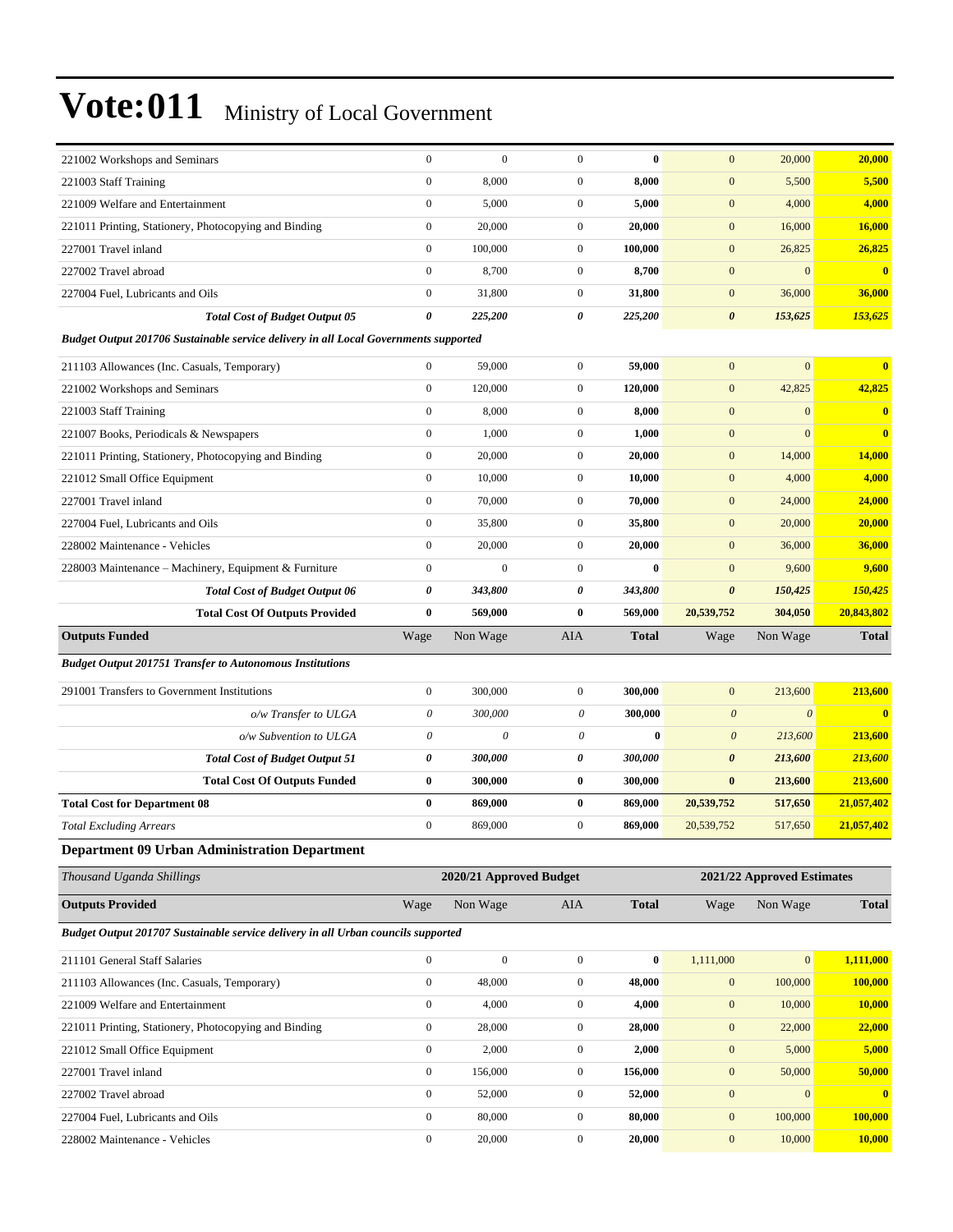| 228003 Maintenance – Machinery, Equipment & Furniture                                                       |                  |                         |                       |              |                       |                            |                |
|-------------------------------------------------------------------------------------------------------------|------------------|-------------------------|-----------------------|--------------|-----------------------|----------------------------|----------------|
|                                                                                                             | $\boldsymbol{0}$ | $\boldsymbol{0}$        | $\mathbf{0}$          | $\bf{0}$     | $\mathbf{0}$          | 7,270                      | 7,270          |
| <b>Total Cost of Budget Output 07</b>                                                                       | 0                | 390,000                 | 0                     | 390,000      | 1,111,000             | 304,270                    | 1,415,270      |
| Budget Output 201708 Mainstreaming of cross cutting issues supported in all Urban councils                  |                  |                         |                       |              |                       |                            |                |
| 211103 Allowances (Inc. Casuals, Temporary)                                                                 | $\boldsymbol{0}$ | $\boldsymbol{0}$        | $\overline{0}$        | $\bf{0}$     | $\mathbf{0}$          | 5,000                      | 5,000          |
| 213001 Medical expenses (To employees)                                                                      | $\boldsymbol{0}$ | 2,000                   | $\mathbf{0}$          | 2,000        | $\overline{0}$        | $\mathbf{0}$               | $\bf{0}$       |
| 227001 Travel inland                                                                                        | $\overline{0}$   | 40,000                  | $\mathbf{0}$          | 40,000       | $\mathbf{0}$          | $\mathbf{0}$               | $\bf{0}$       |
| 227004 Fuel, Lubricants and Oils                                                                            | $\mathbf{0}$     | 10,000                  | $\overline{0}$        | 10,000       | $\mathbf{0}$          | 5,000                      | 5,000          |
| <b>Total Cost of Budget Output 08</b>                                                                       | 0                | 52,000                  | 0                     | 52,000       | $\pmb{\theta}$        | 10,000                     | 10,000         |
| <b>Total Cost Of Outputs Provided</b>                                                                       | $\bf{0}$         | 442,000                 | $\bf{0}$              | 442,000      | 1,111,000             | 314,270                    | 1,425,270      |
| <b>Outputs Funded</b>                                                                                       | Wage             | Non Wage                | AIA                   | <b>Total</b> | Wage                  | Non Wage                   | <b>Total</b>   |
| <b>Budget Output 201751 Transfer to Autonomous Institutions</b>                                             |                  |                         |                       |              |                       |                            |                |
| 291001 Transfers to Government Institutions                                                                 | $\boldsymbol{0}$ | 200,000                 | $\mathbf{0}$          | 200,000      | $\overline{0}$        | 140,000                    | 140,000        |
| o/w transfer to Urban Authorities Association of Uganda<br>(UAAU)                                           | $\theta$         | 200,000                 | $\theta$              | 200,000      | $\boldsymbol{\theta}$ | $\theta$                   | $\bf{0}$       |
| o/w Transfers to Government Institutions                                                                    | $\theta$         | $\boldsymbol{\theta}$   | $\boldsymbol{\theta}$ | $\bf{0}$     | $\boldsymbol{\theta}$ | 140,000                    | 140,000        |
| <b>Total Cost of Budget Output 51</b>                                                                       | 0                | 200,000                 | 0                     | 200,000      | 0                     | 140,000                    | <b>140,000</b> |
| <b>Total Cost Of Outputs Funded</b>                                                                         | 0                | 200,000                 | $\bf{0}$              | 200,000      | $\bf{0}$              | 140,000                    | 140,000        |
| <b>Total Cost for Department 09</b>                                                                         | 0                | 642,000                 | $\bf{0}$              | 642,000      | 1,111,000             | 454,270                    | 1,565,270      |
| <b>Total Excluding Arrears</b>                                                                              | $\boldsymbol{0}$ | 642,000                 | $\mathbf{0}$          | 642,000      | 1,111,000             | 454,270                    | 1,565,270      |
| <b>Department 12 Local Economic Development Department</b>                                                  |                  |                         |                       |              |                       |                            |                |
| Thousand Uganda Shillings                                                                                   |                  | 2020/21 Approved Budget |                       |              |                       | 2021/22 Approved Estimates |                |
| <b>Outputs Provided</b>                                                                                     |                  |                         |                       |              |                       |                            |                |
|                                                                                                             | Wage             | Non Wage                | AIA                   | <b>Total</b> | Wage                  | Non Wage                   | <b>Total</b>   |
| Budget Output 201710 Local Economic Development supported and coordinated in all MDAs and Local Governments |                  |                         |                       |              |                       |                            |                |
| 211101 General Staff Salaries                                                                               | $\boldsymbol{0}$ | $\boldsymbol{0}$        | $\mathbf{0}$          | $\bf{0}$     | 120,000               | $\mathbf{0}$               | 120,000        |
| 211103 Allowances (Inc. Casuals, Temporary)                                                                 | $\overline{0}$   | 45,600                  | $\overline{0}$        | 45,600       | $\overline{0}$        | 49,920                     | 49,920         |
| 221002 Workshops and Seminars                                                                               | $\boldsymbol{0}$ | 100,296                 | $\mathbf{0}$          | 100,296      | $\mathbf{0}$          | $\mathbf{0}$               | $\bf{0}$       |
| 221005 Hire of Venue (chairs, projector, etc)                                                               | $\boldsymbol{0}$ | 3,840                   | $\mathbf{0}$          | 3,840        | $\boldsymbol{0}$      | $\overline{0}$             | $\bf{0}$       |
| 221007 Books, Periodicals & Newspapers                                                                      | $\boldsymbol{0}$ | 4,608                   | $\mathbf{0}$          | 4,608        | $\mathbf{0}$          | 1,500                      | 1,500          |
| 221009 Welfare and Entertainment                                                                            | $\boldsymbol{0}$ | 20,000                  | $\overline{0}$        | 20,000       | $\mathbf{0}$          | 16,000                     | 16,000         |
| 221011 Printing, Stationery, Photocopying and Binding                                                       | $\boldsymbol{0}$ | 35,440                  | $\boldsymbol{0}$      | 35,440       | $\boldsymbol{0}$      | $\boldsymbol{0}$           |                |
| 221012 Small Office Equipment                                                                               | $\boldsymbol{0}$ | 6,000                   | $\boldsymbol{0}$      | 6,000        | $\boldsymbol{0}$      | 13,000                     | <b>13,000</b>  |
| 227001 Travel inland                                                                                        | $\boldsymbol{0}$ | 140,000                 | $\boldsymbol{0}$      | 140,000      | $\boldsymbol{0}$      | 92,872                     | 92,872         |
| 227004 Fuel, Lubricants and Oils                                                                            | $\boldsymbol{0}$ | 31,216                  | $\boldsymbol{0}$      | 31,216       | $\boldsymbol{0}$      | 80,000                     | 80,000         |
| 228002 Maintenance - Vehicles                                                                               | $\boldsymbol{0}$ | 9,000                   | $\mathbf{0}$          | 9,000        | $\mathbf{0}$          | 12,000                     | 12,000         |
| 273102 Incapacity, death benefits and funeral expenses                                                      | $\boldsymbol{0}$ | 4,000                   | $\boldsymbol{0}$      | 4,000        | $\mathbf{0}$          | $\bf{0}$                   | $\bf{0}$       |
| <b>Total Cost of Budget Output 10</b>                                                                       | 0                | 400,000                 | 0                     | 400,000      | 120,000               | 265,292                    | 385,292        |

| 22100<br>J02 Workshops and Seminars<br>∠∠  |  | <b>32.000</b> |  |
|--------------------------------------------|--|---------------|--|
| 227001<br>el inland<br><b>Travel</b><br>-- |  |               |  |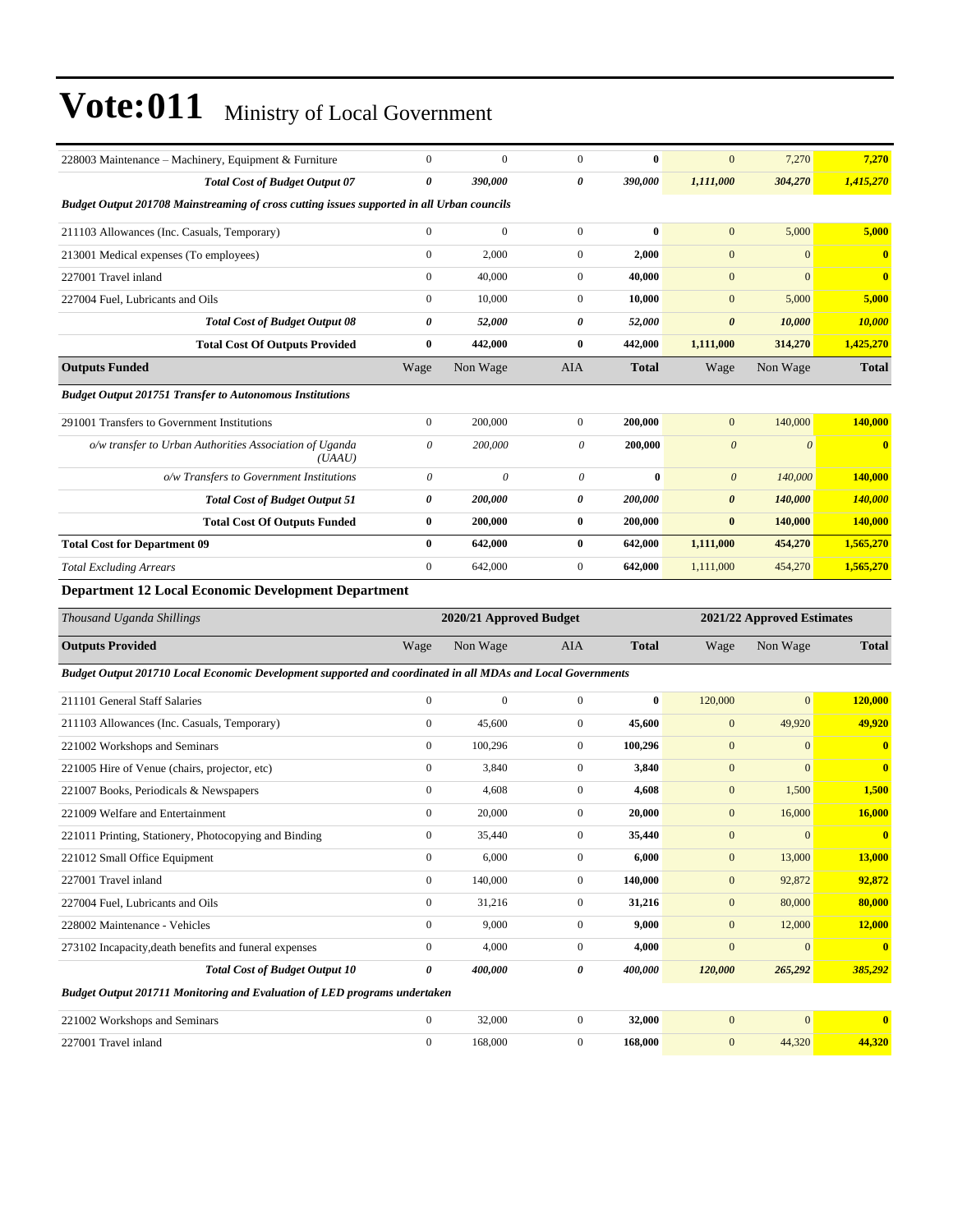| 227004 Fuel, Lubricants and Oils                                                                | $\boldsymbol{0}$              | $\mathbf{0}$            | $\mathbf{0}$          | $\bf{0}$     | $\boldsymbol{0}$       | 23,958                        | 23,958        |
|-------------------------------------------------------------------------------------------------|-------------------------------|-------------------------|-----------------------|--------------|------------------------|-------------------------------|---------------|
| <b>Total Cost of Budget Output 11</b>                                                           | 0                             | <i><b>200,000</b></i>   | 0                     | 200,000      | $\boldsymbol{\theta}$  | 68,278                        | 68,278        |
| <b>Total Cost Of Outputs Provided</b>                                                           | $\bf{0}$                      | 600,000                 | $\bf{0}$              | 600,000      | 120,000                | 333,570                       | 453,570       |
| <b>Total Cost for Department 12</b>                                                             | $\bf{0}$                      | 600,000                 | $\bf{0}$              | 600,000      | 120,000                | 333,570                       | 453,570       |
| <b>Total Excluding Arrears</b>                                                                  | $\boldsymbol{0}$              | 600,000                 | $\boldsymbol{0}$      | 600,000      | 120,000                | 333,570                       | 453,570       |
| <b>Development Budget Estimates</b>                                                             |                               |                         |                       |              |                        |                               |               |
| Project 1360 Markets and Agricultural Trade Improvements Programme (MATIP 2)                    |                               |                         |                       |              |                        |                               |               |
| Thousand Uganda Shillings                                                                       |                               | 2020/21 Approved Budget |                       |              |                        | 2021/22 Approved Estimates    |               |
| <b>Outputs Provided</b>                                                                         | <b>GoU Dev't External Fin</b> |                         | AIA                   | <b>Total</b> | GoU Dev't External Fin |                               | <b>Total</b>  |
| <b>Budget Output 201701 Service delivery supported and coordinated in all Local Governments</b> |                               |                         |                       |              |                        |                               |               |
| 211102 Contract Staff Salaries                                                                  | $\boldsymbol{0}$              | 1,795,500               | $\mathbf{0}$          | 1,795,500    | $\mathbf{0}$           | 1,476,300                     | 1,476,300     |
| 212101 Social Security Contributions                                                            | 189,000                       | 94,500                  | $\mathbf{0}$          | 283,500      | 155,400                | 77,700                        | 233,100       |
| 213001 Medical expenses (To employees)                                                          | 10,000                        | $\mathbf{0}$            | $\mathbf{0}$          | 10,000       | 10,000                 | $\overline{0}$                | 10,000        |
| 213002 Incapacity, death benefits and funeral expenses                                          | 10,000                        | $\boldsymbol{0}$        | $\mathbf{0}$          | 10,000       | 15,000                 | $\mathbf{0}$                  | <b>15,000</b> |
| 213004 Gratuity Expenses                                                                        | $\boldsymbol{0}$              | $\boldsymbol{0}$        | $\mathbf{0}$          | $\bf{0}$     | $\boldsymbol{0}$       | 349,650                       | 349,650       |
| 221001 Advertising and Public Relations                                                         | 80,000                        | 120,000                 | $\mathbf{0}$          | 200,000      | 60,000                 | 120,000                       | 180,000       |
| 221002 Workshops and Seminars                                                                   | 50,000                        | 80,000                  | $\mathbf{0}$          | 130,000      | 25,000                 | 100,000                       | 125,000       |
| 221003 Staff Training                                                                           | 50,000                        | 50,000                  | $\boldsymbol{0}$      | 100,000      | 50,000                 | 50,000                        | 100,000       |
| 221007 Books, Periodicals & Newspapers                                                          | 5,000                         | 5,000                   | $\mathbf{0}$          | 10,000       | 1,000                  | 3,000                         | 4,000         |
| 221009 Welfare and Entertainment                                                                | $\boldsymbol{0}$              | $\mathbf{0}$            | $\mathbf{0}$          | $\bf{0}$     | $\mathbf{0}$           | 10,000                        | 10,000        |
| 221011 Printing, Stationery, Photocopying and Binding                                           | 50,000                        | 60,000                  | $\mathbf{0}$          | 110,000      | 120,000                | 200,000                       | 320,000       |
| 221012 Small Office Equipment                                                                   | 5,000                         | 5,000                   | $\mathbf{0}$          | 10,000       | 5,600                  | 5,600                         | 11,200        |
| 221014 Bank Charges and other Bank related costs                                                | $\mathbf{0}$                  | 6,500                   | $\boldsymbol{0}$      | 6,500        | $\mathbf{0}$           | 3,000                         | 3,000         |
| 221017 Subscriptions                                                                            | $\boldsymbol{0}$              | $\mathbf{0}$            | $\mathbf{0}$          | $\bf{0}$     | 27,000                 | 15,000                        | 42,000        |
| 222001 Telecommunications                                                                       | 1,000                         | 5,000                   | $\mathbf{0}$          | 6,000        | 1,000                  | 8,000                         | 9,000         |
| 222003 Information and communications technology (ICT)                                          | $\boldsymbol{0}$              | $\mathbf{0}$            | $\boldsymbol{0}$      | $\bf{0}$     | $\mathbf{0}$           | 4,000                         | 4,000         |
| 223005 Electricity                                                                              | 20,000                        | $\mathbf{0}$            | $\mathbf{0}$          | 20,000       | 20,000                 | $\mathbf{0}$                  | 20,000        |
| 225001 Consultancy Services- Short term                                                         | 30,000                        | 50,000                  | $\boldsymbol{0}$      | 80,000       | 100,000                | 800,000                       | 900,000       |
| 225002 Consultancy Services-Long-term                                                           | $\boldsymbol{0}$              | 3,894,500               | $\boldsymbol{0}$      | 3,894,500    | $\mathbf{0}$           | 5,000,000                     | 5,000,000     |
| 227001 Travel inland                                                                            | 280,000                       | 350,000                 | $\mathbf{0}$          | 630,000      | 220,000                | 400,000                       | 620,000       |
| 227002 Travel abroad                                                                            | 40,000                        | $\boldsymbol{0}$        | $\boldsymbol{0}$      | 40,000       | 20,000                 | $\boldsymbol{0}$              | 20,000        |
| 227004 Fuel, Lubricants and Oils                                                                | 80,000                        | 140,000                 | $\boldsymbol{0}$      | 220,000      | 80,000                 | 140,000                       | 220,000       |
| 228002 Maintenance - Vehicles                                                                   | 50,000                        | 100,000                 | $\boldsymbol{0}$      | 150,000      | 40,000                 | 130,000                       | 170,000       |
| <b>Total Cost Of Budget Output 201701</b>                                                       | 950,000                       | 6,756,000               | $\boldsymbol{\theta}$ | 7,706,000    | 950,000                | 8,892,250                     | 9,842,250     |
| <b>Total Cost for Outputs Provided</b>                                                          | 950,000                       | 6,756,000               | $\mathbf{0}$          | 7,706,000    | 950,000                | 8,892,250                     | 9,842,250     |
| <b>Capital Purchases</b>                                                                        | <b>GoU Dev't External Fin</b> |                         | <b>AIA</b>            | <b>Total</b> |                        | <b>GoU Dev't External Fin</b> | <b>Total</b>  |
| <b>Budget Output 201772 Government Buildings and Administrative Infrastructure</b>              |                               |                         |                       |              |                        |                               |               |
| 312101 Non-Residential Buildings                                                                | 50,000                        | 52,000,000              | $\mathbf{0}$          | 52,050,000   | $\mathbf{0}$           | 45,000,000                    | 45,000,000    |
| 312104 Other Structures                                                                         | $\boldsymbol{0}$              | $\boldsymbol{0}$        | $\boldsymbol{0}$      | $\bf{0}$     | 50,000                 | $\boldsymbol{0}$              | 50,000        |
| <b>Total Cost Of Budget Output 201772</b>                                                       | 50,000                        | 52,000,000              | $\boldsymbol{\theta}$ | 52,050,000   | 50,000                 | 45,000,000                    | 45,050,000    |
| <b>Budget Output 201775 Purchase of Motor Vehicles and Other Transport Equipment</b>            |                               |                         |                       |              |                        |                               |               |
| 312201 Transport Equipment                                                                      | $\boldsymbol{0}$              | $\boldsymbol{0}$        | $\boldsymbol{0}$      | $\pmb{0}$    | $\mathbf{0}$           | 4,860,000                     | 4,860,000     |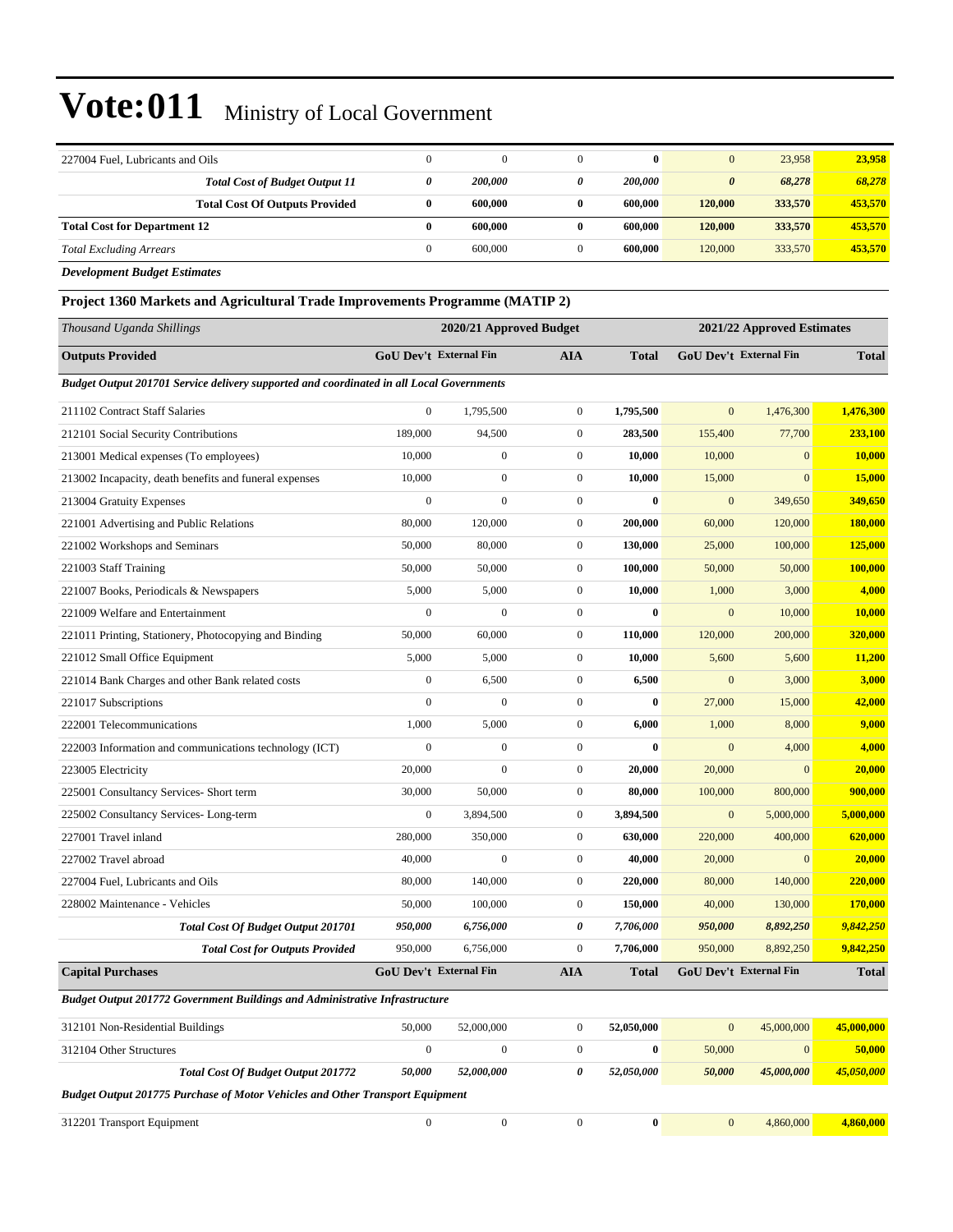| 312202 Machinery and Equipment                                                                              | $\boldsymbol{0}$       | 3,000,000                     | $\boldsymbol{0}$      | 3,000,000           | $\mathbf{0}$                | $\overline{0}$             | $\overline{\mathbf{0}}$                                                |
|-------------------------------------------------------------------------------------------------------------|------------------------|-------------------------------|-----------------------|---------------------|-----------------------------|----------------------------|------------------------------------------------------------------------|
| Total Cost Of Budget Output 201775                                                                          | 0                      | 3,000,000                     | 0                     | 3,000,000           | $\boldsymbol{\theta}$       | 4,860,000                  | 4,860,000                                                              |
| Budget Output 201776 Purchase of Office and ICT Equipment, including Software                               |                        |                               |                       |                     |                             |                            |                                                                        |
| 312213 ICT Equipment                                                                                        | $\boldsymbol{0}$       | $\overline{0}$                | $\boldsymbol{0}$      | $\bf{0}$            | $\mathbf{0}$                | 120,000                    | 120,000                                                                |
| Total Cost Of Budget Output 201776                                                                          | 0                      | $\theta$                      | $\theta$              | 0                   | $\boldsymbol{\theta}$       | 120,000                    | 120,000                                                                |
| <b>Budget Output 201777 Purchase of Specialised Machinery and Equipment</b>                                 |                        |                               |                       |                     |                             |                            |                                                                        |
| 312202 Machinery and Equipment                                                                              | $\boldsymbol{0}$       | 15,000,000                    | $\boldsymbol{0}$      | 15,000,000          | $\mathbf{0}$                | 12,277,750                 | 12,277,750                                                             |
| 312203 Furniture & Fixtures                                                                                 | $\boldsymbol{0}$       | 5,000                         | $\boldsymbol{0}$      | 5,000               | $\mathbf{0}$                | $\mathbf{0}$               | $\bf{0}$                                                               |
| <b>Total Cost Of Budget Output 201777</b>                                                                   | 0                      | 15,005,000                    | 0                     | 15,005,000          | 0                           | 12,277,750                 | 12,277,750                                                             |
| <b>Budget Output 201778 Purchase of Office and Residential Furniture and Fittings</b>                       |                        |                               |                       |                     |                             |                            |                                                                        |
| 312203 Furniture & Fixtures                                                                                 | $\boldsymbol{0}$       | $\mathbf{0}$                  | $\boldsymbol{0}$      | $\bf{0}$            | $\mathbf{0}$                | 10,000                     | 10,000                                                                 |
| Total Cost Of Budget Output 201778                                                                          | 0                      | 0                             | 0                     | 0                   | $\boldsymbol{\theta}$       | 10,000                     | 10,000                                                                 |
| <b>Total Cost for Capital Purchases</b>                                                                     | 50,000                 | 70,005,000                    | $\boldsymbol{0}$      | 70,055,000          | 50,000                      | 62,267,750                 | 62,317,750                                                             |
| <b>Arrears</b>                                                                                              | GoU Dev't External Fin |                               | <b>AIA</b>            | <b>Total</b>        |                             | GoU Dev't External Fin     | <b>Total</b>                                                           |
| <b>Budget Output 201799 Arrears</b>                                                                         |                        |                               |                       |                     |                             |                            |                                                                        |
| 321605 Domestic arrears (Budgeting)                                                                         | 2,746,122              | $\boldsymbol{0}$              | $\boldsymbol{0}$      | 2,746,122           | 821,232                     | $\mathbf{0}$               | 821.232                                                                |
| Total Cost Of Budget Output 201799                                                                          | 2,746,122              | 0                             | 0                     | 2,746,122           | 821,232                     | $\boldsymbol{\theta}$      | 821,232                                                                |
| <b>Total Cost for Arrears</b>                                                                               | 2,746,122              | $\mathbf{0}$                  | $\boldsymbol{0}$      | 2,746,122           | 821,232                     | $\mathbf{0}$               | 821,232                                                                |
| <b>Total Cost for Project: 1360</b>                                                                         | 3,746,122              | 76,761,000                    | $\boldsymbol{0}$      | 80,507,122          | 1,821,232                   | 71,160,000                 | 72,981,232                                                             |
| <b>Total Excluding Arrears</b>                                                                              | 1,000,000              | 76,761,000                    | $\overline{0}$        | 77,761,000          | 1,000,000                   | 71,160,000                 | 72,160,000                                                             |
| Project 1381 Restoration of Livelihoods in Northern Region (PRELNOR)                                        |                        |                               |                       |                     |                             |                            |                                                                        |
| Thousand Uganda Shillings                                                                                   |                        | 2020/21 Approved Budget       |                       |                     |                             | 2021/22 Approved Estimates |                                                                        |
|                                                                                                             | GoU Dev't External Fin |                               | <b>AIA</b>            | <b>Total</b>        |                             | GoU Dev't External Fin     | <b>Total</b>                                                           |
| <b>Outputs Provided</b>                                                                                     |                        |                               |                       |                     |                             |                            |                                                                        |
| Budget Output 201710 Local Economic Development supported and coordinated in all MDAs and Local Governments |                        |                               |                       |                     |                             |                            |                                                                        |
| 211102 Contract Staff Salaries                                                                              | $\boldsymbol{0}$       | 2,000,000                     | $\boldsymbol{0}$      | 2,000,000           | $\mathbf{0}$                | 1,758,240                  | 1,758,240                                                              |
| 211103 Allowances (Inc. Casuals, Temporary)                                                                 | $\boldsymbol{0}$       | $\boldsymbol{0}$              | $\boldsymbol{0}$      | $\bf{0}$            | $\mathbf{0}$                | 1,085,400                  | 1,085,400                                                              |
| 212101 Social Security Contributions                                                                        | $\boldsymbol{0}$       | 200,000                       | $\boldsymbol{0}$      | 200,000             | $\mathbf{0}$                | $\mathbf{0}$               | $\bf{0}$                                                               |
| 213001 Medical expenses (To employees)                                                                      | $\boldsymbol{0}$       | 300,000                       | $\boldsymbol{0}$      | 300,000             | $\mathbf{0}$                | $\mathbf{0}$               | $\bf{0}$                                                               |
| 213004 Gratuity Expenses                                                                                    | 0                      | 400,000                       | 0                     | 400,000             | $\mathbf{0}$                | $\mathbf{0}$               | $\bf{0}$                                                               |
| 221001 Advertising and Public Relations                                                                     | 80,000                 | $\boldsymbol{0}$              | $\boldsymbol{0}$      | 80,000              | $\overline{0}$              | $\mathbf{0}$               | $\bf{0}$                                                               |
| 221002 Workshops and Seminars                                                                               | 40,000                 | $\boldsymbol{0}$              | $\boldsymbol{0}$      | 40,000              | 100,000                     | 116,360                    | 216,360                                                                |
| 221003 Staff Training                                                                                       | 80,000                 | 489,000                       | $\boldsymbol{0}$      | 569,000             | $\mathbf{0}$                | $\mathbf{0}$               | $\bf{0}$                                                               |
| 221009 Welfare and Entertainment                                                                            | 20,000                 | 300,000                       | $\boldsymbol{0}$      | 320,000             | $\mathbf{0}$                | $\mathbf{0}$               | $\bf{0}$                                                               |
| 221011 Printing, Stationery, Photocopying and Binding                                                       | 82,000                 | 200,000                       | $\boldsymbol{0}$      | 282,000             | $\boldsymbol{0}$            | $\boldsymbol{0}$           | $\bf{0}$                                                               |
| 223005 Electricity                                                                                          | 20,000                 | $\boldsymbol{0}$              | $\boldsymbol{0}$      | 20,000              | $\boldsymbol{0}$            | $\boldsymbol{0}$           | $\bf{0}$                                                               |
|                                                                                                             |                        |                               | $\boldsymbol{0}$      | $\bf{0}$            | $\boldsymbol{0}$            |                            | 7,040,000                                                              |
| 224006 Agricultural Supplies                                                                                | $\boldsymbol{0}$       | $\boldsymbol{0}$              |                       |                     |                             | 7,040,000                  |                                                                        |
| 225001 Consultancy Services- Short term                                                                     | 36,000                 | 702,000                       | $\boldsymbol{0}$      | 738,000             | $\mathbf{0}$                | $\mathbf{0}$               |                                                                        |
| 227001 Travel inland                                                                                        | 72,500                 | $\boldsymbol{0}$              | $\boldsymbol{0}$      | 72,500              | $\mathbf{0}$                | $\boldsymbol{0}$           |                                                                        |
| 227002 Travel abroad                                                                                        | 130,000                | $\boldsymbol{0}$              | $\boldsymbol{0}$      | 130,000             | $\boldsymbol{0}$            | $\boldsymbol{0}$           |                                                                        |
| 227004 Fuel, Lubricants and Oils                                                                            | 45,000                 | $\boldsymbol{0}$              | $\boldsymbol{0}$      | 45,000              | $\boldsymbol{0}$            | $\mathbf{0}$               |                                                                        |
| 228002 Maintenance - Vehicles<br>Total Cost Of Budget Output 201710                                         | 70,000<br>675,500      | $\boldsymbol{0}$<br>4,591,000 | $\boldsymbol{0}$<br>0 | 70,000<br>5,266,500 | $\boldsymbol{0}$<br>100,000 | $\mathbf{0}$<br>10,000,000 | $\bf{0}$<br>$\bf{0}$<br>$\bf{0}$<br>$\bf{0}$<br>$\bf{0}$<br>10,100,000 |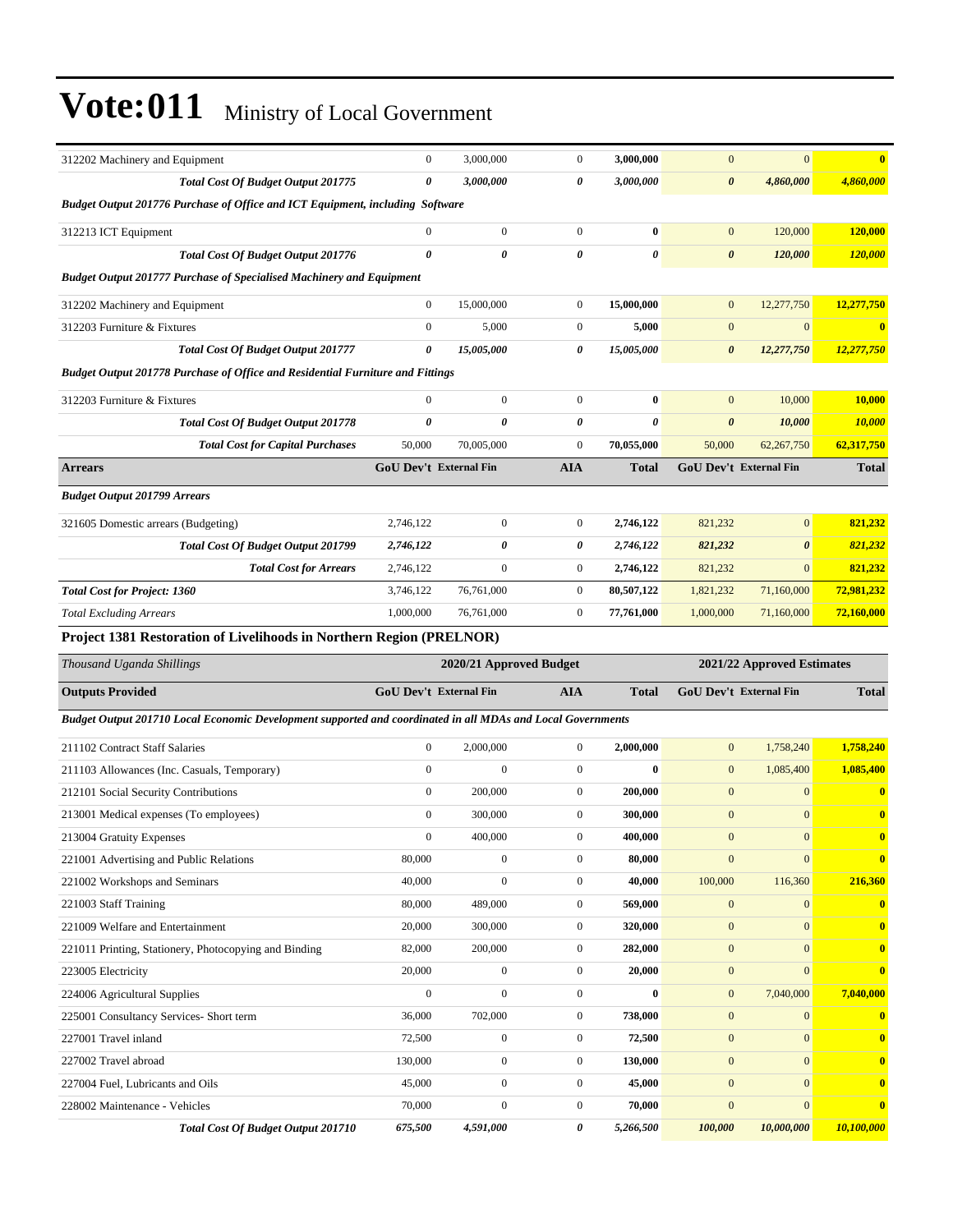#### *Budget Output 201711 Monitoring and Evaluation of LED programs undertaken*

| 221002 Workshops and Seminars                                                                                        | 24,000                | 408,000                       | $\boldsymbol{0}$ | 432,000      | $\mathbf{0}$          | $\mathbf{0}$                  | $\bf{0}$                |
|----------------------------------------------------------------------------------------------------------------------|-----------------------|-------------------------------|------------------|--------------|-----------------------|-------------------------------|-------------------------|
| 221007 Books, Periodicals & Newspapers                                                                               | $\boldsymbol{0}$      | 4,505                         | $\boldsymbol{0}$ | 4,505        | $\boldsymbol{0}$      | $\mathbf{0}$                  | $\bf{0}$                |
| 221011 Printing, Stationery, Photocopying and Binding                                                                | 18,000                | 102,000                       | $\boldsymbol{0}$ | 120,000      | $\mathbf{0}$          | $\mathbf{0}$                  | $\bf{0}$                |
| 225001 Consultancy Services- Short term                                                                              | 20,000                | 3,000,000                     | $\boldsymbol{0}$ | 3,020,000    | $\mathbf{0}$          | $\mathbf{0}$                  | $\bf{0}$                |
| 227001 Travel inland                                                                                                 | 20,000                | 300,000                       | $\boldsymbol{0}$ | 320,000      | $\boldsymbol{0}$      | $\mathbf{0}$                  | $\bf{0}$                |
| 227002 Travel abroad                                                                                                 | 40,000                | 100,000                       | $\boldsymbol{0}$ | 140,000      | $\mathbf{0}$          | $\mathbf{0}$                  | $\bf{0}$                |
| 227004 Fuel, Lubricants and Oils                                                                                     | 50,000                | 250,000                       | $\boldsymbol{0}$ | 300,000      | $\boldsymbol{0}$      | $\mathbf{0}$                  | $\bf{0}$                |
| 228002 Maintenance - Vehicles                                                                                        | 27,000                | 249,000                       | $\boldsymbol{0}$ | 276,000      | $\mathbf{0}$          | $\mathbf{0}$                  | $\bf{0}$                |
| 281504 Monitoring, Supervision & Appraisal of Capital work                                                           | 20,000                | 380,000                       | $\boldsymbol{0}$ | 400,000      | $\mathbf{0}$          | $\mathbf{0}$                  | $\bf{0}$                |
| <b>Total Cost Of Budget Output 201711</b>                                                                            | 219,000               | 4,793,505                     | 0                | 5,012,505    | $\boldsymbol{\theta}$ | $\boldsymbol{\theta}$         | $\boldsymbol{\theta}$   |
| <b>Total Cost for Outputs Provided</b>                                                                               | 894,500               | 9,384,505                     | $\boldsymbol{0}$ | 10,279,005   | 100,000               | 10,000,000                    | 10,100,000              |
| <b>Capital Purchases</b>                                                                                             |                       | <b>GoU Dev't External Fin</b> | <b>AIA</b>       | <b>Total</b> |                       | <b>GoU Dev't External Fin</b> | <b>Total</b>            |
| <b>Budget Output 201773 Roads, Streets and Highways</b>                                                              |                       |                               |                  |              |                       |                               |                         |
| 281504 Monitoring, Supervision & Appraisal of Capital work                                                           | $\boldsymbol{0}$      | 30,000                        | $\boldsymbol{0}$ | 30,000       | $\mathbf{0}$          | $\mathbf{0}$                  | $\overline{\mathbf{0}}$ |
| 312103 Roads and Bridges.                                                                                            | $\mathbf{0}$          | 89,806,065                    | $\boldsymbol{0}$ | 89,806,065   | 800,000               | 15,000,000                    | 15,800,000              |
| Total Cost Of Budget Output 201773                                                                                   | 0                     | 89,836,065                    | 0                | 89,836,065   | 800,000               | 15,000,000                    | 15,800,000              |
| <b>Budget Output 201777 Purchase of Specialised Machinery and Equipment</b>                                          |                       |                               |                  |              |                       |                               |                         |
| 312202 Machinery and Equipment                                                                                       | $\boldsymbol{0}$      | $\boldsymbol{0}$              | $\mathbf{0}$     | $\bf{0}$     | 100,000               | 20,000                        | 120,000                 |
| <b>Total Cost Of Budget Output 201777</b>                                                                            | $\boldsymbol{\theta}$ | 0                             | 0                | 0            | 100,000               | 20,000                        | 120,000                 |
| <b>Budget Output 201779 Acquisition of Other Capital Assets</b>                                                      |                       |                               |                  |              |                       |                               |                         |
| 281504 Monitoring, Supervision & Appraisal of Capital work                                                           | $\boldsymbol{0}$      | 6,600                         | $\boldsymbol{0}$ | 6,600        | $\boldsymbol{0}$      | $\boldsymbol{0}$              | $\bf{0}$                |
| 312101 Non-Residential Buildings                                                                                     | 105,500               | 10,528,900                    | $\boldsymbol{0}$ | 10,634,400   | $\mathbf{0}$          | $\mathbf{0}$                  | $\bf{0}$                |
| Total Cost Of Budget Output 201779                                                                                   | 105,500               | 10,535,500                    | 0                | 10,641,000   | $\boldsymbol{\theta}$ | $\boldsymbol{\theta}$         | $\boldsymbol{\theta}$   |
| <b>Total Cost for Capital Purchases</b>                                                                              | 105,500               | 100,371,565                   | $\boldsymbol{0}$ | 100,477,065  | 900,000               | 15,020,000                    | 15,920,000              |
| <b>Total Cost for Project: 1381</b>                                                                                  | 1,000,000             | 109,756,070                   | $\boldsymbol{0}$ | 110,756,070  | 1,000,000             | 25,020,000                    | 26,020,000              |
| <b>Total Excluding Arrears</b>                                                                                       | 1,000,000             | 109,756,070                   | $\boldsymbol{0}$ | 110,756,070  | 1,000,000             | 25,020,000                    | 26,020,000              |
| Project 1509 Local Economic Growth (LEGS) Support Project                                                            |                       |                               |                  |              |                       |                               |                         |
| Thousand Uganda Shillings                                                                                            |                       | 2020/21 Approved Budget       |                  |              |                       | 2021/22 Approved Estimates    |                         |
| <b>Outputs Provided</b>                                                                                              |                       | <b>GoU Dev't External Fin</b> | <b>AIA</b>       | <b>Total</b> |                       | GoU Dev't External Fin        | <b>Total</b>            |
| <b>Budget Output 201701 Service delivery supported and coordinated in all Local Governments</b>                      |                       |                               |                  |              |                       |                               |                         |
| 211102 Contract Staff Salaries                                                                                       | 200,000               | 1,936,620                     | $\boldsymbol{0}$ | 2,136,620    | $\mathbf{0}$          | $\mathbf{0}$                  | $\bf{0}$                |
| <b>Total Cost Of Budget Output 201701</b>                                                                            | 200,000               | 1,936,620                     | 0                | 2,136,620    | $\pmb{\theta}$        | $\boldsymbol{\theta}$         | $\boldsymbol{\theta}$   |
| Budget Output 201702 Legislative and policy development processes supported and coordinated in all Local Governments |                       |                               |                  |              |                       |                               |                         |
| 211102 Contract Staff Salaries                                                                                       | 100,000               | $\boldsymbol{0}$              | $\mathbf{0}$     | 100,000      | $\boldsymbol{0}$      | $\mathbf{0}$                  | $\bf{0}$                |
| <b>Total Cost Of Budget Output 201702</b>                                                                            | 100,000               | $\pmb{\theta}$                | 0                | 100,000      | $\pmb{\theta}$        | $\boldsymbol{\theta}$         | $\boldsymbol{\theta}$   |
| <b>Budget Output 201703 Capacity for Local Government officials built</b>                                            |                       |                               |                  |              |                       |                               |                         |
| 221002 Workshops and Seminars                                                                                        | 200,000               | 51,013                        | $\boldsymbol{0}$ | 251,013      | $\boldsymbol{0}$      | $\mathbf{0}$                  | $\bf{0}$                |
| 221008 Computer supplies and Information Technology (IT)                                                             | $\boldsymbol{0}$      | 25,000                        | $\boldsymbol{0}$ | 25,000       | $\boldsymbol{0}$      | $\mathbf{0}$                  | $\bf{0}$                |
| 227001 Travel inland                                                                                                 | $\mathbf{0}$          | 103,536                       | $\boldsymbol{0}$ | 103,536      | $\boldsymbol{0}$      | $\mathbf{0}$                  | $\bf{0}$                |
| 227004 Fuel, Lubricants and Oils                                                                                     | $\boldsymbol{0}$      | 25,000                        | $\boldsymbol{0}$ | 25,000       | $\boldsymbol{0}$      | $\mathbf{0}$                  | $\bf{0}$                |
| 228002 Maintenance - Vehicles                                                                                        | $\boldsymbol{0}$      | 75,000                        | $\boldsymbol{0}$ | 75,000       | $\boldsymbol{0}$      | $\mathbf{0}$                  | $\bf{0}$                |
|                                                                                                                      |                       |                               |                  |              |                       |                               |                         |

*Total Cost Of Budget Output 201703 200,000 279,549 0 479,549 0 0 0*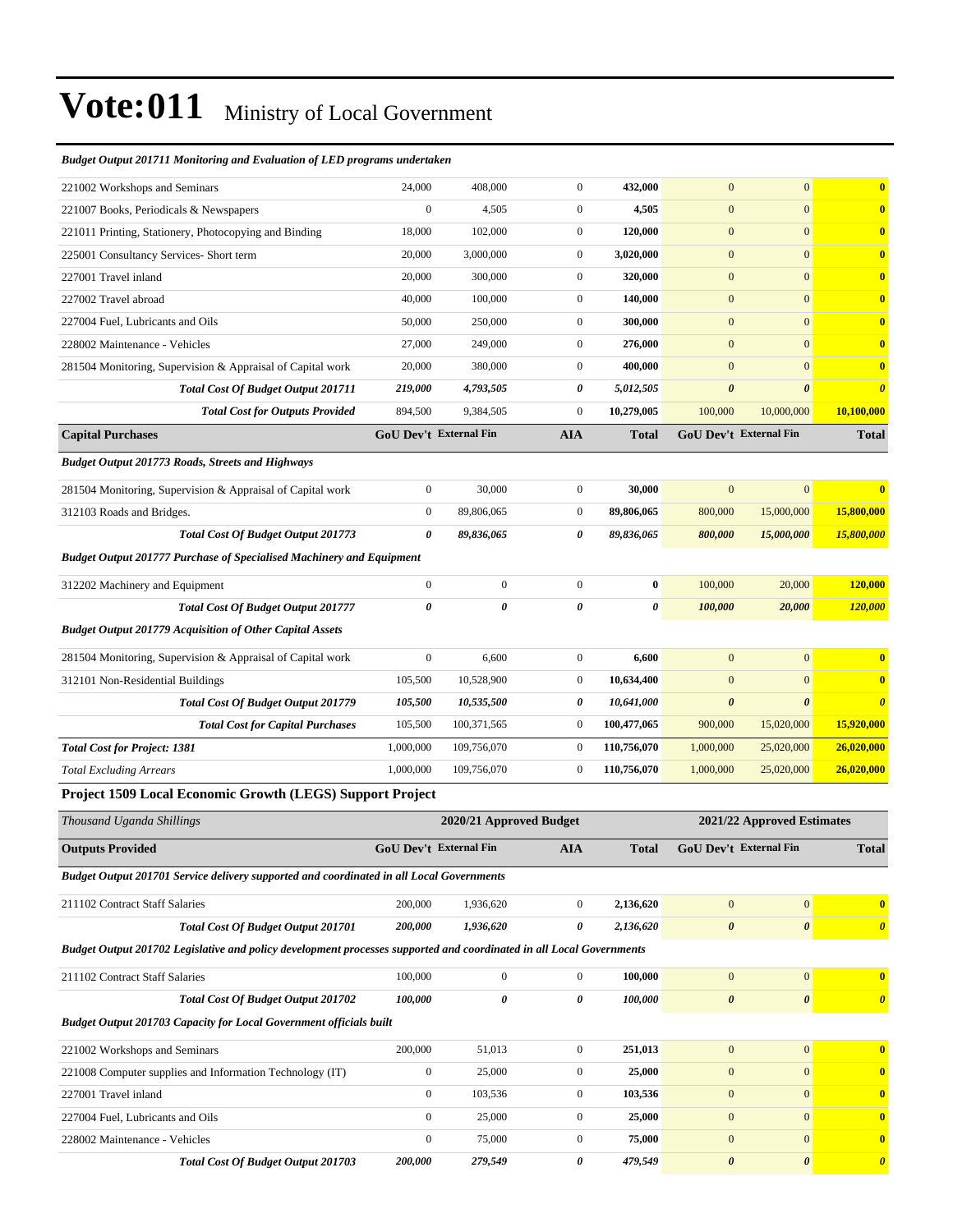#### *Budget Output 201710 Local Economic Development supported and coordinated in all MDAs and Local Governments*

| 211102 Contract Staff Salaries                                                       | $\mathbf{0}$     | $\mathbf{0}$           | $\boldsymbol{0}$ | $\bf{0}$     | 170,000               | 1,600,000              | 1,770,000      |
|--------------------------------------------------------------------------------------|------------------|------------------------|------------------|--------------|-----------------------|------------------------|----------------|
| 211103 Allowances (Inc. Casuals, Temporary)                                          | $\boldsymbol{0}$ | 150,000                | $\boldsymbol{0}$ | 150,000      | $\mathbf{0}$          | $\mathbf{0}$           | $\bf{0}$       |
| 221001 Advertising and Public Relations                                              | $\boldsymbol{0}$ | $\boldsymbol{0}$       | $\boldsymbol{0}$ | $\bf{0}$     | 30,000                | 40,000                 | 70,000         |
| 221002 Workshops and Seminars                                                        | $\boldsymbol{0}$ | 80,000                 | $\boldsymbol{0}$ | 80,000       | 80,000                | 180,000                | 260,000        |
| 221003 Staff Training                                                                | $\boldsymbol{0}$ | 120,000                | $\boldsymbol{0}$ | 120,000      | $\mathbf{0}$          | $\mathbf{0}$           | $\bf{0}$       |
| 221011 Printing, Stationery, Photocopying and Binding                                | $\boldsymbol{0}$ | 300,000                | $\boldsymbol{0}$ | 300,000      | 25,000                | 176,490                | 201,490        |
| 225001 Consultancy Services- Short term                                              | $\boldsymbol{0}$ | 800,000                | $\boldsymbol{0}$ | 800,000      | $\bf{0}$              | 500,000                | 500,000        |
| 225002 Consultancy Services-Long-term                                                | $\boldsymbol{0}$ | $\boldsymbol{0}$       | $\boldsymbol{0}$ | $\bf{0}$     | $\mathbf{0}$          | 300,000                | 300,000        |
| 227001 Travel inland                                                                 | $\boldsymbol{0}$ | 600,000                | $\boldsymbol{0}$ | 600,000      | 30,000                | $\mathbf{0}$           | 30,000         |
| 227002 Travel abroad                                                                 | $\mathbf{0}$     | 213,982                | $\boldsymbol{0}$ | 213,982      | $\mathbf{0}$          | $\overline{0}$         | $\bf{0}$       |
| 227004 Fuel, Lubricants and Oils                                                     | $\mathbf{0}$     | 200,000                | $\boldsymbol{0}$ | 200,000      | 25,000                | 200,000                | 225,000        |
| 228002 Maintenance - Vehicles                                                        | 150,000          | 200,000                | $\boldsymbol{0}$ | 350,000      | 20,000                | 300,000                | 320,000        |
| 281504 Monitoring, Supervision & Appraisal of Capital work                           | $\boldsymbol{0}$ | $\boldsymbol{0}$       | $\boldsymbol{0}$ | $\bf{0}$     | 40,000                | 400,000                | 440,000        |
| <b>Total Cost Of Budget Output 201710</b>                                            | 150,000          | 2,663,982              | 0                | 2,813,982    | 420,000               | 3,696,490              | 4,116,490      |
| <b>Budget Output 201711 Monitoring and Evaluation of LED programs undertaken</b>     |                  |                        |                  |              |                       |                        |                |
| 211102 Contract Staff Salaries                                                       | $\boldsymbol{0}$ | 500,000                | $\boldsymbol{0}$ | 500,000      | $\mathbf{0}$          | 900,000                | 900,000        |
| 213001 Medical expenses (To employees)                                               | $\boldsymbol{0}$ | $\boldsymbol{0}$       | $\boldsymbol{0}$ | $\bf{0}$     | 40,000                | 100,000                | 140,000        |
| 221002 Workshops and Seminars                                                        | 138,000          | 50,000                 | $\boldsymbol{0}$ | 188,000      | 100,000               | 400,401                | 500,401        |
| 221003 Staff Training                                                                | 200,000          | 53,079                 | $\boldsymbol{0}$ | 253,079      | $\mathbf{0}$          | 50,000                 | 50,000         |
| 221007 Books, Periodicals & Newspapers                                               | 6,000            | $\boldsymbol{0}$       | $\boldsymbol{0}$ | 6,000        | 6,000                 | $\mathbf{0}$           | 6,000          |
| 221008 Computer supplies and Information Technology (IT)                             | $\mathbf{0}$     | $\boldsymbol{0}$       | $\boldsymbol{0}$ | $\bf{0}$     | 12,000                | 20,000                 | 32,000         |
| 221009 Welfare and Entertainment                                                     | $\boldsymbol{0}$ | $\boldsymbol{0}$       | $\boldsymbol{0}$ | $\bf{0}$     | $\mathbf{0}$          | 30,000                 | 30,000         |
| 221011 Printing, Stationery, Photocopying and Binding                                | 6,000            | 100,000                | $\boldsymbol{0}$ | 106,000      | 35,000                | 125,000                | <b>160,000</b> |
| 221012 Small Office Equipment                                                        | $\boldsymbol{0}$ | $\overline{0}$         | $\boldsymbol{0}$ | $\bf{0}$     | 25,000                | 30,000                 | 55,000         |
| 222002 Postage and Courier                                                           | $\boldsymbol{0}$ | 50,000                 | $\boldsymbol{0}$ | 50,000       | $\mathbf{0}$          | 5,000                  | 5,000          |
| 223005 Electricity                                                                   | $\boldsymbol{0}$ | $\boldsymbol{0}$       | $\boldsymbol{0}$ | $\bf{0}$     | 20,000                | $\mathbf{0}$           | 20,000         |
| 225002 Consultancy Services-Long-term                                                | $\boldsymbol{0}$ | $\boldsymbol{0}$       | $\boldsymbol{0}$ | $\bf{0}$     | $\mathbf{0}$          | 1,100,000              | 1,100,000      |
| 227001 Travel inland                                                                 | $\boldsymbol{0}$ | 400,000                | $\boldsymbol{0}$ | 400,000      | 28,000                | 40,000                 | 68,000         |
| 227004 Fuel, Lubricants and Oils                                                     | $\boldsymbol{0}$ | 500,000                | $\boldsymbol{0}$ | 500,000      | 80,000                | 208,000                | 288,000        |
| 228002 Maintenance - Vehicles                                                        | $\boldsymbol{0}$ | 150,000                | $\boldsymbol{0}$ | 150,000      | 64,000                | 497,000                | 561,000        |
| 228004 Maintenance – Other                                                           | $\mathbf{0}$     | $\boldsymbol{0}$       | $\overline{0}$   | $\bf{0}$     | 10,000                | 28,000                 | 38,000         |
| 281504 Monitoring, Supervision & Appraisal of Capital work                           | $\boldsymbol{0}$ | $\boldsymbol{0}$       | $\boldsymbol{0}$ | $\bf{0}$     | 80,000                | 450,726                | 530,726        |
| Total Cost Of Budget Output 201711                                                   | 350,000          | 1,803,079              | 0                | 2,153,079    | 500,000               | 3,984,127              | 4,484,127      |
| <b>Total Cost for Outputs Provided</b>                                               | 1,000,000        | 6,683,230              | $\boldsymbol{0}$ | 7,683,230    | 920,000               | 7,680,617              | 8,600,617      |
| <b>Capital Purchases</b>                                                             |                  | GoU Dev't External Fin | <b>AIA</b>       | <b>Total</b> |                       | GoU Dev't External Fin | <b>Total</b>   |
| <b>Budget Output 201773 Roads, Streets and Highways</b>                              |                  |                        |                  |              |                       |                        |                |
| 312103 Roads and Bridges.                                                            | $\mathbf{0}$     | 29,075,790             | $\boldsymbol{0}$ | 29,075,790   | $\bf{0}$              | 10,150,291             | 10,150,291     |
| Total Cost Of Budget Output 201773                                                   | 0                | 29,075,790             | 0                | 29,075,790   | $\boldsymbol{\theta}$ | 10,150,291             | 10,150,291     |
| <b>Budget Output 201775 Purchase of Motor Vehicles and Other Transport Equipment</b> |                  |                        |                  |              |                       |                        |                |
|                                                                                      |                  |                        |                  |              |                       |                        |                |
| 312201 Transport Equipment                                                           | $\mathbf{0}$     | 1,929,200              | $\boldsymbol{0}$ | 1,929,200    | $\bf{0}$              | 600,000                | 600,000        |
| Total Cost Of Budget Output 201775                                                   | 0                | 1,929,200              | 0                | 1,929,200    | $\boldsymbol{\theta}$ | 600,000                | 600,000        |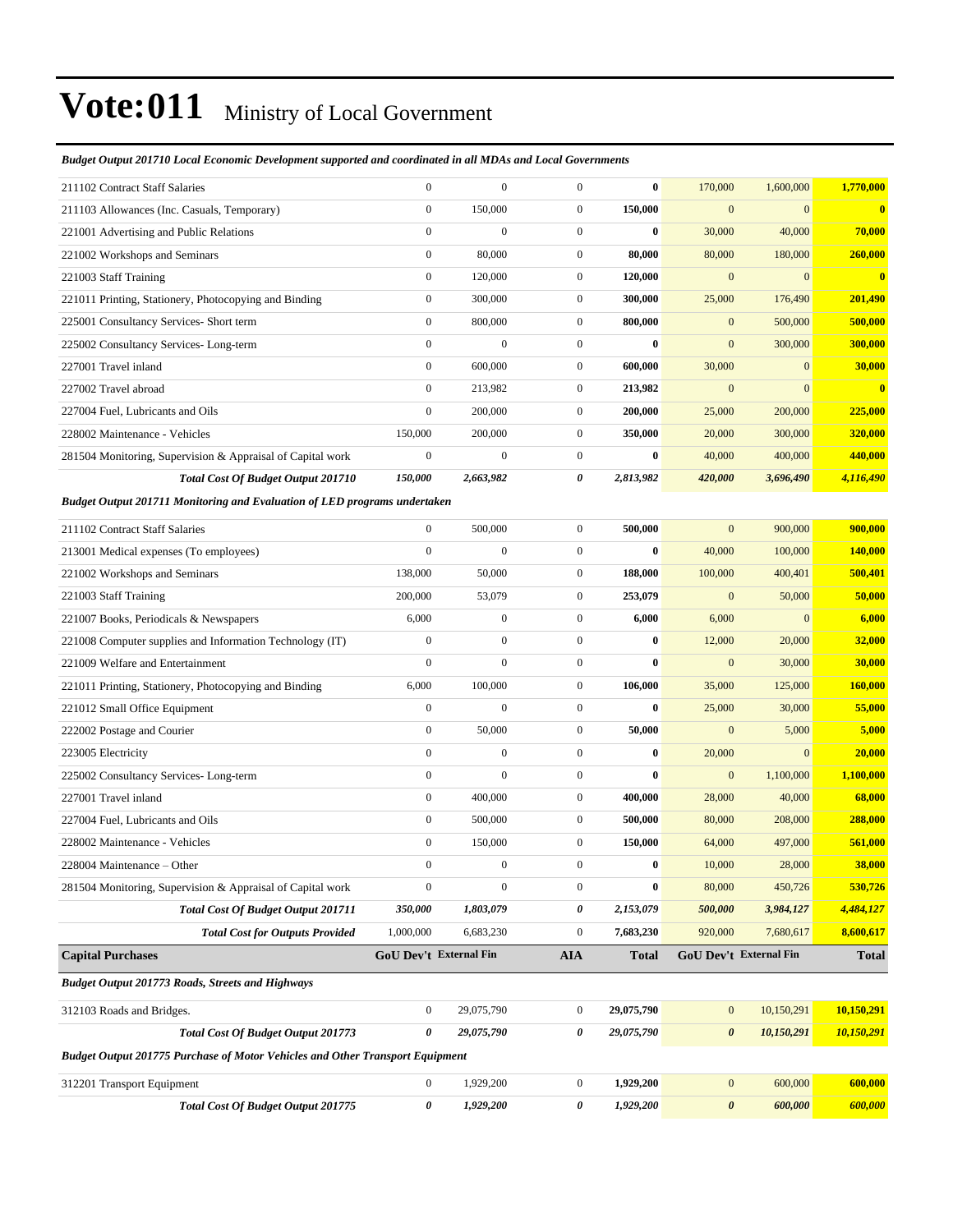| вшеги Ошриг 201770 Гинлизе од Однесина ICI Едифтен, пинанте зодичате       |              |            |                |            |                       |            |            |
|----------------------------------------------------------------------------|--------------|------------|----------------|------------|-----------------------|------------|------------|
| 312213 ICT Equipment                                                       | $\mathbf{0}$ | 556,500    | $\mathbf{0}$   | 556,500    | $\mathbf{0}$          | 100,000    | 100,000    |
| <b>Total Cost Of Budget Output 201776</b>                                  | 0            | 556,500    | 0              | 556,500    | $\boldsymbol{\theta}$ | 100,000    | 100,000    |
| <b>Budget Output 201779 Acquisition of Other Capital Assets</b>            |              |            |                |            |                       |            |            |
| 312101 Non-Residential Buildings                                           | $\mathbf{0}$ | 8,583,280  | $\mathbf{0}$   | 8,583,280  | 80,000                | 14,863,076 | 14,943,076 |
| 312104 Other Structures                                                    | $\mathbf{0}$ | 12,673,935 | $\overline{0}$ | 12,673,935 | $\mathbf{0}$          | $\Omega$   | $\bf{0}$   |
| <b>Total Cost Of Budget Output 201779</b>                                  | 0            | 21,257,215 | 0              | 21,257,215 | 80,000                | 14,863,076 | 14,943,076 |
| <b>Total Cost for Capital Purchases</b>                                    | $\mathbf{0}$ | 52,818,705 | $\overline{0}$ | 52,818,705 | 80,000                | 25,713,367 | 25,793,367 |
| <b>Total Cost for Project: 1509</b>                                        | 1,000,000    | 59,501,935 | $\mathbf{0}$   | 60,501,935 | 1,000,000             | 33,393,984 | 34,393,984 |
| <b>Total Excluding Arrears</b>                                             | 1.000.000    | 59,501,935 | $\overline{0}$ | 60,501,935 | 1,000,000             | 33,393,984 | 34,393,984 |
| <b>Project 1763 Rural Development and Food Security in Northern Hoanda</b> |              |            |                |            |                       |            |            |

#### *Budget Output 201776 Purchase of Office and ICT Equipment, including Software*

#### **Project 1763 Rural Development and Food Security in Northern Uganda**

| Thousand Uganda Shillings                                                                | 2020/21 Approved Budget<br>2021/22 Approved Estimates |                     |                |              |            |                               |              |
|------------------------------------------------------------------------------------------|-------------------------------------------------------|---------------------|----------------|--------------|------------|-------------------------------|--------------|
| <b>Outputs Provided</b>                                                                  | <b>GoU Dev't External Fin</b>                         |                     | <b>AIA</b>     | <b>Total</b> |            | <b>GoU Dev't External Fin</b> | <b>Total</b> |
| Budget Output 201701 Service delivery supported and coordinated in all Local Governments |                                                       |                     |                |              |            |                               |              |
| 227001 Travel inland                                                                     | $\mathbf{0}$                                          | $\mathbf{0}$        | $\overline{0}$ | $\bf{0}$     | 10,000     | $\vert 0 \vert$               | 10,000       |
| <b>Total Cost Of Budget Output 201701</b>                                                | 0                                                     | 0                   | 0              | 0            | 10,000     | $\boldsymbol{\theta}$         | 10,000       |
| <b>Total Cost for Outputs Provided</b>                                                   | $\mathbf{0}$                                          | $\mathbf{0}$        | $\overline{0}$ | $\bf{0}$     | 10,000     | $\mathbf{0}$                  | 10,000       |
| <b>Total Cost for Project: 1763</b>                                                      | $\mathbf{0}$                                          | $\mathbf{0}$        | $\Omega$       | $\bf{0}$     | 10,000     | $\vert 0 \vert$               | 10,000       |
| <b>Total Excluding Arrears</b>                                                           | $\mathbf{0}$                                          | $\mathbf{0}$        | $\overline{0}$ | $\bf{0}$     | 10,000     | $\mathbf{0}$                  | 10,000       |
|                                                                                          | GoU                                                   | <b>External Fin</b> | <b>AIA</b>     | <b>Total</b> | GoU        | <b>External Fin</b>           | <b>Total</b> |
| <b>Total Cost for Sub-SubProgramme 17</b>                                                | 8,407,122                                             | 246,019,005         | 0              | 254,426,127  | 27,612,984 | 129,573,984                   | 157,186,968  |
| <b>Total Excluding Arrears</b>                                                           | 8,407,122                                             | 246,019,005         | $\mathbf{0}$   | 254,426,127  | 26,791,752 | 129,573,984                   | 156,365,736  |
| - - -<br>____                                                                            |                                                       |                     |                |              |            |                               |              |

*Sub-SubProgrammme 24 Local Government Inspection and Assessment*

*Recurrent Budget Estimates*

#### **Department 06 LGs Inspection and Coordination**

| Thousand Uganda Shillings                                                                      |              | 2020/21 Approved Budget |                |              |              | 2021/22 Approved Estimates |                         |  |
|------------------------------------------------------------------------------------------------|--------------|-------------------------|----------------|--------------|--------------|----------------------------|-------------------------|--|
| <b>Outputs Provided</b>                                                                        | Wage         | Non Wage                | <b>AIA</b>     | <b>Total</b> | Wage         | Non Wage                   | <b>Total</b>            |  |
| Budget Output 202401 Monitoring and Inspection of Local Governments harmonized and coordinated |              |                         |                |              |              |                            |                         |  |
| 211101 General Staff Salaries                                                                  | $\mathbf{0}$ | $\mathbf{0}$            | $\mathbf{0}$   | $\bf{0}$     | 47,000       | $\overline{0}$             | 47,000                  |  |
| 211103 Allowances (Inc. Casuals, Temporary)                                                    | $\mathbf{0}$ | 20,000                  | $\overline{0}$ | 20,000       | $\mathbf{0}$ | 20,000                     | 20,000                  |  |
| 213001 Medical expenses (To employees)                                                         | $\mathbf{0}$ | 2,000                   | $\mathbf{0}$   | 2,000        | $\mathbf{0}$ | 2,000                      | 2,000                   |  |
| 221009 Welfare and Entertainment                                                               | $\mathbf{0}$ | 12,000                  | $\mathbf{0}$   | 12,000       | $\mathbf{0}$ | 12,000                     | 12,000                  |  |
| 221011 Printing, Stationery, Photocopying and Binding                                          | $\mathbf{0}$ | 20,000                  | $\Omega$       | 20,000       | $\mathbf{0}$ | 2,940                      | 2,940                   |  |
| 221012 Small Office Equipment                                                                  | $\mathbf{0}$ | 5,000                   | $\mathbf{0}$   | 5,000        | $\mathbf{0}$ | $\overline{0}$             | $\overline{\mathbf{0}}$ |  |
| 227001 Travel inland                                                                           | $\mathbf{0}$ | 60,000                  | $\mathbf{0}$   | 60.000       | $\mathbf{0}$ | 40,000                     | 40,000                  |  |
| 227004 Fuel, Lubricants and Oils                                                               | $\Omega$     | 32,000                  | $\Omega$       | 32,000       | $\mathbf{0}$ | 16,000                     | 16,000                  |  |
| 228002 Maintenance - Vehicles                                                                  | $\mathbf{0}$ | 10,000                  | $\Omega$       | 10,000       | $\mathbf{0}$ | $\overline{0}$             | $\mathbf{0}$            |  |
| <b>Total Cost of Budget Output 01</b>                                                          | 0            | 161,000                 | 0              | 161,000      | 47,000       | 92,940                     | 139,940                 |  |
| <b>Total Cost Of Outputs Provided</b>                                                          | $\bf{0}$     | 161,000                 | $\bf{0}$       | 161,000      | 47,000       | 92,940                     | 139,940                 |  |
| <b>Total Cost for Department 06</b>                                                            | $\bf{0}$     | 161,000                 | $\bf{0}$       | 161,000      | 47,000       | 92,940                     | 139,940                 |  |
| <b>Total Excluding Arrears</b>                                                                 | $\mathbf{0}$ | 161,000                 | $\mathbf{0}$   | 161,000      | 47,000       | 92,940                     | 139,940                 |  |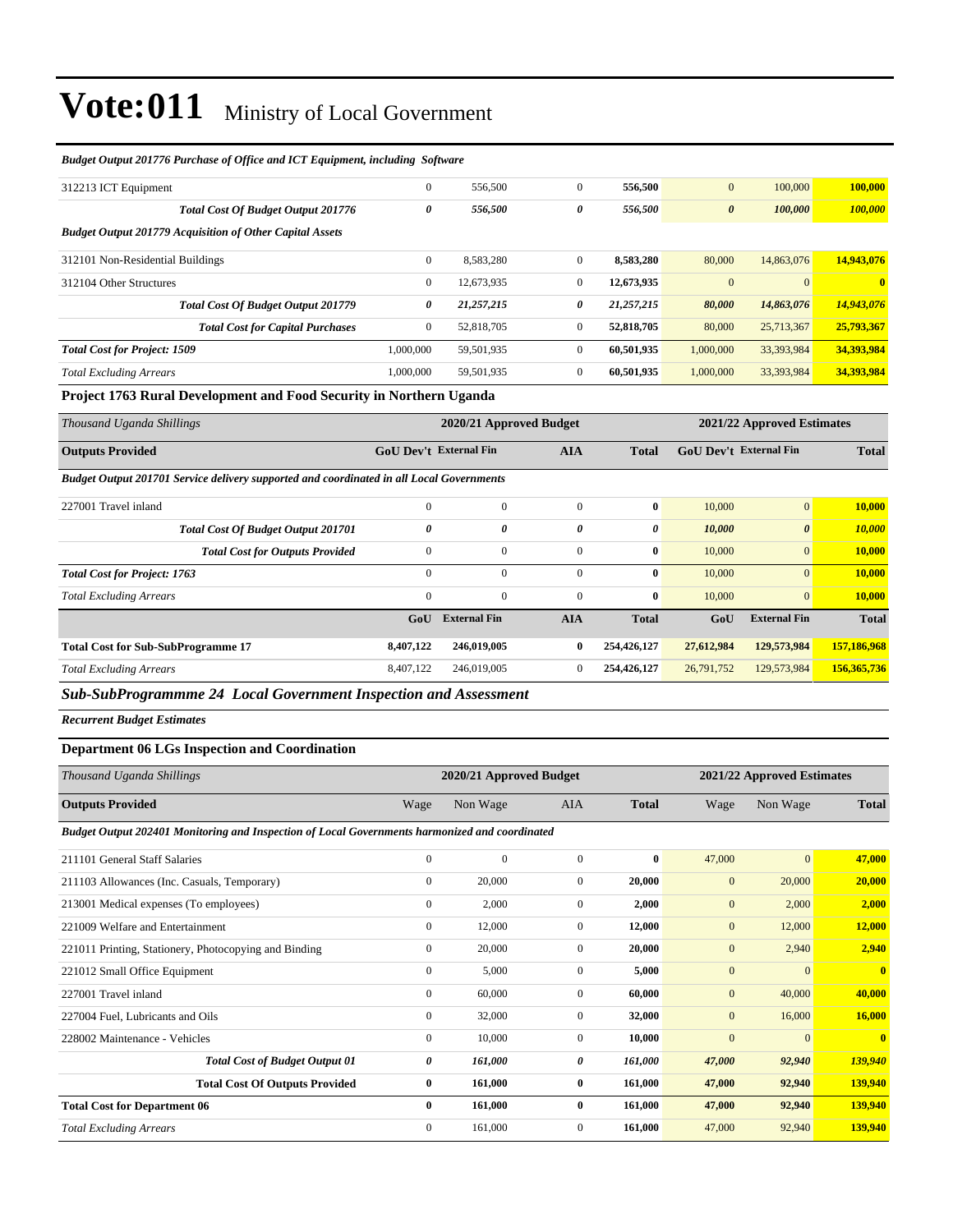### **Department 10 District Inspection Department**

| Thousand Uganda Shillings                                                                                                               |                       | 2020/21 Approved Budget |                  |              |                       | 2021/22 Approved Estimates |                |
|-----------------------------------------------------------------------------------------------------------------------------------------|-----------------------|-------------------------|------------------|--------------|-----------------------|----------------------------|----------------|
| <b>Outputs Provided</b>                                                                                                                 | Wage                  | Non Wage                | <b>AIA</b>       | <b>Total</b> | Wage                  | Non Wage                   | <b>Total</b>   |
| Budget Output 202402 Good governance, transparency and accountability promoted in all District Local Governments                        |                       |                         |                  |              |                       |                            |                |
| 227001 Travel inland                                                                                                                    | $\mathbf{0}$          | 38,000                  | $\overline{0}$   | 38,000       | $\mathbf{0}$          | 10,400                     | <b>10,400</b>  |
| 227004 Fuel, Lubricants and Oils                                                                                                        | $\mathbf{0}$          | $\overline{0}$          | $\overline{0}$   | $\bf{0}$     | $\mathbf{0}$          | 13,200                     | 13,200         |
| <b>Total Cost of Budget Output 02</b>                                                                                                   | $\boldsymbol{\theta}$ | 38,000                  | 0                | 38,000       | $\boldsymbol{\theta}$ | 23,600                     | 23,600         |
| Budget Output 202403 Compliance to laws, regulations and policies for effective and efficient service delivery supported and emphasized |                       |                         |                  |              |                       |                            |                |
| 211101 General Staff Salaries                                                                                                           | $\boldsymbol{0}$      | $\mathbf{0}$            | $\mathbf{0}$     | $\bf{0}$     | 337,000               | $\mathbf{0}$               | 337,000        |
| 211103 Allowances (Inc. Casuals, Temporary)                                                                                             | $\boldsymbol{0}$      | 118,620                 | $\mathbf{0}$     | 118,620      | $\mathbf{0}$          | 126,000                    | 126,000        |
| 213001 Medical expenses (To employees)                                                                                                  | $\boldsymbol{0}$      | 5,086                   | $\mathbf{0}$     | 5,086        | $\mathbf{0}$          | $\boldsymbol{0}$           | $\bf{0}$       |
| 221003 Staff Training                                                                                                                   | $\boldsymbol{0}$      | 15,000                  | $\mathbf{0}$     | 15,000       | $\mathbf{0}$          | $\mathbf{0}$               | $\bf{0}$       |
| 221007 Books, Periodicals & Newspapers                                                                                                  | $\boldsymbol{0}$      | 3,500                   | $\boldsymbol{0}$ | 3,500        | $\mathbf{0}$          | $\mathbf{0}$               | $\bf{0}$       |
| 221008 Computer supplies and Information Technology (IT)                                                                                | $\boldsymbol{0}$      | 5,000                   | $\mathbf{0}$     | 5,000        | $\mathbf{0}$          | $\mathbf{0}$               | $\bf{0}$       |
| 221009 Welfare and Entertainment                                                                                                        | $\boldsymbol{0}$      | 4,500                   | $\mathbf{0}$     | 4,500        | $\mathbf{0}$          | $\mathbf{0}$               | $\bf{0}$       |
| 221011 Printing, Stationery, Photocopying and Binding                                                                                   | $\boldsymbol{0}$      | 7,750                   | $\mathbf{0}$     | 7,750        | $\mathbf{0}$          | $\mathbf{0}$               | $\bf{0}$       |
| 221012 Small Office Equipment                                                                                                           | $\boldsymbol{0}$      | 852                     | $\mathbf{0}$     | 852          | $\mathbf{0}$          | $\mathbf{0}$               | $\bf{0}$       |
| 227001 Travel inland                                                                                                                    | $\boldsymbol{0}$      | 133,112                 | $\boldsymbol{0}$ | 133,112      | $\mathbf{0}$          | 63,700                     | 63,700         |
| 227002 Travel abroad                                                                                                                    | $\mathbf{0}$          | 15,000                  | $\boldsymbol{0}$ | 15,000       | $\mathbf{0}$          | $\mathbf{0}$               | $\mathbf{0}$   |
| 227004 Fuel, Lubricants and Oils                                                                                                        | $\boldsymbol{0}$      | 105,380                 | $\mathbf{0}$     | 105,380      | $\mathbf{0}$          | 98,000                     | 98,000         |
| 228002 Maintenance - Vehicles                                                                                                           | $\boldsymbol{0}$      | 15,000                  | $\mathbf{0}$     | 15,000       | $\mathbf{0}$          | $\boldsymbol{0}$           | $\bf{0}$       |
| <b>Total Cost of Budget Output 03</b>                                                                                                   | $\boldsymbol{\theta}$ | 428,800                 | 0                | 428,800      | 337,000               | 287,700                    | 624,700        |
| Budget Output 202404 Financial Management and accountability supported and strengthened in all District Local Governments               |                       |                         |                  |              |                       |                            |                |
| 227001 Travel inland                                                                                                                    | $\boldsymbol{0}$      | 50,400                  | $\boldsymbol{0}$ | 50,400       | $\mathbf{0}$          | 20,800                     | 20,800         |
| 227004 Fuel, Lubricants and Oils                                                                                                        | $\boldsymbol{0}$      | $\boldsymbol{0}$        | $\mathbf{0}$     | $\bf{0}$     | $\mathbf{0}$          | 11,200                     | 11,200         |
| <b>Total Cost of Budget Output 04</b>                                                                                                   | 0                     | 50,400                  | 0                | 50,400       | $\boldsymbol{\theta}$ | 32,000                     | 32,000         |
| Budget Output 202405 Local revenue enhancement supported in all District Local Governments                                              |                       |                         |                  |              |                       |                            |                |
| 227001 Travel inland                                                                                                                    | $\mathbf{0}$          | 46,800                  | $\boldsymbol{0}$ | 46,800       | $\mathbf{0}$          | 2,080                      | 2,080          |
| 227004 Fuel, Lubricants and Oils                                                                                                        | $\boldsymbol{0}$      | $\boldsymbol{0}$        | $\overline{0}$   | $\bf{0}$     | $\boldsymbol{0}$      | 920                        | 920            |
| <b>Total Cost of Budget Output 05</b>                                                                                                   | 0                     | 46,800                  | 0                | 46,800       | $\boldsymbol{\theta}$ | 3,000                      | 3,000          |
| <b>Total Cost Of Outputs Provided</b>                                                                                                   | $\bf{0}$              | 564,000                 | $\bf{0}$         | 564,000      | 337,000               | 346,300                    | <b>683,300</b> |
| <b>Total Cost for Department 10</b>                                                                                                     | $\bf{0}$              | 564,000                 | $\bf{0}$         | 564,000      | 337,000               | 346,300                    | 683,300        |
| <b>Total Excluding Arrears</b>                                                                                                          | $\boldsymbol{0}$      | 564,000                 | $\boldsymbol{0}$ | 564,000      | 337,000               | 346,300                    | 683,300        |
| <b>Department 11 Urban Inspection Department</b>                                                                                        |                       |                         |                  |              |                       |                            |                |
| Thousand Uganda Shillings                                                                                                               |                       | 2020/21 Approved Budget |                  |              |                       | 2021/22 Approved Estimates |                |
| <b>Outputs Provided</b>                                                                                                                 | Wage                  | Non Wage                | AIA              | <b>Total</b> | Wage                  | Non Wage                   | <b>Total</b>   |
| Budget Output 202406 Good governance and transparency promoted in all urban councils                                                    |                       |                         |                  |              |                       |                            |                |
| 211103 Allowances (Inc. Casuals, Temporary)                                                                                             | $\boldsymbol{0}$      | 53,800                  | $\boldsymbol{0}$ | 53,800       | $\boldsymbol{0}$      | 50,300                     | 50,300         |
| 213001 Medical expenses (To employees)                                                                                                  | $\boldsymbol{0}$      | 5,000                   | $\boldsymbol{0}$ | 5,000        | $\mathbf{0}$          | $\mathbf{0}$               | $\mathbf{0}$   |
| 221007 Books, Periodicals & Newspapers                                                                                                  | $\boldsymbol{0}$      | 2,000                   | $\boldsymbol{0}$ | 2,000        | $\boldsymbol{0}$      | $\mathbf{0}$               | $\mathbf{0}$   |
| 221009 Welfare and Entertainment                                                                                                        | $\boldsymbol{0}$      | 8,000                   | $\boldsymbol{0}$ | 8,000        | $\boldsymbol{0}$      | 2,000                      | 2,000          |
| 221011 Printing, Stationery, Photocopying and Binding                                                                                   | $\boldsymbol{0}$      | 10,000                  | $\boldsymbol{0}$ | 10,000       | $\boldsymbol{0}$      | $\mathbf{0}$               | $\bf{0}$       |
| 227001 Travel inland                                                                                                                    | $\boldsymbol{0}$      | 40,000                  | $\boldsymbol{0}$ | 40,000       | $\boldsymbol{0}$      | $\boldsymbol{0}$           | $\bf{0}$       |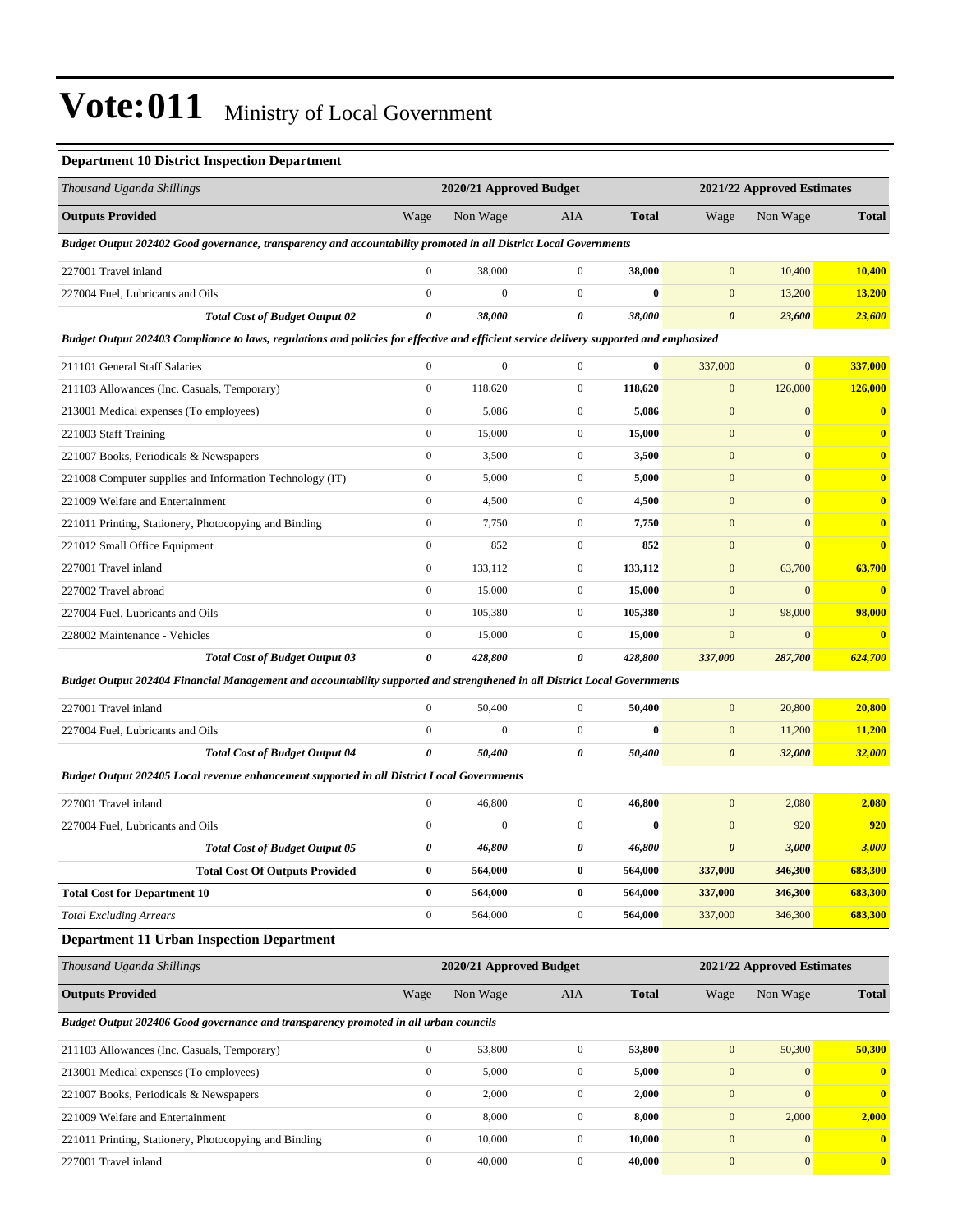| 227004 Fuel, Lubricants and Oils                                                                                                        | $\boldsymbol{0}$ | 10,000           | $\boldsymbol{0}$ | 10,000   | $\boldsymbol{0}$      | 10,140       | 10,140                  |
|-----------------------------------------------------------------------------------------------------------------------------------------|------------------|------------------|------------------|----------|-----------------------|--------------|-------------------------|
| 228002 Maintenance - Vehicles                                                                                                           | $\mathbf{0}$     | 5,000            | $\mathbf{0}$     | 5,000    | $\overline{0}$        | $\mathbf{0}$ | $\bf{0}$                |
| 228003 Maintenance - Machinery, Equipment & Furniture                                                                                   | $\boldsymbol{0}$ | 3,700            | $\boldsymbol{0}$ | 3,700    | $\overline{0}$        | $\mathbf{0}$ | $\bf{0}$                |
| <b>Total Cost of Budget Output 06</b>                                                                                                   | 0                | 137,500          | 0                | 137,500  | $\pmb{\theta}$        | 62,440       | 62,440                  |
| Budget Output 202407 Compliance to laws, regulations and policies for effective and efficient service delivery supported and emphasised |                  |                  |                  |          |                       |              |                         |
| 211101 General Staff Salaries                                                                                                           | $\boldsymbol{0}$ | $\mathbf{0}$     | $\mathbf{0}$     | 0        | 225,000               | $\mathbf{0}$ | 225,000                 |
| 211103 Allowances (Inc. Casuals, Temporary)                                                                                             | $\boldsymbol{0}$ | 27,500           | $\boldsymbol{0}$ | 27,500   | $\boldsymbol{0}$      | $\mathbf{0}$ | $\bf{0}$                |
| 213001 Medical expenses (To employees)                                                                                                  | $\mathbf{0}$     | $\boldsymbol{0}$ | $\boldsymbol{0}$ | $\bf{0}$ | $\boldsymbol{0}$      | 2,000        | 2,000                   |
| 221007 Books, Periodicals & Newspapers                                                                                                  | $\mathbf{0}$     | $\mathbf{0}$     | $\boldsymbol{0}$ | 0        | $\boldsymbol{0}$      | 800          | 800                     |
| 221009 Welfare and Entertainment                                                                                                        | $\mathbf{0}$     | 10,000           | $\boldsymbol{0}$ | 10,000   | $\boldsymbol{0}$      | 4,000        | 4,000                   |
| 221011 Printing, Stationery, Photocopying and Binding                                                                                   | $\boldsymbol{0}$ | 30,000           | $\boldsymbol{0}$ | 30,000   | $\boldsymbol{0}$      | 9,000        | 9,000                   |
| 221012 Small Office Equipment                                                                                                           | $\mathbf{0}$     | $\boldsymbol{0}$ | $\boldsymbol{0}$ | $\bf{0}$ | $\boldsymbol{0}$      | 4,000        | 4,000                   |
| 221017 Subscriptions                                                                                                                    | $\mathbf{0}$     | $\boldsymbol{0}$ | $\boldsymbol{0}$ | 0        | $\boldsymbol{0}$      | 1,000        | 1,000                   |
| 227001 Travel inland                                                                                                                    | $\boldsymbol{0}$ | 30,000           | $\boldsymbol{0}$ | 30,000   | $\mathbf{0}$          | 8,640        | 8,640                   |
| 227004 Fuel, Lubricants and Oils                                                                                                        | $\mathbf{0}$     | 20,000           | $\boldsymbol{0}$ | 20,000   | $\mathbf{0}$          | 33,000       | 33,000                  |
| 228003 Maintenance – Machinery, Equipment & Furniture                                                                                   | $\boldsymbol{0}$ | 20,000           | $\boldsymbol{0}$ | 20,000   | $\overline{0}$        | $\mathbf{0}$ | $\mathbf{0}$            |
| <b>Total Cost of Budget Output 07</b>                                                                                                   | 0                | 137,500          | 0                | 137,500  | 225,000               | 62,440       | 287,440                 |
| Budget Output 202408 Financial Management and accountability in urban councils supported and strengthened                               |                  |                  |                  |          |                       |              |                         |
| 211103 Allowances (Inc. Casuals, Temporary)                                                                                             | $\mathbf{0}$     | $\mathbf{0}$     | $\mathbf{0}$     | $\bf{0}$ | $\boldsymbol{0}$      | 26,940       | 26,940                  |
| 221007 Books, Periodicals & Newspapers                                                                                                  | $\mathbf{0}$     | $\mathbf{0}$     | $\boldsymbol{0}$ | 0        | $\mathbf{0}$          | 500          | 500                     |
| 221008 Computer supplies and Information Technology (IT)                                                                                | $\boldsymbol{0}$ | 10,000           | $\boldsymbol{0}$ | 10,000   | $\mathbf{0}$          | 3,000        | <b>3,000</b>            |
| 221009 Welfare and Entertainment                                                                                                        | $\boldsymbol{0}$ | 7,500            | $\boldsymbol{0}$ | 7,500    | $\boldsymbol{0}$      | 2,000        | 2,000                   |
| 221011 Printing, Stationery, Photocopying and Binding                                                                                   | $\mathbf{0}$     | 10,000           | $\overline{0}$   | 10,000   | $\boldsymbol{0}$      | 5,000        | 5,000                   |
| 227001 Travel inland                                                                                                                    | $\mathbf{0}$     | 60,000           | $\boldsymbol{0}$ | 60,000   | $\mathbf{0}$          | $\mathbf{0}$ | $\overline{\mathbf{0}}$ |
| 227004 Fuel, Lubricants and Oils                                                                                                        | $\mathbf{0}$     | 40,000           | $\boldsymbol{0}$ | 40,000   | $\boldsymbol{0}$      | 21,000       | 21,000                  |
| 228002 Maintenance - Vehicles                                                                                                           | $\mathbf{0}$     | $\boldsymbol{0}$ | $\boldsymbol{0}$ | $\bf{0}$ | $\mathbf{0}$          | 4,000        | 4,000                   |
| 228003 Maintenance – Machinery, Equipment & Furniture                                                                                   | $\boldsymbol{0}$ | 10,000           | $\boldsymbol{0}$ | 10,000   | $\boldsymbol{0}$      | $\mathbf{0}$ | $\mathbf{0}$            |
| <b>Total Cost of Budget Output 08</b>                                                                                                   | 0                | 137,500          | 0                | 137,500  | $\boldsymbol{\theta}$ | 62,440       | 62,440                  |
| Budget Output 202409 Local revenue enhancement supported in all Urban councils                                                          |                  |                  |                  |          |                       |              |                         |
| 211103 Allowances (Inc. Casuals, Temporary)                                                                                             | $\boldsymbol{0}$ | $\boldsymbol{0}$ | $\boldsymbol{0}$ | 0        | $\overline{0}$        | 2,940        | 2,940                   |
| 221002 Workshops and Seminars                                                                                                           | $\boldsymbol{0}$ | 10,000           | 0                | 10,000   | $\mathbf{0}$          | $\mathbf{0}$ |                         |
| 221007 Books, Periodicals & Newspapers                                                                                                  | $\boldsymbol{0}$ | 1,200            | $\boldsymbol{0}$ | 1,200    | $\boldsymbol{0}$      | 500          | 500                     |
| 221008 Computer supplies and Information Technology (IT)                                                                                | $\boldsymbol{0}$ | $\boldsymbol{0}$ | $\boldsymbol{0}$ | $\bf{0}$ | $\boldsymbol{0}$      | 2,000        | 2,000                   |
| 221009 Welfare and Entertainment                                                                                                        | $\boldsymbol{0}$ | 10,000           | $\boldsymbol{0}$ | 10,000   | $\boldsymbol{0}$      | $\mathbf{0}$ | $\bf{0}$                |
| 221011 Printing, Stationery, Photocopying and Binding                                                                                   | $\boldsymbol{0}$ | 15,300           | $\boldsymbol{0}$ | 15,300   | $\boldsymbol{0}$      | 4,000        | 4,000                   |
| 221012 Small Office Equipment                                                                                                           | $\boldsymbol{0}$ | $\boldsymbol{0}$ | $\boldsymbol{0}$ | $\bf{0}$ | $\boldsymbol{0}$      | 2,000        | 2,000                   |
| 221017 Subscriptions                                                                                                                    | $\boldsymbol{0}$ | $\boldsymbol{0}$ | $\boldsymbol{0}$ | $\bf{0}$ | $\mathbf{0}$          | 1,000        | 1,000                   |
| 227001 Travel inland                                                                                                                    | $\boldsymbol{0}$ | 80,000           | $\boldsymbol{0}$ | 80,000   | $\boldsymbol{0}$      | 50,000       | 50,000                  |
| 227004 Fuel, Lubricants and Oils                                                                                                        | $\boldsymbol{0}$ | 21,000           | $\boldsymbol{0}$ | 21,000   | $\boldsymbol{0}$      | $\mathbf{0}$ | $\bf{0}$                |
| <b>Total Cost of Budget Output 09</b>                                                                                                   | 0                | 137,500          | 0                | 137,500  | $\boldsymbol{\theta}$ | 62,440       | 62,440                  |
| <b>Total Cost Of Outputs Provided</b>                                                                                                   | $\pmb{0}$        | 550,000          | $\bf{0}$         | 550,000  | 225,000               | 249,760      | 474,760                 |
| <b>Total Cost for Department 11</b>                                                                                                     | $\bf{0}$         | 550,000          | $\bf{0}$         | 550,000  | 225,000               | 249,760      | 474,760                 |
| <b>Total Excluding Arrears</b>                                                                                                          | $\boldsymbol{0}$ | 550,000          | $\boldsymbol{0}$ | 550,000  | 225,000               | 249,760      | 474,760                 |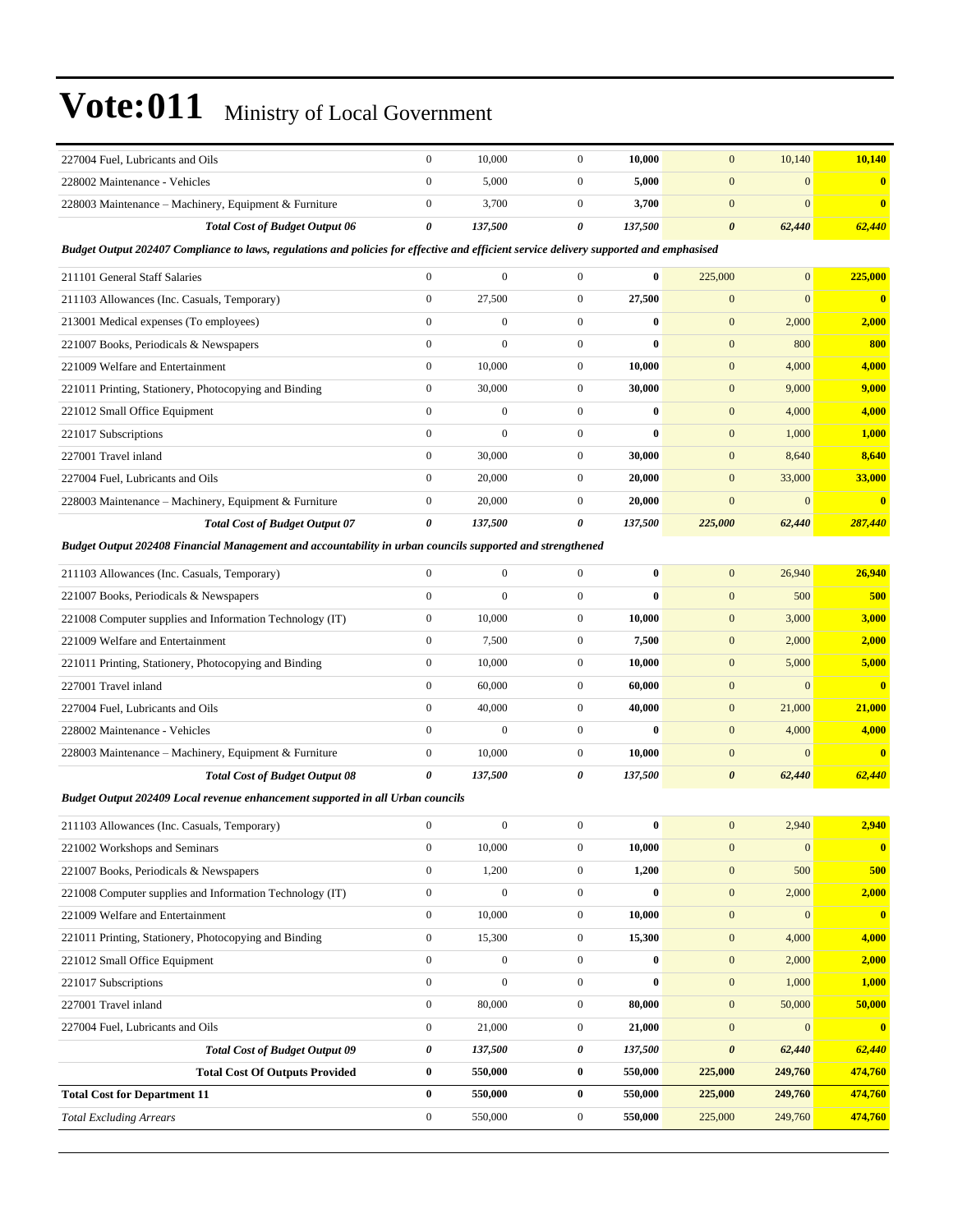|                                                                        | GoU              | <b>External Fin</b>     | <b>AIA</b>       | <b>Total</b> | GoU              | <b>External Fin</b>        | <b>Total</b>            |
|------------------------------------------------------------------------|------------------|-------------------------|------------------|--------------|------------------|----------------------------|-------------------------|
| <b>Total Cost for Sub-SubProgramme 24</b>                              | 1,275,000        | $\bf{0}$                | $\bf{0}$         | 1,275,000    | 1,298,000        | $\bf{0}$                   | 1,298,000               |
| <b>Total Excluding Arrears</b>                                         | 1,275,000        | $\mathbf{0}$            | $\boldsymbol{0}$ | 1,275,000    | 1,298,000        | $\mathbf{0}$               | 1,298,000               |
| Sub-SubProgrammme 49 Policy, Planning and Support Services             |                  |                         |                  |              |                  |                            |                         |
| <b>Recurrent Budget Estimates</b>                                      |                  |                         |                  |              |                  |                            |                         |
| <b>Department 01 Finance and Administration</b>                        |                  |                         |                  |              |                  |                            |                         |
| Thousand Uganda Shillings                                              |                  | 2020/21 Approved Budget |                  |              |                  | 2021/22 Approved Estimates |                         |
| <b>Outputs Provided</b>                                                | Wage             | Non Wage                | AIA              | <b>Total</b> | Wage             | Non Wage                   | Total                   |
| <b>Budget Output 204901 Ministry Support Services provided</b>         |                  |                         |                  |              |                  |                            |                         |
| 211101 General Staff Salaries                                          | $\boldsymbol{0}$ | $\boldsymbol{0}$        | $\boldsymbol{0}$ | $\bf{0}$     | 661,000          | $\overline{0}$             | 661,000                 |
| 211103 Allowances (Inc. Casuals, Temporary)                            | $\boldsymbol{0}$ | 360,000                 | $\boldsymbol{0}$ | 360,000      | $\mathbf{0}$     | 360,000                    | 360,000                 |
| 213001 Medical expenses (To employees)                                 | $\boldsymbol{0}$ | 10,000                  | $\boldsymbol{0}$ | 10,000       | $\mathbf{0}$     | 5,000                      | 5,000                   |
| 213002 Incapacity, death benefits and funeral expenses                 | $\boldsymbol{0}$ | 30,000                  | $\boldsymbol{0}$ | 30,000       | $\mathbf{0}$     | 6,000                      | 6,000                   |
| 221001 Advertising and Public Relations                                | $\boldsymbol{0}$ | 30,000                  | $\boldsymbol{0}$ | 30,000       | $\mathbf{0}$     | 20,000                     | 20,000                  |
| 221002 Workshops and Seminars                                          | $\boldsymbol{0}$ | 30,000                  | $\mathbf{0}$     | 30,000       | $\mathbf{0}$     | 10,000                     | 10,000                  |
| 221003 Staff Training                                                  | $\boldsymbol{0}$ | 30,000                  | $\boldsymbol{0}$ | 30,000       | $\boldsymbol{0}$ | 8,000                      | 8,000                   |
| 221007 Books, Periodicals & Newspapers                                 | $\boldsymbol{0}$ | 30,000                  | $\mathbf{0}$     | 30,000       | $\mathbf{0}$     | 10,000                     | <b>10,000</b>           |
| 221008 Computer supplies and Information Technology (IT)               | $\boldsymbol{0}$ | 40,000                  | $\boldsymbol{0}$ | 40,000       | $\mathbf{0}$     | 20,000                     | 20,000                  |
| 221009 Welfare and Entertainment                                       | $\boldsymbol{0}$ | 80,000                  | $\boldsymbol{0}$ | 80,000       | $\mathbf{0}$     | 60,000                     | 60,000                  |
| 221011 Printing, Stationery, Photocopying and Binding                  | $\boldsymbol{0}$ | 90,000                  | $\mathbf{0}$     | 90,000       | $\mathbf{0}$     | 6,000                      | 6,000                   |
| 221012 Small Office Equipment                                          | $\boldsymbol{0}$ | 28,532                  | $\boldsymbol{0}$ | 28,532       | $\boldsymbol{0}$ | 8,000                      | 8,000                   |
| 221016 IFMS Recurrent costs                                            | $\boldsymbol{0}$ | 50,000                  | $\boldsymbol{0}$ | 50,000       | $\mathbf{0}$     | 15,000                     | 15,000                  |
| 222001 Telecommunications                                              | $\boldsymbol{0}$ | 40,000                  | $\boldsymbol{0}$ | 40,000       | $\boldsymbol{0}$ | 8,000                      | 8,000                   |
| 223003 Rent – (Produced Assets) to private entities                    | $\boldsymbol{0}$ | 2,000,000               | $\boldsymbol{0}$ | 2,000,000    | $\boldsymbol{0}$ | 1,500,000                  | 1,500,000               |
| 223004 Guard and Security services                                     | $\boldsymbol{0}$ | 120,000                 | $\mathbf{0}$     | 120,000      | $\mathbf{0}$     | 120,000                    | 120,000                 |
| 223005 Electricity                                                     | $\boldsymbol{0}$ | 140,000                 | $\mathbf{0}$     | 140,000      | $\boldsymbol{0}$ | 70,000                     | 70,000                  |
| 224004 Cleaning and Sanitation                                         | $\boldsymbol{0}$ | 85,000                  | $\mathbf{0}$     | 85,000       | $\mathbf{0}$     | 80,000                     | 80,000                  |
| 227001 Travel inland                                                   | $\boldsymbol{0}$ | 50,000                  | $\boldsymbol{0}$ | 50,000       | $\mathbf{0}$     | 60,000                     | 60,000                  |
| 227002 Travel abroad                                                   | $\boldsymbol{0}$ | 50,000                  | $\boldsymbol{0}$ | 50,000       | $\mathbf{0}$     | $\mathbf{0}$               | $\bf{0}$                |
| 227004 Fuel, Lubricants and Oils                                       | $\boldsymbol{0}$ | 50,000                  | $\boldsymbol{0}$ | 50,000       | $\boldsymbol{0}$ | 60,000                     | 60,000                  |
| 228002 Maintenance - Vehicles                                          | $\boldsymbol{0}$ | 120,000                 | $\boldsymbol{0}$ | 120,000      | $\boldsymbol{0}$ | 30,000                     | 30,000                  |
| 228003 Maintenance - Machinery, Equipment & Furniture                  | $\boldsymbol{0}$ | 30,000                  | $\boldsymbol{0}$ | 30,000       | $\boldsymbol{0}$ | 14,000                     | 14,000                  |
| 228004 Maintenance – Other                                             | $\boldsymbol{0}$ | 13,493                  | $\boldsymbol{0}$ | 13,493       | $\boldsymbol{0}$ | 30,000                     | 30,000                  |
| <b>Total Cost of Budget Output 01</b>                                  | $\pmb{\theta}$   | 3,507,025               | $\pmb{\theta}$   | 3,507,025    | 661,000          | 2,500,000                  | 3,161,000               |
| Budget Output 204902 Ministerial and Top Management Services supported |                  |                         |                  |              |                  |                            |                         |
| 211103 Allowances (Inc. Casuals, Temporary)                            | $\boldsymbol{0}$ | 143,170                 | $\boldsymbol{0}$ | 143,170      | $\boldsymbol{0}$ | 143,170                    | 143,170                 |
| 213002 Incapacity, death benefits and funeral expenses                 | $\boldsymbol{0}$ | 30,000                  | $\boldsymbol{0}$ | 30,000       | $\boldsymbol{0}$ | $\boldsymbol{0}$           | $\overline{\mathbf{0}}$ |
| 221001 Advertising and Public Relations                                | $\boldsymbol{0}$ | 40,000                  | $\boldsymbol{0}$ | 40,000       | $\boldsymbol{0}$ | 5,000                      | 5,000                   |
| 221002 Workshops and Seminars                                          | $\boldsymbol{0}$ | 30,000                  | $\boldsymbol{0}$ | 30,000       | $\boldsymbol{0}$ | 4,000                      | 4,000                   |
| 221009 Welfare and Entertainment                                       | $\boldsymbol{0}$ | $\boldsymbol{0}$        | $\boldsymbol{0}$ | $\bf{0}$     | $\boldsymbol{0}$ | 9,000                      | 9,000                   |
| 221011 Printing, Stationery, Photocopying and Binding                  | $\boldsymbol{0}$ | 50,000                  | $\boldsymbol{0}$ | 50,000       | $\boldsymbol{0}$ | 6,000                      | 6,000                   |
| 221012 Small Office Equipment                                          | $\boldsymbol{0}$ | 10,000                  | $\boldsymbol{0}$ | 10,000       | $\boldsymbol{0}$ | $\boldsymbol{0}$           | $\bf{0}$                |
| 223004 Guard and Security services                                     | $\boldsymbol{0}$ | 12,000                  | $\boldsymbol{0}$ | 12,000       | $\boldsymbol{0}$ | $\boldsymbol{0}$           | $\mathbf{0}$            |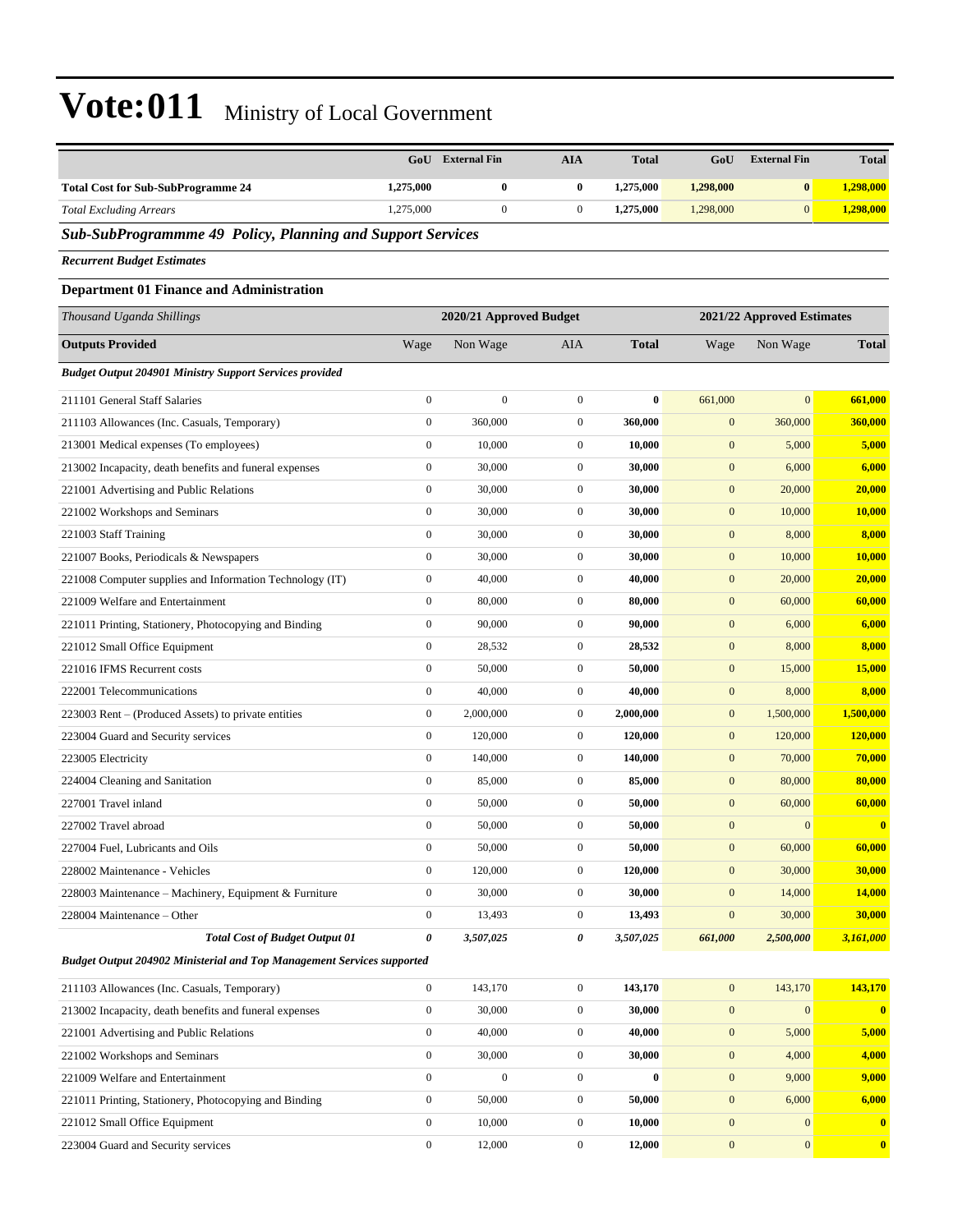| 223005 Electricity                                                                                                 | $\boldsymbol{0}$ | 16,000                  | $\mathbf{0}$          | 16,000       | $\mathbf{0}$     | $\mathbf{0}$               | $\bf{0}$              |
|--------------------------------------------------------------------------------------------------------------------|------------------|-------------------------|-----------------------|--------------|------------------|----------------------------|-----------------------|
| 227001 Travel inland                                                                                               | $\boldsymbol{0}$ | 212,000                 | $\boldsymbol{0}$      | 212,000      | $\mathbf{0}$     | 105,000                    | 105,000               |
| 227002 Travel abroad                                                                                               | $\boldsymbol{0}$ | 68,510                  | $\mathbf{0}$          | 68,510       | $\mathbf{0}$     | $\boldsymbol{0}$           | $\bf{0}$              |
| 227004 Fuel, Lubricants and Oils                                                                                   | $\boldsymbol{0}$ | 70,000                  | $\mathbf{0}$          | 70,000       | $\mathbf{0}$     | 60,530                     | 60,530                |
| 228002 Maintenance - Vehicles                                                                                      | $\boldsymbol{0}$ | 54,654                  | $\mathbf{0}$          | 54,654       | $\boldsymbol{0}$ | 10,000                     | <b>10,000</b>         |
| 228003 Maintenance - Machinery, Equipment & Furniture                                                              | $\boldsymbol{0}$ | 10,000                  | $\mathbf{0}$          | 10,000       | $\mathbf{0}$     | 5,000                      | 5,000                 |
| <b>Total Cost of Budget Output 02</b>                                                                              | 0                | 746,334                 | $\pmb{\theta}$        | 746,334      | $\pmb{\theta}$   | 347,700                    | 347,700               |
| <b>Total Cost Of Outputs Provided</b>                                                                              | 0                | 4,253,358               | $\bf{0}$              | 4,253,358    | 661,000          | 2,847,700                  | 3,508,700             |
| <b>Arrears</b>                                                                                                     | Wage             | Non Wage                | AIA                   | <b>Total</b> | Wage             | Non Wage                   | <b>Total</b>          |
| <b>Budget Output 204999 Arrears</b>                                                                                |                  |                         |                       |              |                  |                            |                       |
| 321605 Domestic arrears (Budgeting)                                                                                | $\boldsymbol{0}$ | 71,330                  | $\mathbf{0}$          | 71,330       | $\mathbf{0}$     | 1,384,541                  | 1,384,541             |
| <b>Total Cost of Budget Output 99</b>                                                                              | 0                | 71,330                  | 0                     | 71,330       | $\pmb{\theta}$   | 1,384,541                  | 1,384,541             |
| <b>Total Cost Of Arrears</b>                                                                                       | 0                | 71,330                  | $\bf{0}$              | 71,330       | $\bf{0}$         | 1,384,541                  | 1,384,541             |
| <b>Total Cost for Department 01</b>                                                                                | 0                | 4,324,688               | $\bf{0}$              | 4,324,688    | 661,000          | 4,232,241                  | 4,893,241             |
| <b>Total Excluding Arrears</b>                                                                                     | $\boldsymbol{0}$ | 4,253,358               | $\boldsymbol{0}$      | 4,253,358    | 661,000          | 2,847,700                  | 3,508,700             |
| Department 04 Policy & Planning Department                                                                         |                  |                         |                       |              |                  |                            |                       |
| Thousand Uganda Shillings                                                                                          |                  | 2020/21 Approved Budget |                       |              |                  | 2021/22 Approved Estimates |                       |
| <b>Outputs Provided</b>                                                                                            | Wage             | Non Wage                | AIA                   | <b>Total</b> | Wage             | Non Wage                   | <b>Total</b>          |
| Budget Output 204903 Policy development planning and budgeting processes coordinated                               |                  |                         |                       |              |                  |                            |                       |
| 211101 General Staff Salaries                                                                                      | $\boldsymbol{0}$ | $\boldsymbol{0}$        | $\mathbf{0}$          | $\bf{0}$     | 156,000          | $\mathbf{0}$               | 156,000               |
| 211103 Allowances (Inc. Casuals, Temporary)                                                                        | $\boldsymbol{0}$ | 82,000                  | $\mathbf{0}$          | 82,000       | $\mathbf{0}$     | 96,000                     | 96,000                |
| 213001 Medical expenses (To employees)                                                                             | $\boldsymbol{0}$ | 4,000                   | $\mathbf{0}$          | 4,000        | $\mathbf{0}$     | $\mathbf{0}$               | $\bf{0}$              |
| 221002 Workshops and Seminars                                                                                      | $\boldsymbol{0}$ | 20,000                  | $\mathbf{0}$          | 20,000       | $\boldsymbol{0}$ | $\mathbf{0}$               | $\bf{0}$              |
| 221003 Staff Training                                                                                              | $\boldsymbol{0}$ | 10,000                  | $\mathbf{0}$          | 10,000       | $\mathbf{0}$     | $\mathbf{0}$               | $\mathbf{0}$          |
| 221009 Welfare and Entertainment                                                                                   | $\boldsymbol{0}$ | 12,000                  | $\mathbf{0}$          | 12,000       | $\mathbf{0}$     | 11,395                     | 11,395                |
| 221011 Printing, Stationery, Photocopying and Binding                                                              | $\boldsymbol{0}$ | 100,000                 | $\mathbf{0}$          | 100,000      | $\mathbf{0}$     | 48,000                     | 48,000                |
| 221012 Small Office Equipment                                                                                      | $\boldsymbol{0}$ | 4,000                   | $\mathbf{0}$          | 4,000        | $\mathbf{0}$     | 8,000                      | 8,000                 |
| 221016 IFMS Recurrent costs                                                                                        | $\boldsymbol{0}$ | 12,000                  | $\mathbf{0}$          | 12,000       | $\mathbf{0}$     | $\mathbf{0}$               | $\bf{0}$              |
| 227001 Travel inland                                                                                               | $\boldsymbol{0}$ | $\boldsymbol{0}$        | $\mathbf{0}$          | $\bf{0}$     | $\mathbf{0}$     | 50,000                     | 50,000                |
| 227004 Fuel, Lubricants and Oils                                                                                   | $\overline{0}$   | $\Omega$                | $\Omega$              | $\bf{0}$     | $\mathbf{0}$     | 40,000                     | 40,000                |
| 228002 Maintenance - Vehicles                                                                                      | $\boldsymbol{0}$ | 36,000                  | $\boldsymbol{0}$      | 36,000       | $\boldsymbol{0}$ | $\boldsymbol{0}$           | $\bf{0}$              |
| 273101 Medical expenses (To general Public)                                                                        | $\boldsymbol{0}$ | $\boldsymbol{0}$        | $\mathbf{0}$          | $\bf{0}$     | $\boldsymbol{0}$ | 6,200                      | 6,200                 |
| <b>Total Cost of Budget Output 03</b>                                                                              | 0                | 280,000                 | 0                     | 280,000      | 156,000          | 259,595                    | 415,595               |
| Budget Output 204904 Project development process and project implementation coordinated and supported respectively |                  |                         |                       |              |                  |                            |                       |
| 221002 Workshops and Seminars                                                                                      | $\boldsymbol{0}$ | 20,000                  | $\mathbf{0}$          | 20,000       | $\boldsymbol{0}$ | $\boldsymbol{0}$           | $\bf{0}$              |
| 225001 Consultancy Services- Short term                                                                            | $\boldsymbol{0}$ | 50,000                  | $\mathbf{0}$          | 50,000       | $\mathbf{0}$     | $\boldsymbol{0}$           | $\bf{0}$              |
| 227001 Travel inland                                                                                               | $\boldsymbol{0}$ | 30,000                  | $\boldsymbol{0}$      | 30,000       | $\boldsymbol{0}$ | $\boldsymbol{0}$           | $\bf{0}$              |
| <b>Total Cost of Budget Output 04</b>                                                                              | 0                | 100,000                 | $\boldsymbol{\theta}$ | 100,000      | $\pmb{\theta}$   | $\pmb{\theta}$             | $\boldsymbol{\theta}$ |
| <b>Budget Output 204905 Sector activities coordinated</b>                                                          |                  |                         |                       |              |                  |                            |                       |
| 221002 Workshops and Seminars                                                                                      | $\boldsymbol{0}$ | 60,000                  | $\boldsymbol{0}$      | 60,000       | $\mathbf{0}$     | 60,000                     | 60,000                |
| 221009 Welfare and Entertainment                                                                                   | $\boldsymbol{0}$ | 20,000                  | $\boldsymbol{0}$      | 20,000       | $\mathbf{0}$     | $\boldsymbol{0}$           | $\mathbf{0}$          |
| 221011 Printing, Stationery, Photocopying and Binding                                                              | $\boldsymbol{0}$ | 20,000                  | $\mathbf{0}$          | 20,000       | $\mathbf{0}$     | 4,800                      | 4,800                 |
| 227001 Travel inland                                                                                               | $\boldsymbol{0}$ | $\boldsymbol{0}$        | $\boldsymbol{0}$      | $\bf{0}$     | $\boldsymbol{0}$ | 4,800                      | 4,800                 |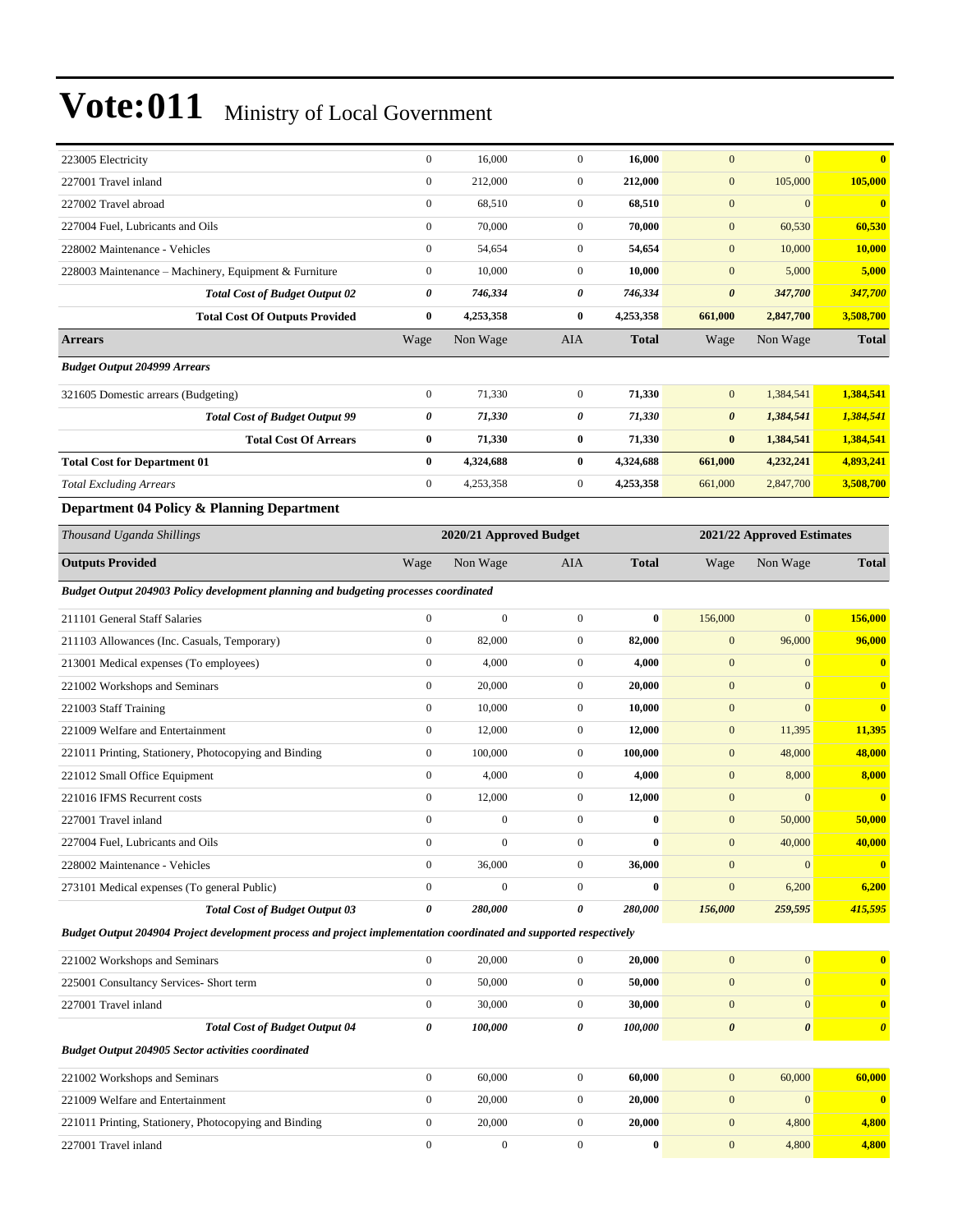| 227004 Fuel, Lubricants and Oils                                                                     | $\boldsymbol{0}$      | 20,000                  | $\boldsymbol{0}$ | 20,000       | $\mathbf{0}$          | 14,400                     | 14,400                  |
|------------------------------------------------------------------------------------------------------|-----------------------|-------------------------|------------------|--------------|-----------------------|----------------------------|-------------------------|
| 228002 Maintenance - Vehicles                                                                        | $\boldsymbol{0}$      | $\mathbf{0}$            | $\boldsymbol{0}$ | $\bf{0}$     | $\mathbf{0}$          | 4,500                      | 4,500                   |
| <b>Total Cost of Budget Output 05</b>                                                                | $\boldsymbol{\theta}$ | 120,000                 | 0                | 120,000      | $\boldsymbol{\theta}$ | 88,500                     | 88,500                  |
| Budget Output 204906 Implementation of Government Policies and programs coordinated and monitored    |                       |                         |                  |              |                       |                            |                         |
| 221001 Advertising and Public Relations                                                              | $\boldsymbol{0}$      | $\mathbf{0}$            | $\boldsymbol{0}$ | $\bf{0}$     | $\mathbf{0}$          | 100,000                    | 100,000                 |
| 221002 Workshops and Seminars                                                                        | $\mathbf{0}$          | $\boldsymbol{0}$        | $\mathbf{0}$     | $\bf{0}$     | $\mathbf{0}$          | 120,000                    | 120,000                 |
| 221009 Welfare and Entertainment                                                                     | $\mathbf{0}$          | $\mathbf{0}$            | $\mathbf{0}$     | $\bf{0}$     | $\mathbf{0}$          | 40,000                     | 40,000                  |
| 221011 Printing, Stationery, Photocopying and Binding                                                | $\boldsymbol{0}$      | $\boldsymbol{0}$        | $\boldsymbol{0}$ | $\bf{0}$     | $\mathbf{0}$          | 300,000                    | 300,000                 |
| 225001 Consultancy Services- Short term                                                              | $\boldsymbol{0}$      | $\mathbf{0}$            | $\mathbf{0}$     | $\bf{0}$     | $\mathbf{0}$          | 100,000                    | 100,000                 |
| 227001 Travel inland                                                                                 | $\boldsymbol{0}$      | 100,000                 | $\boldsymbol{0}$ | 100,000      | $\mathbf{0}$          | 260,000                    | 260,000                 |
| 227004 Fuel, Lubricants and Oils                                                                     | $\mathbf{0}$          | 40,000                  | $\boldsymbol{0}$ | 40,000       | $\mathbf{0}$          | 80,000                     | 80,000                  |
| <b>Total Cost of Budget Output 06</b>                                                                | 0                     | 140,000                 | 0                | 140,000      | $\boldsymbol{\theta}$ | 1,000,000                  | 1,000,000               |
| <b>Total Cost Of Outputs Provided</b>                                                                | $\bf{0}$              | 640,000                 | $\bf{0}$         | 640,000      | 156,000               | 1,348,095                  | 1,504,095               |
| <b>Total Cost for Department 04</b>                                                                  | $\bf{0}$              | 640,000                 | $\bf{0}$         | 640,000      | 156,000               | 1,348,095                  | 1,504,095               |
| <b>Total Excluding Arrears</b>                                                                       | $\boldsymbol{0}$      | 640,000                 | $\boldsymbol{0}$ | 640,000      | 156,000               | 1,348,095                  | 1,504,095               |
| Department 05 Internal Audit unit                                                                    |                       |                         |                  |              |                       |                            |                         |
| Thousand Uganda Shillings                                                                            |                       | 2020/21 Approved Budget |                  |              |                       | 2021/22 Approved Estimates |                         |
| <b>Outputs Provided</b>                                                                              | Wage                  | Non Wage                | <b>AIA</b>       | <b>Total</b> | Wage                  | Non Wage                   | Total                   |
| Budget Output 204907 Adequacy and functionality of ministry control and governance processes ensured |                       |                         |                  |              |                       |                            |                         |
| 211101 General Staff Salaries                                                                        | $\mathbf{0}$          | $\mathbf{0}$            | $\boldsymbol{0}$ | $\bf{0}$     | 45,000                | $\overline{0}$             | 45,000                  |
| 211103 Allowances (Inc. Casuals, Temporary)                                                          | $\boldsymbol{0}$      | 21,000                  | $\boldsymbol{0}$ | 21,000       | $\mathbf{0}$          | 21,000                     | 21,000                  |
| 213001 Medical expenses (To employees)                                                               | $\boldsymbol{0}$      | 4,000                   | $\boldsymbol{0}$ | 4,000        | $\mathbf{0}$          | 1,000                      | 1,000                   |
| 221003 Staff Training                                                                                | $\boldsymbol{0}$      | 16,000                  | $\mathbf{0}$     | 16,000       | $\mathbf{0}$          | $\mathbf{0}$               | $\overline{\mathbf{0}}$ |
| 221008 Computer supplies and Information Technology (IT)                                             | $\boldsymbol{0}$      | 6,000                   | $\boldsymbol{0}$ | 6,000        | $\mathbf{0}$          | 7,000                      | 7,000                   |
| 221009 Welfare and Entertainment                                                                     | $\mathbf{0}$          | 14,000                  | $\mathbf{0}$     | 14,000       | $\mathbf{0}$          | 12,000                     | 12,000                  |
| 221011 Printing, Stationery, Photocopying and Binding                                                | $\boldsymbol{0}$      | 10,000                  | $\boldsymbol{0}$ | 10,000       | $\mathbf{0}$          | 4,540                      | 4,540                   |
| 221016 IFMS Recurrent costs                                                                          | $\boldsymbol{0}$      | 40,000                  | $\boldsymbol{0}$ | 40,000       | $\mathbf{0}$          | 4,000                      | 4,000                   |
| 221017 Subscriptions                                                                                 | $\boldsymbol{0}$      | 4,000                   | $\boldsymbol{0}$ | 4,000        | $\mathbf{0}$          | $\overline{0}$             | $\overline{\mathbf{0}}$ |
| 227001 Travel inland                                                                                 | $\boldsymbol{0}$      | 70,000                  | $\boldsymbol{0}$ | 70,000       | $\mathbf{0}$          | 50,000                     | 50,000                  |
| 227002 Travel abroad                                                                                 | $\boldsymbol{0}$      | 7,000                   | 0                | 7,000        | $\mathbf{0}$          | $\mathbf{0}$               | $\mathbf{0}$            |
| 227004 Fuel, Lubricants and Oils                                                                     | $\boldsymbol{0}$      | 20,000                  | $\mathbf{0}$     | 20,000       | $\mathbf{0}$          | 20,000                     | 20,000                  |
| 228002 Maintenance - Vehicles                                                                        | $\boldsymbol{0}$      | 2,000                   | $\boldsymbol{0}$ | 2,000        | $\boldsymbol{0}$      | 2,000                      | 2,000                   |
| <b>Total Cost of Budget Output 07</b>                                                                | 0                     | 214,000                 | 0                | 214,000      | 45,000                | 121,540                    | 166,540                 |
| <b>Total Cost Of Outputs Provided</b>                                                                | $\bf{0}$              | 214,000                 | $\bf{0}$         | 214,000      | 45,000                | 121,540                    | 166,540                 |
| <b>Total Cost for Department 05</b>                                                                  | $\bf{0}$              | 214,000                 | $\bf{0}$         | 214,000      | 45,000                | 121,540                    | 166,540                 |
| <b>Total Excluding Arrears</b>                                                                       | $\boldsymbol{0}$      | 214,000                 | $\boldsymbol{0}$ | 214,000      | 45,000                | 121,540                    | 166,540                 |
| <b>Department 13 Human Resource Department</b>                                                       |                       |                         |                  |              |                       |                            |                         |
| Thousand Uganda Shillings                                                                            |                       | 2020/21 Approved Budget |                  |              |                       | 2021/22 Approved Estimates |                         |
| <b>Outputs Provided</b>                                                                              | Wage                  | Non Wage                | <b>AIA</b>       | <b>Total</b> | Wage                  | Non Wage                   | <b>Total</b>            |
| <b>Budget Output 204908 HIV/AIDS Mainstreaming</b>                                                   |                       |                         |                  |              |                       |                            |                         |

221002 Workshops and Seminars 0 0 0 **0** 0 47,000 **47,000**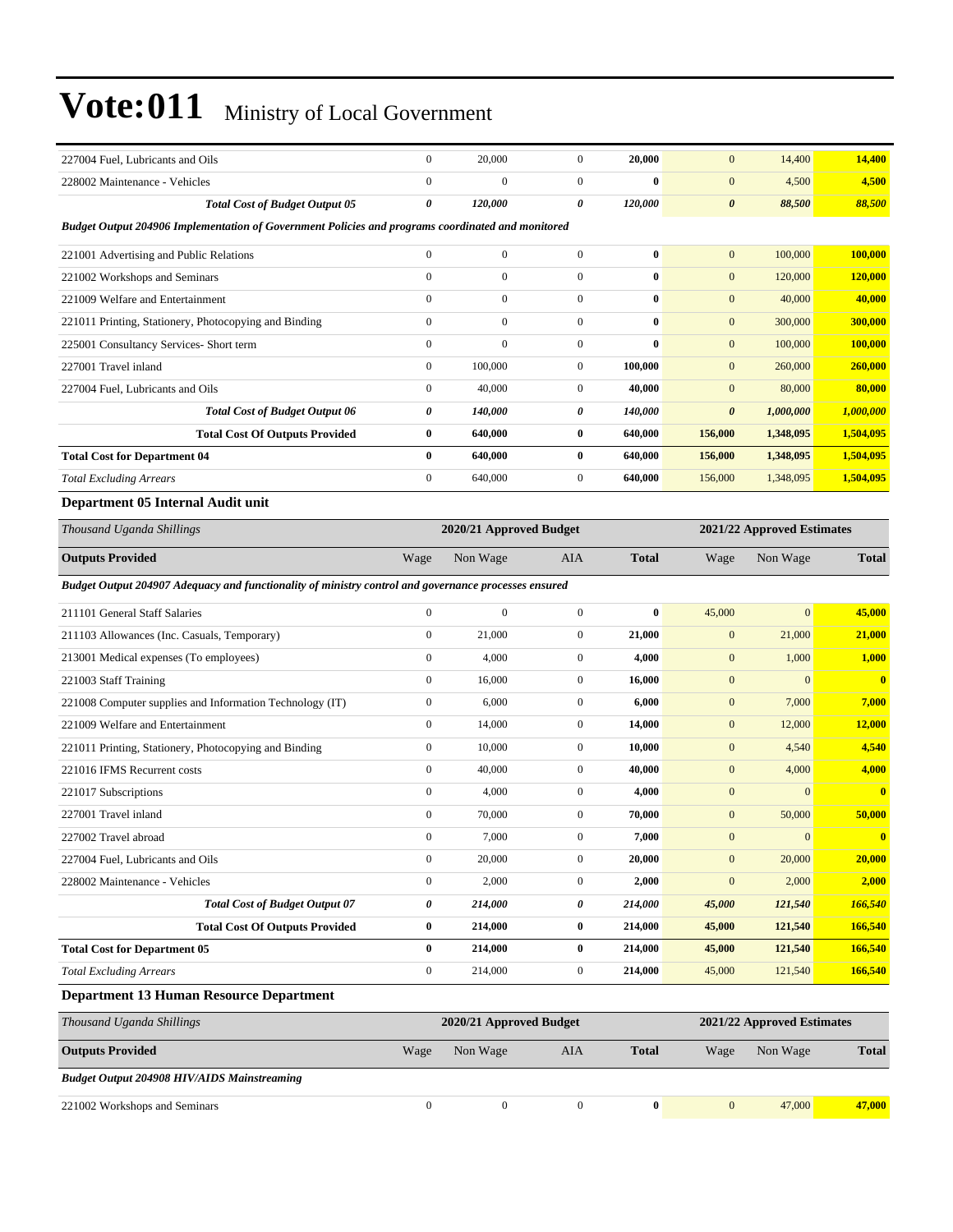| 227001 Travel inland                                           | $\boldsymbol{0}$ | $\boldsymbol{0}$        | $\overline{0}$   | $\bf{0}$              | $\mathbf{0}$          | 60,665                     | 60,665        |
|----------------------------------------------------------------|------------------|-------------------------|------------------|-----------------------|-----------------------|----------------------------|---------------|
| <b>Total Cost of Budget Output 08</b>                          | 0                | 0                       | 0                | $\boldsymbol{\theta}$ | $\boldsymbol{\theta}$ | 107,665                    | 107,665       |
| <b>Budget Output 204919 Human Resource Management Services</b> |                  |                         |                  |                       |                       |                            |               |
| 211101 General Staff Salaries                                  | 9,614,635        | $\boldsymbol{0}$        | $\mathbf{0}$     | 9,614,635             | 173,635               | $\overline{0}$             | 173,635       |
| 211103 Allowances (Inc. Casuals, Temporary)                    | $\mathbf{0}$     | 56,220                  | $\mathbf{0}$     | 56,220                | $\boldsymbol{0}$      | 56,220                     | 56,220        |
| 212102 Pension for General Civil Service                       | $\mathbf{0}$     | 3,223,760               | $\mathbf{0}$     | 3,223,760             | $\mathbf{0}$          | 3,115,089                  | 3,115,089     |
| 213001 Medical expenses (To employees)                         | $\boldsymbol{0}$ | 15,000                  | $\mathbf{0}$     | 15,000                | $\mathbf{0}$          | 8,000                      | 8,000         |
| 213004 Gratuity Expenses                                       | $\boldsymbol{0}$ | 426,431                 | $\mathbf{0}$     | 426,431               | $\mathbf{0}$          | 1,399,229                  | 1,399,229     |
| 221002 Workshops and Seminars                                  | $\boldsymbol{0}$ | 40,000                  | $\overline{0}$   | 40,000                | $\mathbf{0}$          | 25,000                     | 25,000        |
| 221009 Welfare and Entertainment                               | $\boldsymbol{0}$ | 15,000                  | $\overline{0}$   | 15,000                | $\mathbf{0}$          | 10,000                     | 10,000        |
| 221011 Printing, Stationery, Photocopying and Binding          | $\boldsymbol{0}$ | 15,000                  | $\mathbf{0}$     | 15,000                | $\mathbf{0}$          | 10,000                     | 10,000        |
| 221012 Small Office Equipment                                  | $\boldsymbol{0}$ | 12,780                  | $\mathbf{0}$     | 12,780                | $\mathbf{0}$          | 6,000                      | 6,000         |
| 221020 IPPS Recurrent Costs                                    | $\boldsymbol{0}$ | 25,000                  | $\mathbf{0}$     | 25,000                | $\mathbf{0}$          | 25,000                     | 25,000        |
| 227001 Travel inland                                           | $\overline{0}$   | 187,468                 | $\overline{0}$   | 187,468               | $\mathbf{0}$          | 87,000                     | 87,000        |
| 227002 Travel abroad                                           | $\mathbf{0}$     | 25,040                  | $\mathbf{0}$     | 25,040                | $\mathbf{0}$          | $\mathbf{0}$               | $\bf{0}$      |
| 227004 Fuel, Lubricants and Oils                               | $\overline{0}$   | 64,000                  | $\mathbf{0}$     | 64,000                | $\mathbf{0}$          | 76,127                     | 76,127        |
| 228002 Maintenance - Vehicles                                  | $\mathbf{0}$     | 15,000                  | $\mathbf{0}$     | 15,000                | $\mathbf{0}$          | 10,000                     | <b>10,000</b> |
| 228003 Maintenance - Machinery, Equipment & Furniture          | $\boldsymbol{0}$ | 5,472                   | $\mathbf{0}$     | 5,472                 | $\mathbf{0}$          | 2,000                      | 2,000         |
| <b>Total Cost of Budget Output 19</b>                          | 9,614,635        | 4,126,171               | 0                | 13,740,806            | 173,635               | 4,829,665                  | 5,003,300     |
| <b>Budget Output 204920 Records Management Services</b>        |                  |                         |                  |                       |                       |                            |               |
| 211103 Allowances (Inc. Casuals, Temporary)                    | $\boldsymbol{0}$ | 36,600                  | $\overline{0}$   | 36,600                | $\mathbf{0}$          | 45,300                     | 45,300        |
| 221003 Staff Training                                          | $\boldsymbol{0}$ | 15,000                  | $\mathbf{0}$     | 15,000                | $\mathbf{0}$          | 5,000                      | 5,000         |
| 221009 Welfare and Entertainment                               | $\boldsymbol{0}$ | 12,000                  | $\mathbf{0}$     | 12,000                | $\mathbf{0}$          | 10,000                     | 10,000        |
| 221011 Printing, Stationery, Photocopying and Binding          | $\boldsymbol{0}$ | 7,000                   | $\overline{0}$   | 7,000                 | $\mathbf{0}$          | 5,000                      | 5,000         |
| 221012 Small Office Equipment                                  | $\boldsymbol{0}$ | 2,400                   | $\overline{0}$   | 2,400                 | $\mathbf{0}$          | 1,500                      | 1,500         |
| 222002 Postage and Courier                                     | $\mathbf{0}$     | 18,000                  | $\overline{0}$   | 18,000                | $\mathbf{0}$          | 13,000                     | 13,000        |
| 227001 Travel inland                                           | $\boldsymbol{0}$ | 35,000                  | $\mathbf{0}$     | 35,000                | $\mathbf{0}$          | 35,000                     | 35,000        |
| 227004 Fuel, Lubricants and Oils                               | $\boldsymbol{0}$ | 4,000                   | $\mathbf{0}$     | 4,000                 | $\mathbf{0}$          | 10,000                     | <b>10,000</b> |
| <b>Total Cost of Budget Output 20</b>                          | 0                | 130,000                 | 0                | 130,000               | $\boldsymbol{\theta}$ | 124,800                    | 124,800       |
| <b>Total Cost Of Outputs Provided</b>                          | 9,614,635        | 4,256,171               | $\bf{0}$         | 13,870,806            | 173,635               | 5,062,130                  | 5,235,765     |
| <b>Arrears</b>                                                 | Wage             | Non Wage                | <b>AIA</b>       | <b>Total</b>          | Wage                  | Non Wage                   | <b>Total</b>  |
| <b>Budget Output 204999 Arrears</b>                            |                  |                         |                  |                       |                       |                            |               |
| 321617 Salary Arrears (Budgeting)                              | $\boldsymbol{0}$ | $\boldsymbol{0}$        | $\boldsymbol{0}$ | $\bf{0}$              | $\mathbf{0}$          | 85,685                     | 85,685        |
| <b>Total Cost of Budget Output 99</b>                          | 0                | 0                       | 0                | 0                     | $\boldsymbol{\theta}$ | 85,685                     | 85,685        |
| <b>Total Cost Of Arrears</b>                                   | $\bf{0}$         | 0                       | $\bf{0}$         | $\bf{0}$              | $\bf{0}$              | 85,685                     | 85,685        |
| <b>Total Cost for Department 13</b>                            | 9,614,635        | 4,256,171               | $\bf{0}$         | 13,870,806            | 173,635               | 5,147,815                  | 5,321,450     |
| <b>Total Excluding Arrears</b>                                 | 9,614,635        | 4,256,171               | $\boldsymbol{0}$ | 13,870,806            | 173,635               | 5,062,130                  | 5,235,765     |
| <b>Development Budget Estimates</b>                            |                  |                         |                  |                       |                       |                            |               |
| Project 1652 Retooling of Ministry of Local Government         |                  |                         |                  |                       |                       |                            |               |
| Thousand Hoanda Shillings                                      |                  | 2020/21 Approved Rudget |                  |                       |                       | 2021/22 Approved Fetimates |               |

| Thousand Uganda Shillings                                      | 2020/21 Approved Budget       |  |  |              | 2021/22 Approved Estimates    |  |              |
|----------------------------------------------------------------|-------------------------------|--|--|--------------|-------------------------------|--|--------------|
| <b>Outputs Provided</b>                                        | GoU Dev't External Fin<br>AIA |  |  | <b>Total</b> | <b>GoU</b> Dev't External Fin |  | <b>Total</b> |
| <b>Budget Output 204901 Ministry Support Services provided</b> |                               |  |  |              |                               |  |              |
| 211103 Allowances (Inc. Casuals, Temporary)                    | 100,000                       |  |  | 100.000      | 100,000                       |  | 100,000      |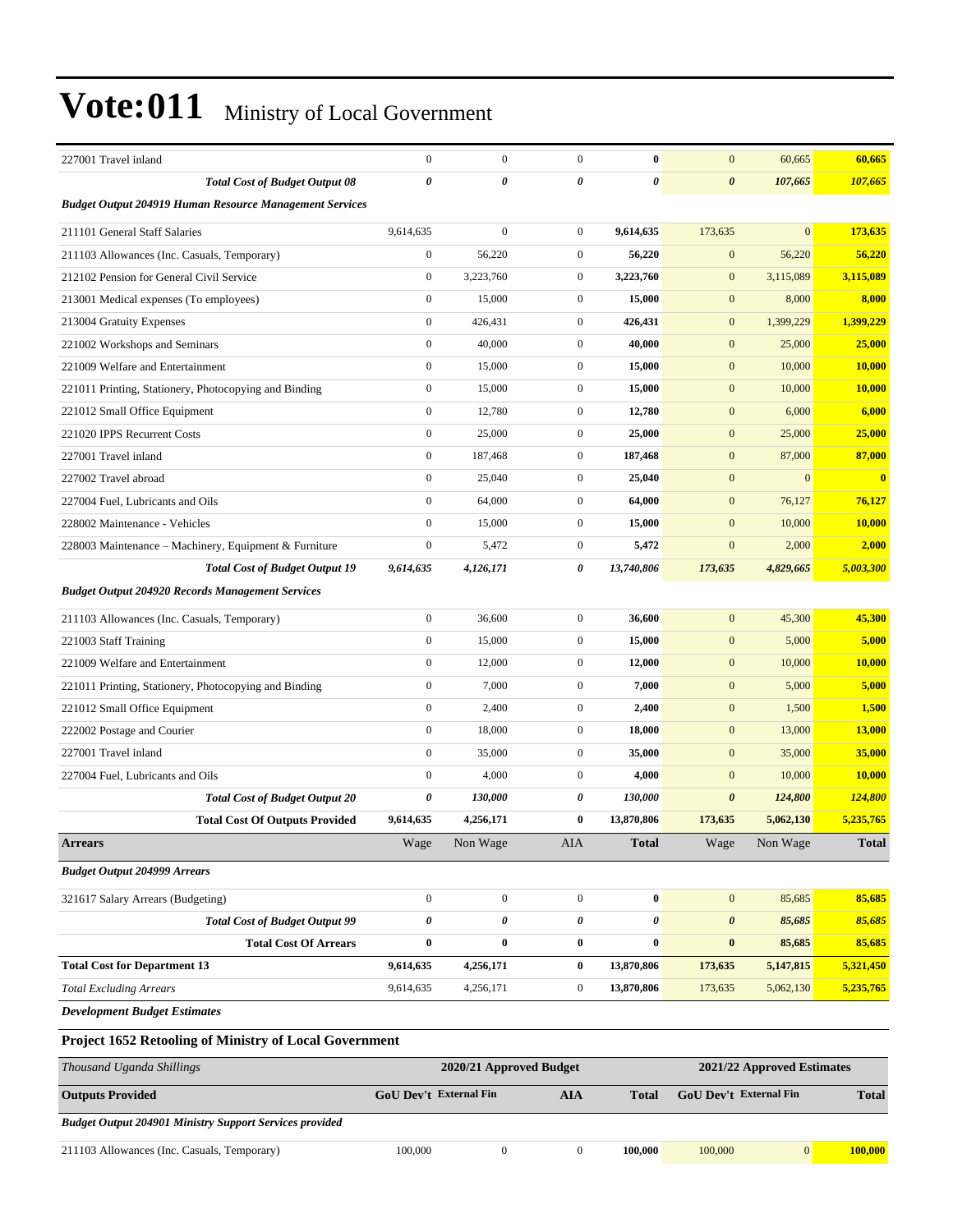| 221001 Advertising and Public Relations                                                                            | 20,000             | $\mathbf{0}$                         | $\boldsymbol{0}$                     | 20,000             | 200,000           | $\mathbf{0}$                         | 200,000                                               |
|--------------------------------------------------------------------------------------------------------------------|--------------------|--------------------------------------|--------------------------------------|--------------------|-------------------|--------------------------------------|-------------------------------------------------------|
| 221008 Computer supplies and Information Technology (IT)                                                           | 6,000              | $\boldsymbol{0}$                     | $\boldsymbol{0}$                     | 6,000              | 13,000            | $\mathbf{0}$                         | <b>13,000</b>                                         |
| 221011 Printing, Stationery, Photocopying and Binding                                                              | $\boldsymbol{0}$   | $\boldsymbol{0}$                     | $\boldsymbol{0}$                     | $\bf{0}$           | 140,000           | $\boldsymbol{0}$                     | 140,000                                               |
| 223003 Rent – (Produced Assets) to private entities                                                                | $\boldsymbol{0}$   | $\mathbf{0}$                         | $\boldsymbol{0}$                     | $\bf{0}$           | 680,000           | $\mathbf{0}$                         | 680,000                                               |
| 223004 Guard and Security services                                                                                 | $\mathbf{0}$       | $\boldsymbol{0}$                     | $\boldsymbol{0}$                     | $\bf{0}$           | 10,000            | $\mathbf{0}$                         | 10,000                                                |
| 223005 Electricity                                                                                                 | $\mathbf{0}$       | $\boldsymbol{0}$                     | $\boldsymbol{0}$                     | $\bf{0}$           | 200,000           | $\boldsymbol{0}$                     | 200,000                                               |
| 224001 Medical Supplies                                                                                            | $\mathbf{0}$       | $\mathbf{0}$                         | $\boldsymbol{0}$                     | $\bf{0}$           | 20,000            | $\boldsymbol{0}$                     | 20,000                                                |
| 224004 Cleaning and Sanitation                                                                                     | $\mathbf{0}$       | $\boldsymbol{0}$                     | $\boldsymbol{0}$                     | $\bf{0}$           | 40,000            | $\boldsymbol{0}$                     | 40,000                                                |
| 224005 Uniforms, Beddings and Protective Gear                                                                      | $\mathbf{0}$       | $\boldsymbol{0}$                     | $\boldsymbol{0}$                     | $\bf{0}$           | 50,000            | $\mathbf{0}$                         | 50,000                                                |
| 225001 Consultancy Services- Short term                                                                            | 59,500             | $\boldsymbol{0}$                     | $\boldsymbol{0}$                     | 59,500             | $\mathbf{0}$      | $\mathbf{0}$                         | $\bf{0}$                                              |
| 227001 Travel inland                                                                                               | 100,000            | $\boldsymbol{0}$                     | $\boldsymbol{0}$                     | 100,000            | 100,000           | $\boldsymbol{0}$                     | 100,000                                               |
| 227002 Travel abroad                                                                                               | 100,000            | $\boldsymbol{0}$                     | $\boldsymbol{0}$                     | 100,000            | $\overline{0}$    | $\mathbf{0}$                         | $\overline{\mathbf{0}}$                               |
| 227004 Fuel, Lubricants and Oils                                                                                   | 62,000             | $\boldsymbol{0}$                     | $\boldsymbol{0}$                     | 62,000             | 62,000            | $\mathbf{0}$                         | 62,000                                                |
| 228002 Maintenance - Vehicles                                                                                      | 60,000             | $\boldsymbol{0}$                     | $\boldsymbol{0}$                     | 60,000             | 160,000           | $\mathbf{0}$                         | 160,000                                               |
| <b>Total Cost Of Budget Output 204901</b>                                                                          | 507,500            | 0                                    | 0                                    | 507,500            | 1,775,000         | $\boldsymbol{\theta}$                | 1,775,000                                             |
| <b>Budget Output 204902 Ministerial and Top Management Services supported</b>                                      |                    |                                      |                                      |                    |                   |                                      |                                                       |
| 221011 Printing, Stationery, Photocopying and Binding                                                              | $\boldsymbol{0}$   | $\boldsymbol{0}$                     | $\boldsymbol{0}$                     | $\bf{0}$           | 500,000           | $\boldsymbol{0}$                     | 500,000                                               |
| 225001 Consultancy Services- Short term                                                                            | $\mathbf{0}$       | $\boldsymbol{0}$                     | $\boldsymbol{0}$                     | $\bf{0}$           | 1,400,000         | $\mathbf{0}$                         | 1,400,000                                             |
| 227001 Travel inland                                                                                               | 321,000            | $\boldsymbol{0}$                     | $\boldsymbol{0}$                     | 321,000            | 621,000           | $\mathbf{0}$                         | 621,000                                               |
| 227004 Fuel, Lubricants and Oils                                                                                   | $\mathbf{0}$       | $\boldsymbol{0}$                     | $\boldsymbol{0}$                     | $\bf{0}$           | 142,000           | $\mathbf{0}$                         | 142,000                                               |
| 228002 Maintenance - Vehicles                                                                                      | 100,000            | $\boldsymbol{0}$                     | $\boldsymbol{0}$                     | 100,000            | 100,000           | $\mathbf{0}$                         | 100,000                                               |
| <b>Total Cost Of Budget Output 204902</b>                                                                          | 421,000            | $\pmb{\theta}$                       | 0                                    | 421,000            | 2,763,000         | 0                                    | 2,763,000                                             |
|                                                                                                                    |                    |                                      |                                      |                    |                   |                                      |                                                       |
| Budget Output 204903 Policy development planning and budgeting processes coordinated                               |                    |                                      |                                      |                    |                   |                                      |                                                       |
|                                                                                                                    |                    |                                      |                                      |                    |                   |                                      |                                                       |
| 221002 Workshops and Seminars                                                                                      | 80,000             | $\boldsymbol{0}$                     | $\boldsymbol{0}$                     | 80,000             | $\mathbf{0}$      | $\mathbf{0}$                         |                                                       |
| 221011 Printing, Stationery, Photocopying and Binding                                                              | 80,000             | $\boldsymbol{0}$                     | $\boldsymbol{0}$                     | 80,000             | 80,000            | $\mathbf{0}$                         |                                                       |
| 225001 Consultancy Services- Short term                                                                            | 100,000            | $\boldsymbol{0}$                     | $\boldsymbol{0}$                     | 100,000            | 100,000           | $\mathbf{0}$                         | 100,000                                               |
| 227001 Travel inland                                                                                               | 100,000            | $\boldsymbol{0}$                     | $\boldsymbol{0}$                     | 100,000            | 80,000            | $\mathbf{0}$                         | 80,000                                                |
| 227004 Fuel, Lubricants and Oils                                                                                   | 60,000             | $\boldsymbol{0}$                     | $\boldsymbol{0}$                     | 60,000             | 60,000            | $\mathbf{0}$                         |                                                       |
| 228002 Maintenance - Vehicles                                                                                      | 20,000             | $\boldsymbol{0}$                     | $\boldsymbol{0}$                     | 20,000             | 40,000            | $\mathbf{0}$                         |                                                       |
| Total Cost Of Budget Output 204903                                                                                 | 440,000            | $\boldsymbol{\theta}$                | 0                                    | 440,000            | 360,000           | $\boldsymbol{\theta}$                | 360,000                                               |
| Budget Output 204904 Project development process and project implementation coordinated and supported respectively |                    |                                      |                                      |                    |                   |                                      | $\overline{\mathbf{0}}$<br>80,000<br>60,000<br>40,000 |
| 221002 Workshops and Seminars                                                                                      | 100,000            | $\boldsymbol{0}$                     | $\boldsymbol{0}$                     | 100,000            | 100,000           | $\mathbf{0}$                         | 100,000                                               |
| 221011 Printing, Stationery, Photocopying and Binding                                                              | 100,000            | $\boldsymbol{0}$                     | $\boldsymbol{0}$                     | 100,000            | $\mathbf{0}$      | $\boldsymbol{0}$                     | $\bf{0}$                                              |
| 221012 Small Office Equipment                                                                                      | 40,000             | $\boldsymbol{0}$                     | $\boldsymbol{0}$                     | 40,000             | 40,000            | $\boldsymbol{0}$                     | 40,000                                                |
| 225001 Consultancy Services- Short term                                                                            | 88,189             | $\boldsymbol{0}$                     | $\boldsymbol{0}$                     | 88,189             | $\boldsymbol{0}$  | $\mathbf{0}$                         | $\overline{\mathbf{0}}$                               |
| 227001 Travel inland                                                                                               | 160,000            | $\boldsymbol{0}$                     | $\boldsymbol{0}$                     | 160,000            | 100,000           | $\boldsymbol{0}$                     | 100,000                                               |
| 227004 Fuel, Lubricants and Oils                                                                                   | 60,000             | $\boldsymbol{0}$                     | $\boldsymbol{0}$                     | 60,000             | 60,000            | $\boldsymbol{0}$                     |                                                       |
| <b>Total Cost Of Budget Output 204904</b>                                                                          | 548,189            | 0                                    | 0                                    | 548,189            | 300,000           | $\pmb{\theta}$                       |                                                       |
| <b>Budget Output 204905 Sector activities coordinated</b>                                                          |                    |                                      |                                      |                    |                   |                                      | 60,000<br>300,000                                     |
| 211102 Contract Staff Salaries                                                                                     | 60,000             | $\boldsymbol{0}$                     | $\boldsymbol{0}$                     | 60,000             | 84,000            | $\bf{0}$                             | 84,000                                                |
| 211103 Allowances (Inc. Casuals, Temporary)                                                                        | 100,000            | $\boldsymbol{0}$                     | $\boldsymbol{0}$                     | 100,000            | 100,000           | $\boldsymbol{0}$                     | 100,000                                               |
| 212101 Social Security Contributions                                                                               | $\boldsymbol{0}$   | $\boldsymbol{0}$                     | $\boldsymbol{0}$                     | $\bf{0}$           | 24,000            | $\mathbf{0}$                         | 24,000                                                |
| 221002 Workshops and Seminars<br>221011 Printing, Stationery, Photocopying and Binding                             | 160,000<br>100,000 | $\boldsymbol{0}$<br>$\boldsymbol{0}$ | $\boldsymbol{0}$<br>$\boldsymbol{0}$ | 160,000<br>100,000 | 186,000<br>50,000 | $\boldsymbol{0}$<br>$\boldsymbol{0}$ | 186,000<br>50,000                                     |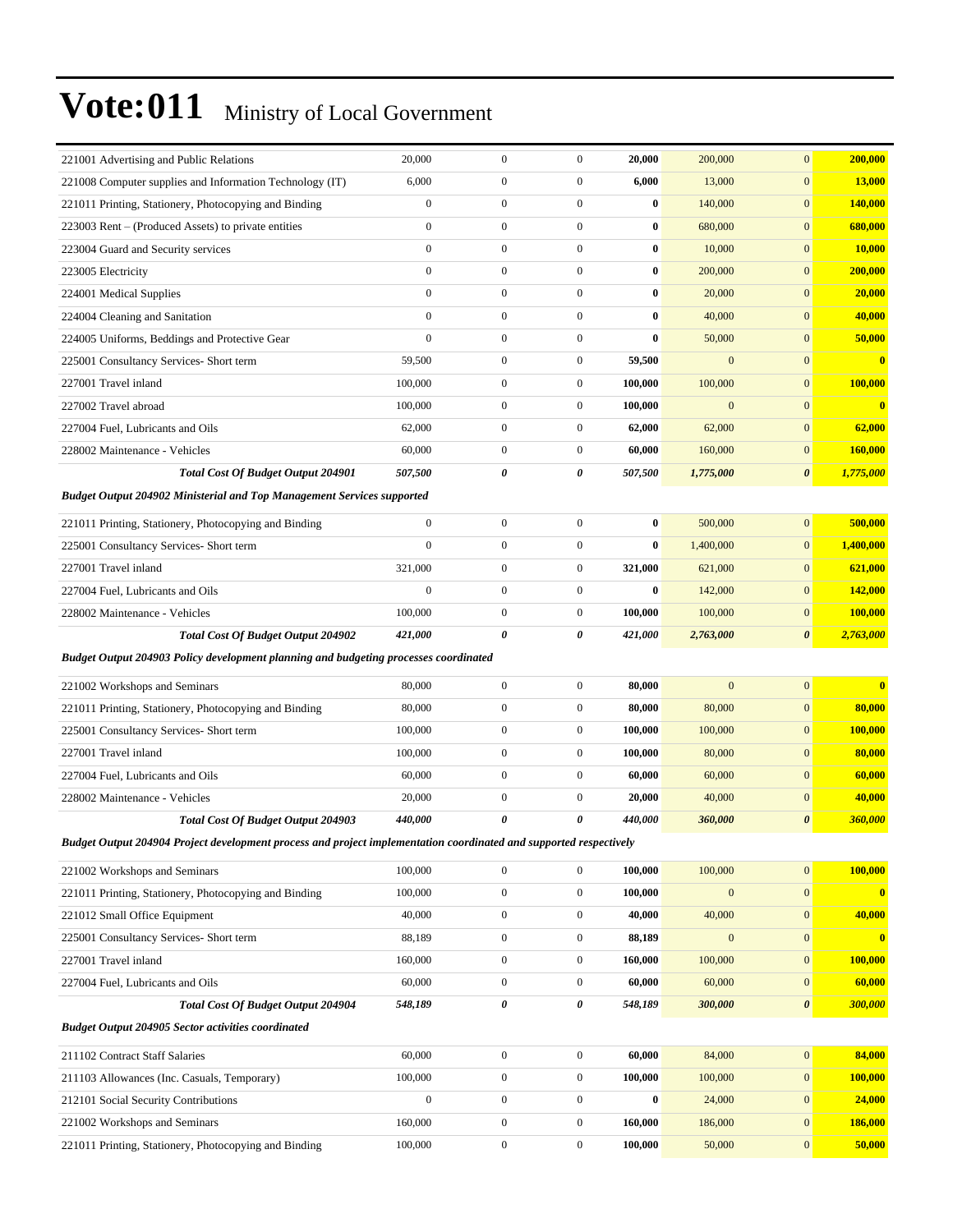| 227001 Travel inland                                                                              | 120,000                | $\boldsymbol{0}$ | $\boldsymbol{0}$ | 120,000      | 50,000                 | $\boldsymbol{0}$      | 50,000                |
|---------------------------------------------------------------------------------------------------|------------------------|------------------|------------------|--------------|------------------------|-----------------------|-----------------------|
| 227004 Fuel, Lubricants and Oils                                                                  | 60,000                 | $\boldsymbol{0}$ | $\boldsymbol{0}$ | 60,000       | 50,000                 | $\boldsymbol{0}$      | 50,000                |
| 228002 Maintenance - Vehicles                                                                     | 60,000                 | $\boldsymbol{0}$ | $\boldsymbol{0}$ | 60,000       | 200,000                | $\boldsymbol{0}$      | 200,000               |
| <b>Total Cost Of Budget Output 204905</b>                                                         | 660,000                | 0                | 0                | 660,000      | 744,000                | 0                     | 744,000               |
| Budget Output 204906 Implementation of Government Policies and programs coordinated and monitored |                        |                  |                  |              |                        |                       |                       |
| 227001 Travel inland                                                                              | 260,000                | $\mathbf{0}$     | $\boldsymbol{0}$ | 260,000      | 90,000                 | $\mathbf{0}$          | 90,000                |
| 227004 Fuel, Lubricants and Oils                                                                  | 100,000                | $\boldsymbol{0}$ | $\boldsymbol{0}$ | 100,000      | 124,000                | $\boldsymbol{0}$      | 124,000               |
| 228002 Maintenance - Vehicles                                                                     | $\mathbf{0}$           | $\overline{0}$   | $\boldsymbol{0}$ | $\bf{0}$     | 124,000                | $\mathbf{0}$          | 124,000               |
| Total Cost Of Budget Output 204906                                                                | 360,000                | 0                | 0                | 360,000      | 338,000                | $\boldsymbol{\theta}$ | 338,000               |
| <b>Budget Output 204919 Human Resource Management Services</b>                                    |                        |                  |                  |              |                        |                       |                       |
| 221002 Workshops and Seminars                                                                     | 60,000                 | $\boldsymbol{0}$ | $\boldsymbol{0}$ | 60,000       | 100,689                | $\mathbf{0}$          | 100,689               |
| 221003 Staff Training                                                                             | 200,000                | $\mathbf{0}$     | $\boldsymbol{0}$ | 200,000      | 200,000                | $\mathbf{0}$          | 200,000               |
| 227002 Travel abroad                                                                              | 40,000                 | $\boldsymbol{0}$ | $\boldsymbol{0}$ | 40,000       | $\boldsymbol{0}$       | $\boldsymbol{0}$      | $\bf{0}$              |
| Total Cost Of Budget Output 204919                                                                | 300,000                | 0                | 0                | 300,000      | 300,689                | $\pmb{\theta}$        | 300,689               |
| <b>Budget Output 204920 Records Management Services</b>                                           |                        |                  |                  |              |                        |                       |                       |
| 221003 Staff Training                                                                             | 42,000                 | $\boldsymbol{0}$ | $\boldsymbol{0}$ | 42,000       | 42,000                 | $\boldsymbol{0}$      | 42,000                |
| 221007 Books, Periodicals & Newspapers                                                            | 20,000                 | $\boldsymbol{0}$ | $\boldsymbol{0}$ | 20,000       | 40,000                 | $\boldsymbol{0}$      | 40,000                |
| 221011 Printing, Stationery, Photocopying and Binding                                             | 60,000                 | $\boldsymbol{0}$ | $\boldsymbol{0}$ | 60,000       | 60,000                 | $\mathbf{0}$          | 60,000                |
| 221012 Small Office Equipment                                                                     | 2,000                  | $\boldsymbol{0}$ | $\boldsymbol{0}$ | 2,000        | $\mathbf{0}$           | $\mathbf{0}$          | $\bf{0}$              |
| 222002 Postage and Courier                                                                        | 20,000                 | $\overline{0}$   | $\boldsymbol{0}$ | 20,000       | 20,000                 | $\boldsymbol{0}$      | 20,000                |
| 223005 Electricity                                                                                | 80,000                 | $\boldsymbol{0}$ | $\boldsymbol{0}$ | 80,000       | $\mathbf{0}$           | $\mathbf{0}$          | $\bf{0}$              |
| 227004 Fuel, Lubricants and Oils                                                                  | $\boldsymbol{0}$       | $\boldsymbol{0}$ | $\boldsymbol{0}$ | $\bf{0}$     | 12,000                 | $\mathbf{0}$          | 12,000                |
| 228003 Maintenance – Machinery, Equipment & Furniture                                             | $\boldsymbol{0}$       | $\mathbf{0}$     | $\boldsymbol{0}$ | $\bf{0}$     | 10,000                 | $\mathbf{0}$          | 10,000                |
| <b>Total Cost Of Budget Output 204920</b>                                                         | 224,000                | 0                | 0                | 224,000      | 184,000                | $\boldsymbol{\theta}$ | 184,000               |
| <b>Total Cost for Outputs Provided</b>                                                            | 3,460,689              | $\boldsymbol{0}$ | $\mathbf{0}$     | 3,460,689    | 6,764,689              | $\mathbf{0}$          | 6,764,689             |
| <b>Capital Purchases</b>                                                                          | GoU Dev't External Fin |                  | <b>AIA</b>       | <b>Total</b> | GoU Dev't External Fin |                       | <b>Total</b>          |
| <b>Budget Output 204972 Government Buildings and Administrative Infrastructure</b>                |                        |                  |                  |              |                        |                       |                       |
| 281504 Monitoring, Supervision & Appraisal of Capital work                                        | 470,000                | $\boldsymbol{0}$ | $\boldsymbol{0}$ | 470,000      | 320,000                | $\boldsymbol{0}$      | 320,000               |
| 312101 Non-Residential Buildings                                                                  | 4,508,000              | $\boldsymbol{0}$ | $\boldsymbol{0}$ | 4,508,000    | 1,200,000              | $\mathbf{0}$          | 1,200,000             |
| 312104 Other Structures                                                                           | 5,000,000              | 0                | 0                | 5,000,000    | 5,000,000              | $\mathbf{0}$          | 5,000,000             |
| <b>Total Cost Of Budget Output 204972</b>                                                         | 9,978,000              | 0                | 0                | 9,978,000    | 6,520,000              | $\pmb{\theta}$        | 6,520,000             |
| Budget Output 204973 Roads, Streets and Highways                                                  |                        |                  |                  |              |                        |                       |                       |
| 312103 Roads and Bridges.                                                                         | 900,000                | $\boldsymbol{0}$ | $\boldsymbol{0}$ | 900,000      | $\boldsymbol{0}$       | $\boldsymbol{0}$      | $\bf{0}$              |
| <b>Total Cost Of Budget Output 204973</b>                                                         | 900,000                | 0                | 0                | 900,000      | $\boldsymbol{\theta}$  | $\pmb{\theta}$        | $\boldsymbol{\theta}$ |
| <b>Budget Output 204975 Purchase of Motor Vehicles and Other Transport Equipment</b>              |                        |                  |                  |              |                        |                       |                       |
| 312201 Transport Equipment                                                                        | 41,610,000             | $\boldsymbol{0}$ | $\boldsymbol{0}$ | 41,610,000   | 2,075,000              | $\bf{0}$              | 2,075,000             |
| <b>Total Cost Of Budget Output 204975</b>                                                         | 41,610,000             | 0                | 0                | 41,610,000   | 2,075,000              | 0                     | 2,075,000             |
| Budget Output 204976 Purchase of Office and ICT Equipment, including Software                     |                        |                  |                  |              |                        |                       |                       |
| 312213 ICT Equipment                                                                              | 300,000                | $\boldsymbol{0}$ | $\boldsymbol{0}$ | 300,000      | 500,000                | $\boldsymbol{0}$      | 500,000               |
| Total Cost Of Budget Output 204976                                                                | 300,000                | 0                | 0                | 300,000      | 500,000                | $\pmb{\theta}$        | 500,000               |
| <b>Budget Output 204978 Purchase of Office and Residential Furniture and Fittings</b>             |                        |                  |                  |              |                        |                       |                       |
| 312203 Furniture & Fixtures                                                                       | 100,000                | $\boldsymbol{0}$ | $\boldsymbol{0}$ | 100,000      | 402,000                | $\boldsymbol{0}$      | 402,000               |
| Total Cost Of Budget Output 204978                                                                | 100,000                | 0                | 0                | 100,000      | 402,000                | 0                     | 402,000               |
|                                                                                                   |                        |                  |                  |              |                        |                       |                       |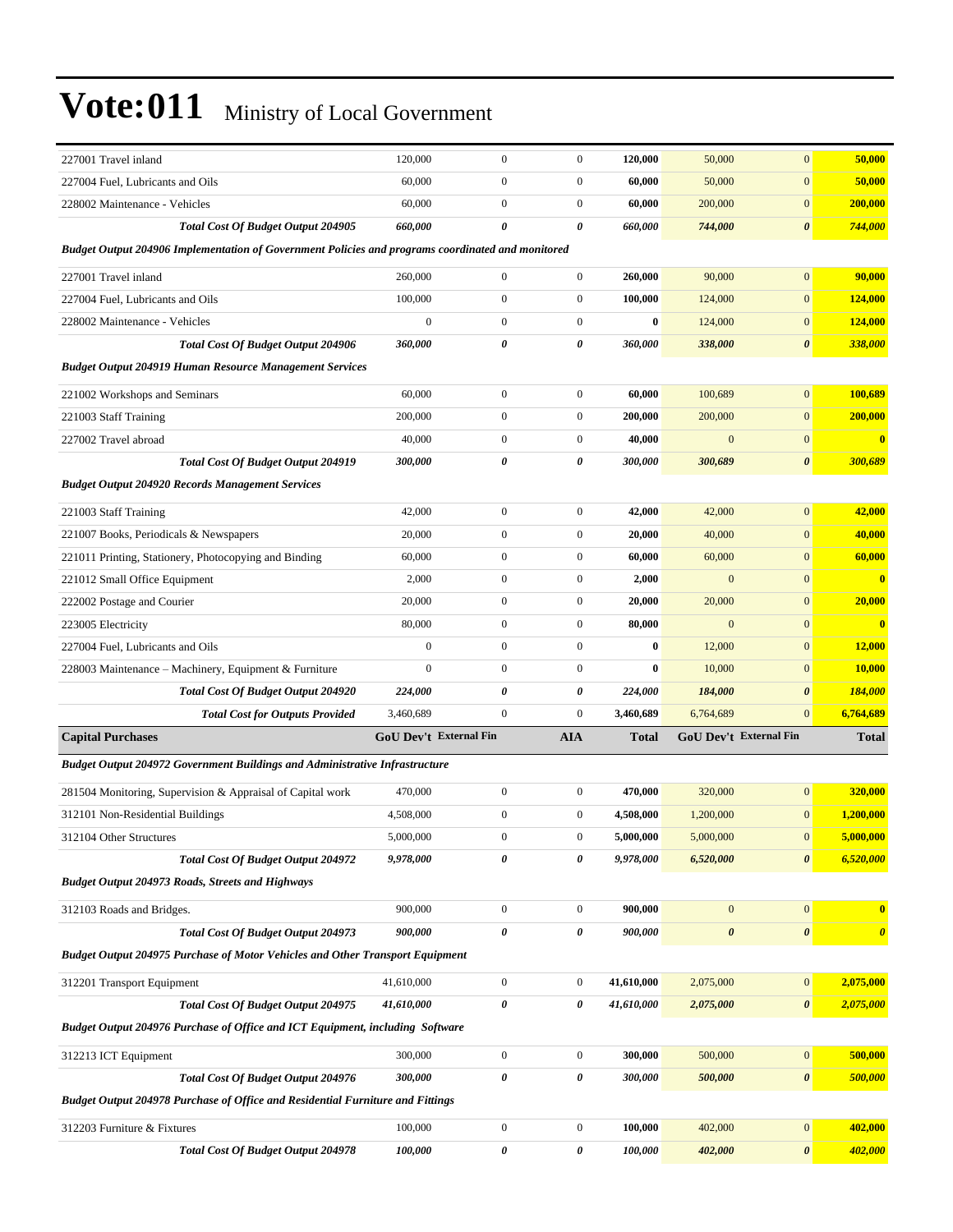| 281504 Monitoring, Supervision & Appraisal of Capital work | 620,000       | $\mathbf{0}$        | $\overline{0}$ | 620,000      | 400,000        | $\mathbf{0}$          | 400,000      |
|------------------------------------------------------------|---------------|---------------------|----------------|--------------|----------------|-----------------------|--------------|
| 312101 Non-Residential Buildings                           | 200,000       | $\mathbf{0}$        | $\overline{0}$ | 200,000      | 1,342,238      | $\mathbf{0}$          | 1,342,238    |
| 312103 Roads and Bridges.                                  | 650,000       | $\mathbf{0}$        | $\overline{0}$ | 650,000      | $\overline{0}$ | $\overline{0}$        | $\mathbf{0}$ |
| 312104 Other Structures                                    | 41,264,773    | $\boldsymbol{0}$    | $\overline{0}$ | 41,264,773   | 600,000        | $\mathbf{0}$          | 600,000      |
| 312201 Transport Equipment                                 | 380,000       | $\mathbf{0}$        | $\overline{0}$ | 380,000      | $\mathbf{0}$   | $\mathbf{0}$          | $\mathbf{0}$ |
| <b>Total Cost Of Budget Output 204979</b>                  | 43,114,773    | 0                   | 0              | 43,114,773   | 2,342,238      | $\boldsymbol{\theta}$ | 2,342,238    |
| <b>Total Cost for Capital Purchases</b>                    | 96,002,773    | $\mathbf{0}$        | $\mathbf{0}$   | 96,002,773   | 11,839,238     | $\mathbf{0}$          | 11,839,238   |
| <b>Total Cost for Project: 1652</b>                        | 99,463,462    | $\mathbf{0}$        | $\overline{0}$ | 99,463,462   | 18,603,927     | $\overline{0}$        | 18,603,927   |
| <b>Total Excluding Arrears</b>                             | 99,463,462    | $\boldsymbol{0}$    | $\overline{0}$ | 99,463,462   | 18,603,927     | $\mathbf{0}$          | 18,603,927   |
|                                                            | GoU           | <b>External Fin</b> | <b>AIA</b>     | <b>Total</b> | GoU            | <b>External Fin</b>   | <b>Total</b> |
| <b>Total Cost for Sub-SubProgramme 49</b>                  | 118,512,956   | $\bf{0}$            | $\bf{0}$       | 118,512,956  | 30,489,253     | $\bf{0}$              | 30,489,253   |
| <b>Total Excluding Arrears</b>                             | 118,512,956   | $\boldsymbol{0}$    | $\overline{0}$ | 118,512,956  | 29,019,027     | $\overline{0}$        | 29,019,027   |
|                                                            | GoU           | <b>External Fin</b> | <b>AIA</b>     | <b>Total</b> | GoU            | <b>External Fin.</b>  | <b>Total</b> |
| <b>Grand Total for Vote 011</b>                            | 128, 195, 078 | 246,019,005         | $\bf{0}$       | 374,214,083  | 59,400,237     | 129,573,984           | 188,974,221  |
| <b>Total Excluding Arrears</b>                             | 125,377,626   | 246,019,005         | $\mathbf{0}$   | 371,396,631  | 57,108,779     | 129,573,984           | 186,682,763  |

#### *Budget Output 204979 Acquisition of Other Capital Assets*